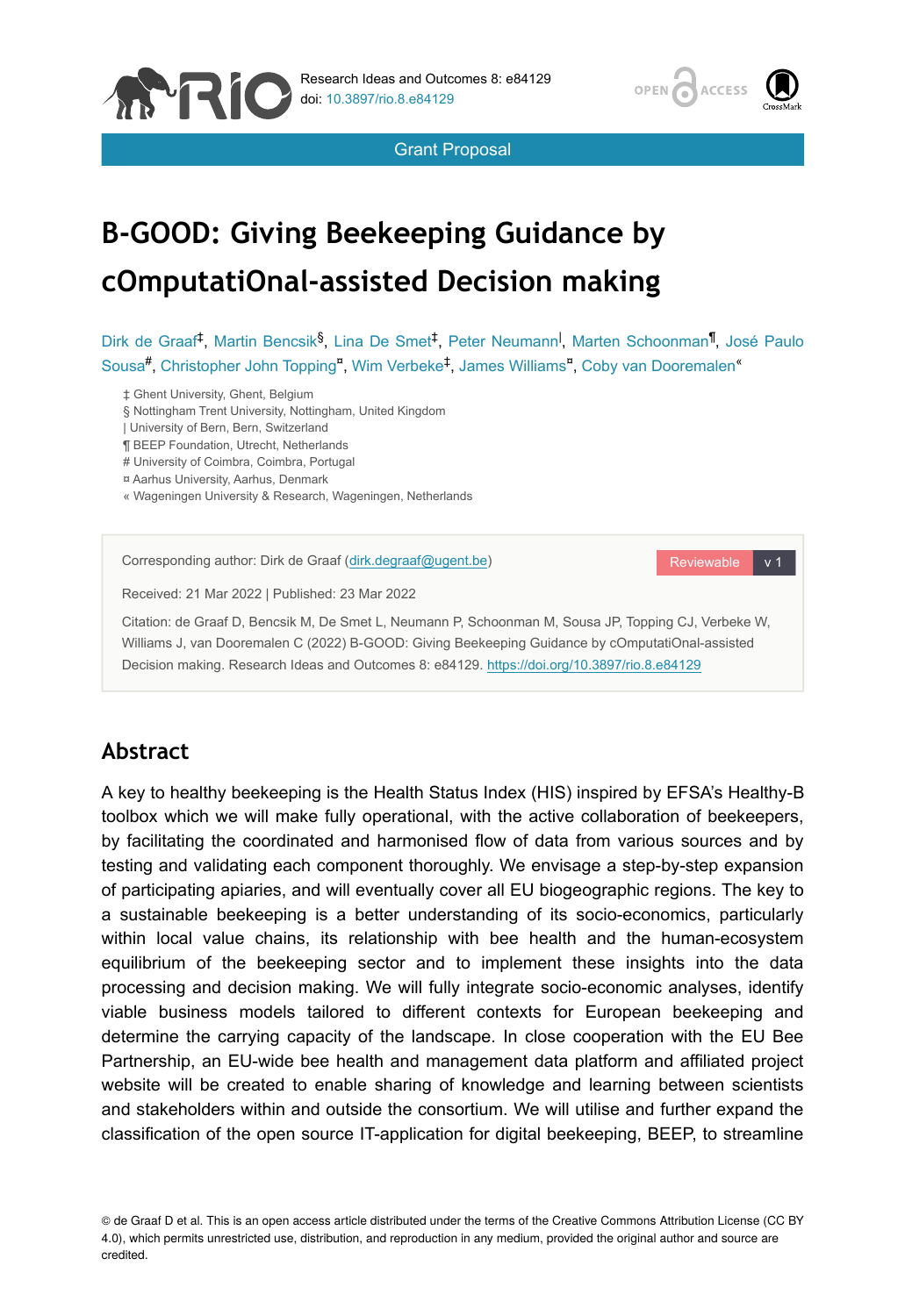the flow of data related to beekeeping management, the beehive and its environment (landscape, agricultural practices, weather and climate) from various sources. The dynamic bee health and management data platform will allow us to identify correlative relationships among factors impacting the HSI, assess the risk of emerging pests and predators, and enable beekeepers to develop adaptive management strategies that account for local and EU-wide issues. Reinforcing and establishing, where necessary, new multi-actor networks of collaboration will engender a lasting learning and innovation system to ensure socialecological resilient and sustainable beekeeping.

# **Keywords**

Environment, resources and sustainability, Business models, Apiculture, Animal health, honey bee, health status index, beekeeping management, decision making, indicators, factors, IT-application, data flow, database platform, multi-actor approach

## **List of participants**

You can find an overview of all B-GOOD beneficiaries in Table [1.](#page-1-0)

<span id="page-1-0"></span>No. Name Short name Country Project entry month Project exit month 1 UNIVERSITEIT GENT 1 1 48 2 STICHTING WAGENINGEN RESEARCH WR Netherlands 1 48 3 DALL'OLIO RAFFAELE BSOUR Italy 1 48 4 PENSOFT PUBLISHERS PENSOFT Bulgaria 1 48 5 INSTITUT NATIONAL DE LA RECHERCHE **AGRONOMIQUE** INRA France 1 48 6 MARTIN-LUTHER-UNIVERSITAET HALLE-**WITTENBERG** MLU Germany 1 48 7 UNIVERSITATEA DE STIINTE AGRICOLE SI MEDICINA VETERINARA CLUJ NAPOCA UCLUJ Romania 1 48 8 AARHUS UNIVERSITET AU AU Denmark 1 48 9 UNIVERSIDADE DE COIMBRA UCOI Portugal 1 48 10 THE NOTTINGHAM TRENT UNIVERSITY TNTU United Kingdom 1 48 Table 1. List of Beneficiaries.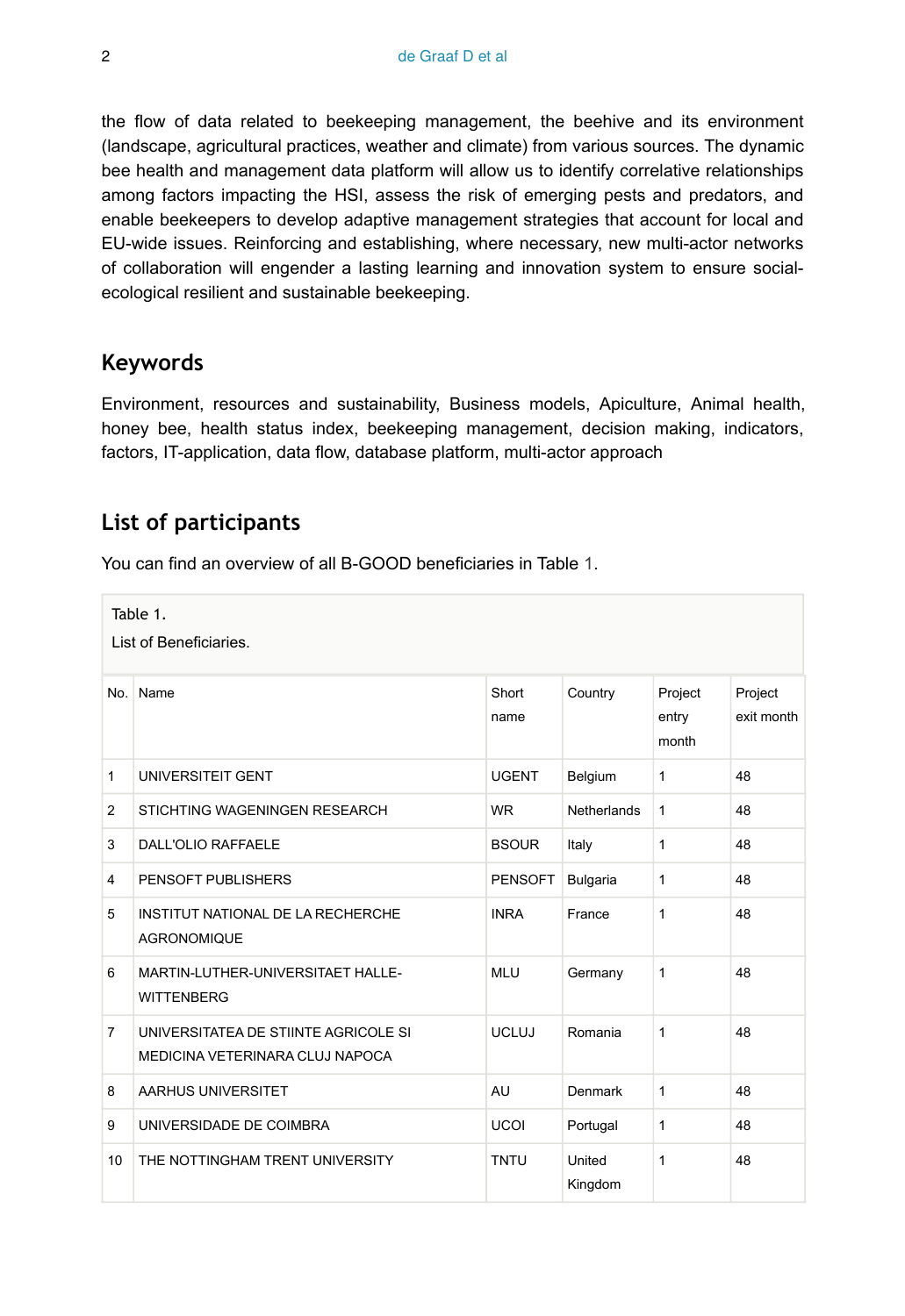| No. | Name                                                                                           | Short<br>name  | Country     | Project<br>entry<br>month | Project<br>exit month |
|-----|------------------------------------------------------------------------------------------------|----------------|-------------|---------------------------|-----------------------|
| 11  | FRIEDRICH LOEFFLER INSTITUT -<br><b>BUNDESFORSCHUNGSINSTITUT FUER</b><br><b>TIERGESUNDHEIT</b> | <b>FLI</b>     | Germany     | 1                         | 48                    |
| 12  | UNIVERSITAET BERN                                                                              | <b>UBERN</b>   | Switzerland | 1                         | 48                    |
| 13  | <b>STICHTING BEEP</b>                                                                          | <b>BEEP</b>    | Netherlands | 1                         | 48                    |
| 14  | SUOMEN MEHILAISHOITAJAIN LIITTO SMLRY                                                          | <b>SML</b>     | Finland     | 1                         | 48                    |
| 15  | UNIWERSYTET JAGIELLONSKI                                                                       | <b>UJAG</b>    | Poland      | 1                         | 48                    |
| 16  | <b>SCIENSANO</b>                                                                               | <b>SCIEN</b>   | Belgium     | 1                         | 48                    |
| 17  | <b>SCIPROM SARL</b>                                                                            | <b>SCIPROM</b> | Switzerland | 1                         | 48                    |

## <span id="page-2-0"></span>Table 2.

B-GOOD's specific objectives.

| WP1             | To facilitate and standardize large scale data collection on honey bee health indicators and genepool<br>charateristics across the EU, preferentially in an automated or semi-automated way and integrated with the<br>EU Bee Partnership; |
|-----------------|--------------------------------------------------------------------------------------------------------------------------------------------------------------------------------------------------------------------------------------------|
| WP1             | To combine ad hoc data input and laboratory analyses in a comprehensive pilot study in different<br>representative EU member states;                                                                                                       |
| WP <sub>2</sub> | To develop and test innovative technologies for monitoring honey bee colonies;                                                                                                                                                             |
| WP3             | To enable data collection on external factors underpinning the landscape, land-use practices and<br>environmental drivers in apiary localities, preferentially in an automated or semi-automated way;                                      |
| WP3             | To obtain insights into the apiculture-ecosystem equilibrium and to determine the carrying capacity of the<br>environment;                                                                                                                 |
| WP4             | To map the business environment and identify key socio-economic components of healthy and sustainable<br>beekeeping in the EU;                                                                                                             |
| WP4             | To investigate how stakeholders and beekeepers assess and may overcome the business environment's<br>complexity;                                                                                                                           |
| WP4             | To assess production efficiency, (health) management decisions by beekeepers, and their personal,<br>environmental and managerial determinants as the key to identify viable business models for sustainability of<br>EU beekeeping;       |
| WP <sub>5</sub> | To utilize past and present data and machine learning to identify correlative relationships in complex data,<br>and between real world descriptive data and aspects of the Health Status Index;                                            |
|                 | WP5 To use and expand simulation tools developed by EFSA to make holistic assessments of the impacts of<br>multiple stressors and drivers on bees;                                                                                         |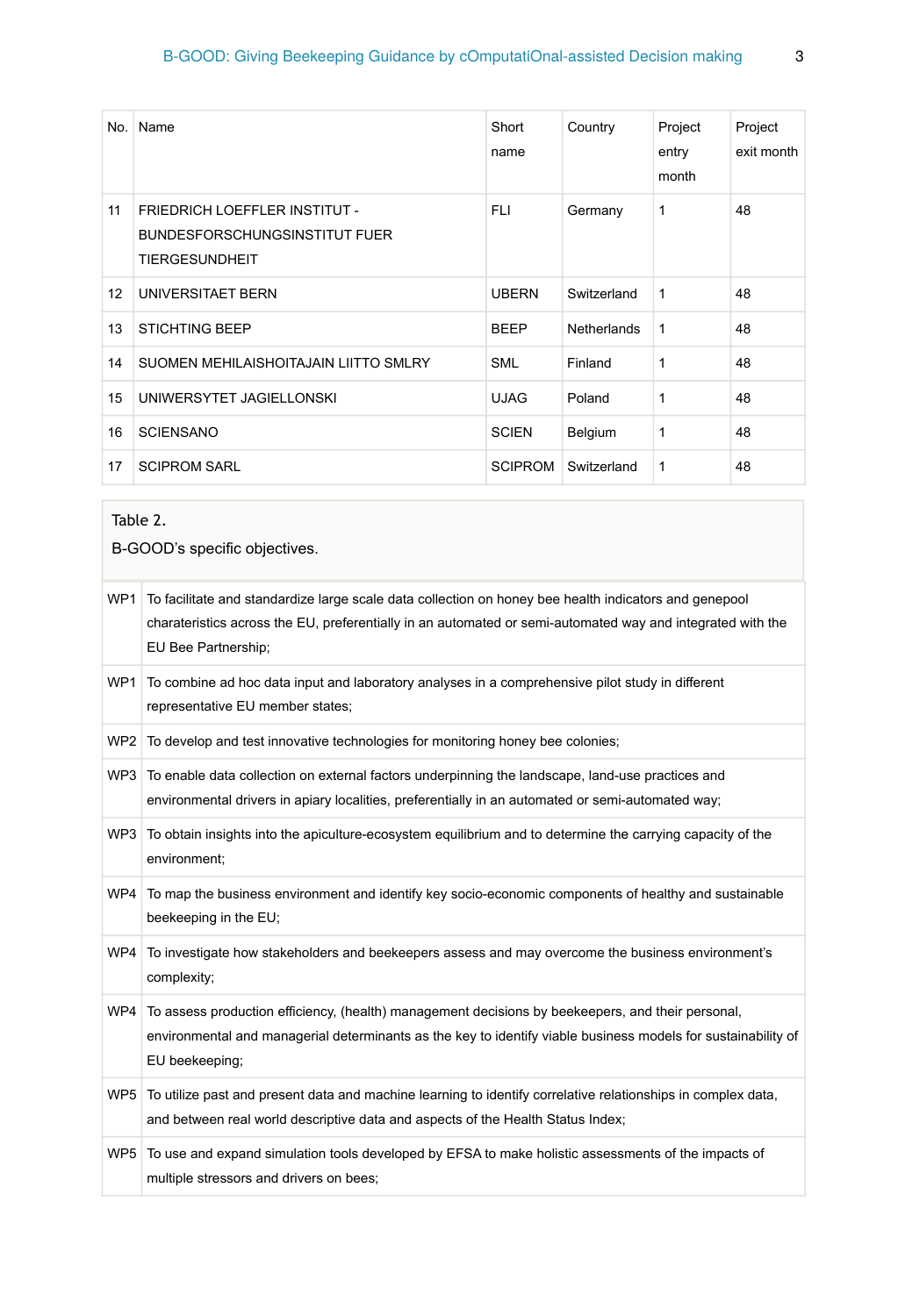#### 4 de Graaf D et al

| WP5             | To identify key risks and validate the various HSI components and to identify the most promising and relevant<br>ones;                                                                                              |
|-----------------|---------------------------------------------------------------------------------------------------------------------------------------------------------------------------------------------------------------------|
| WP <sub>5</sub> | To perform context dependent risk assessment for bee colony management and to give guidance in decision<br>making;                                                                                                  |
| WP6             | To develop and update an IT-application to streamline the incoming and outgoing data flow to support<br>various functionalities (e.g. digital logbook, data progress report and decision making support);           |
| WP7             | To plan stewardship with, and communicate and disseminate the project results to, a dedicated group of<br>actors, stakeholders and the public at large;                                                             |
|                 | WP8 To facilitate multi-level and cross-sector actor/stakeholder partnerships and networks for beekeeping within<br>Europe;                                                                                         |
| WP8             | To engage multiple actors, from within diverse beekeeping systems, in collaborative research and<br>development activities to ensure the resilience and sustainability of beekeeping in Europe;                     |
| WP8             | To generate collective learning and establish a durable learning system that promotes creative thinking and<br>multi-directional knowledge exchange for developing innovative beekeeping tools and business models; |
| WP9             | To efficiently manage the project and ensure compliance with all EC requirements.                                                                                                                                   |
|                 |                                                                                                                                                                                                                     |

## **1. Excellence**

#### **1.1. Objectives**

**Overall aim** – The overall aim of the 4-year B-GOOD project is to pave the way towards healthy and sustainable beekeeping within the EU. A key to healthy beekeeping is the Health Status Index (HSI), inspired by EFSA's Healthy-B toolbox. Honey bee health can be assessed by 'indicators' associated with colony attributes (e.g. amount of brood, disease load) and colony outputs (e.g. pollination service, honey harvest), and 'factors' associated with external drivers (e.g. resource providing units), which will be extended with a fourth set of components related to the honey bee gene pool (e.g. local adaption, subspecies, ecotype). We will make this enhanced HSI operational by working together closely with the EU Bee Partnership towards an automated or semi-automated data flow from various sources into a common EU-wide bee health and management data platform, and by testing and validating (or discarding) each component thoroughly, eventually leading to the objective selection of the most promising and relevant components. A key to sustainable beekeeping is interdisciplinary problem-solving research by integrating socio-economics and the human-ecosystem equilibrium of beekeeping with bee health, and to implement these insights into a dynamic learning and innovation system (LIS) to support beekeeper decision making.To reach this overall aim, B-GOOD will address the following specific objectives (Table [2](#page-2-0)) that are presented according to the work package framework of the project proposal: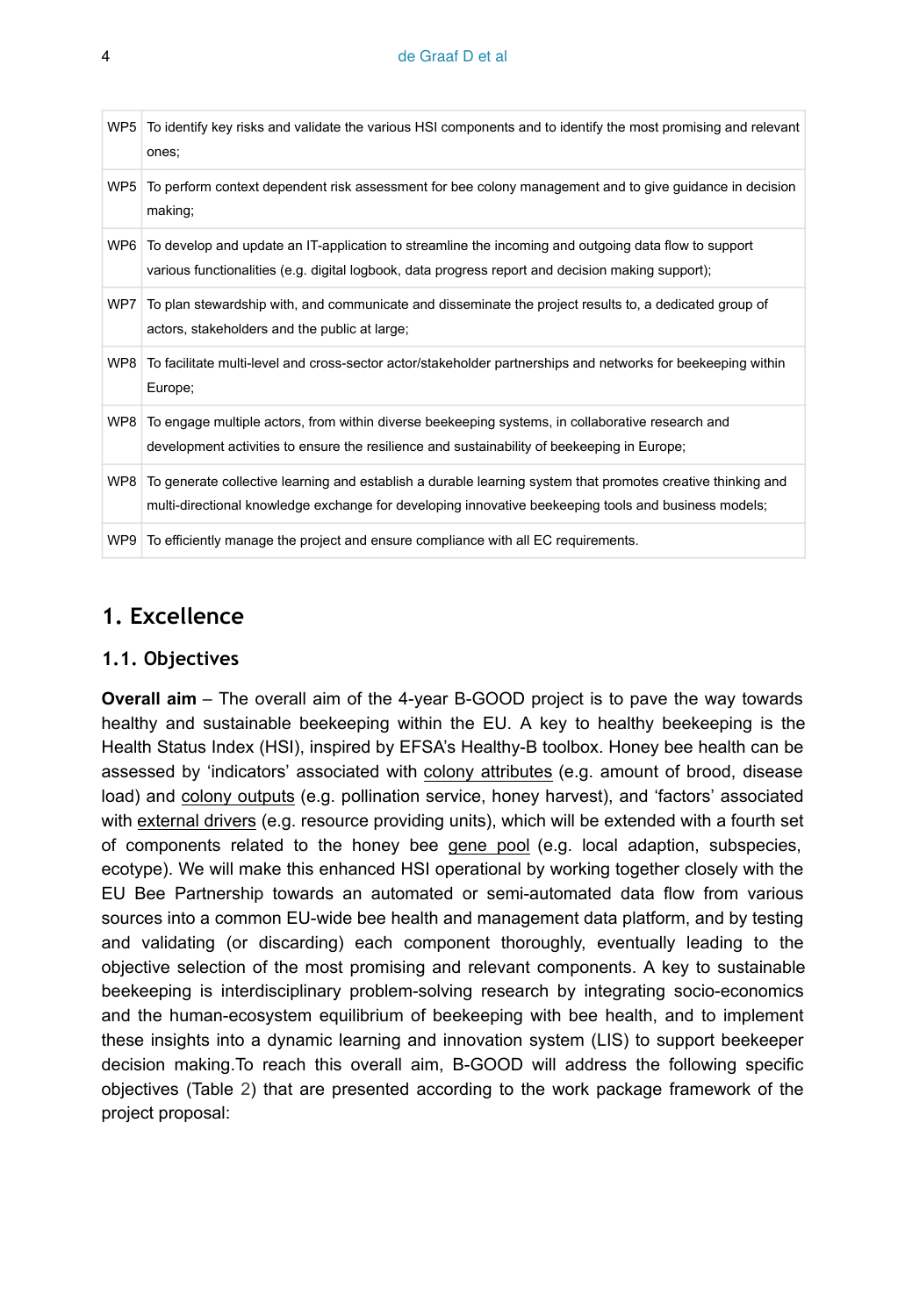#### **1.2. Relation to the work programme**

This B-GOOD project proposal fully addresses SFS-07-2018: *Making European beekeeping healthy and sustainable.* B-GOOD meets the specific challenges and scope of that topic as demonstrated below (Table [3](#page-5-0)) Note: the right-hand column can be read as a single piece of prose.

#### **1.3. Concept and methodology**

#### **1.3.1. Concept**

**Overall concept** – The B-GOOD project is in line with the vision, strategy and recommendations of the European Food Safety Authority (EFSA) and takes forward earlier initiatives from its internal and multidisciplinary task force (i.e. the Bee TF) and the Working Group (WG) MUST-B (EU efforts towards the development of a holistic approach for the risk assessment on MUltiple STressors in Bees) of the Scientific Committee for Emerging Risks (SCER). The latter highlighted the importance to EU risk assessment of greater harmonised data collection and data reporting and the need for enhanced dialogue and data sharing with stakeholders, EU Member States and institutional partners. This culminated in the launching of the EU Bee Partnership in November 2017. This new network will be directly involved in the execution of the B-GOOD project through partners within our team (partner 12) and EFSA MUST-B (partner 8). In harmony with these approaches, the B-GOOD project has identified five gaps that are currently hindering a cohesive and collaborative development of a holistic approach to improve the health of honey bee colonies and the sustainability of EU beekeeping. *Gap 1: Health Status Index* – A viable and practical HSI is needed. Beekeepers can estimate the health status of their colonies by visual inspection, but this is time consuming and disturbs colonies (causing behavioral stress and reduction of their social immunity). An improved approach (data model) is needed to share and standardise this information and maximise its usefulness. Semi automated and/or automated monitoring will add to its utility by reducing workload and colony disturbance. A common index for measuring and reporting honey bee health status, developed from the HEALTHY-B toolbox, will aid risk assessors, authorities and the plant protection and veterinary medicines industries, measuring health status in real time and across geographical locations, as well as measuring the effect of (beekeeping) management decisions and actions. It is an essential building block for the development of targeted guidance for healthy and sustainable beekeeping. *Gap 2: Socio-economics of beekeeping* – The socio-economics underpinning beekeeping must be better understood and form the basis of guidance. Studies on the socio-economics of beekeeping are scarce and mostly focused on single countries or regions. Determinants of economic performance differ substantially depending on the country, region, beekeeper and beekeeping characteristics, but systematic and consistent analysis integrating health and environmental characteristics is lacking. Beekeepers fall into two broad categories: professionals deriving their main income from the bees, and amateurs (the majority) with a small home apiary. Characteristics, values, interests, motives, business models and beekeeping management styles of these two groups differ, and a single professional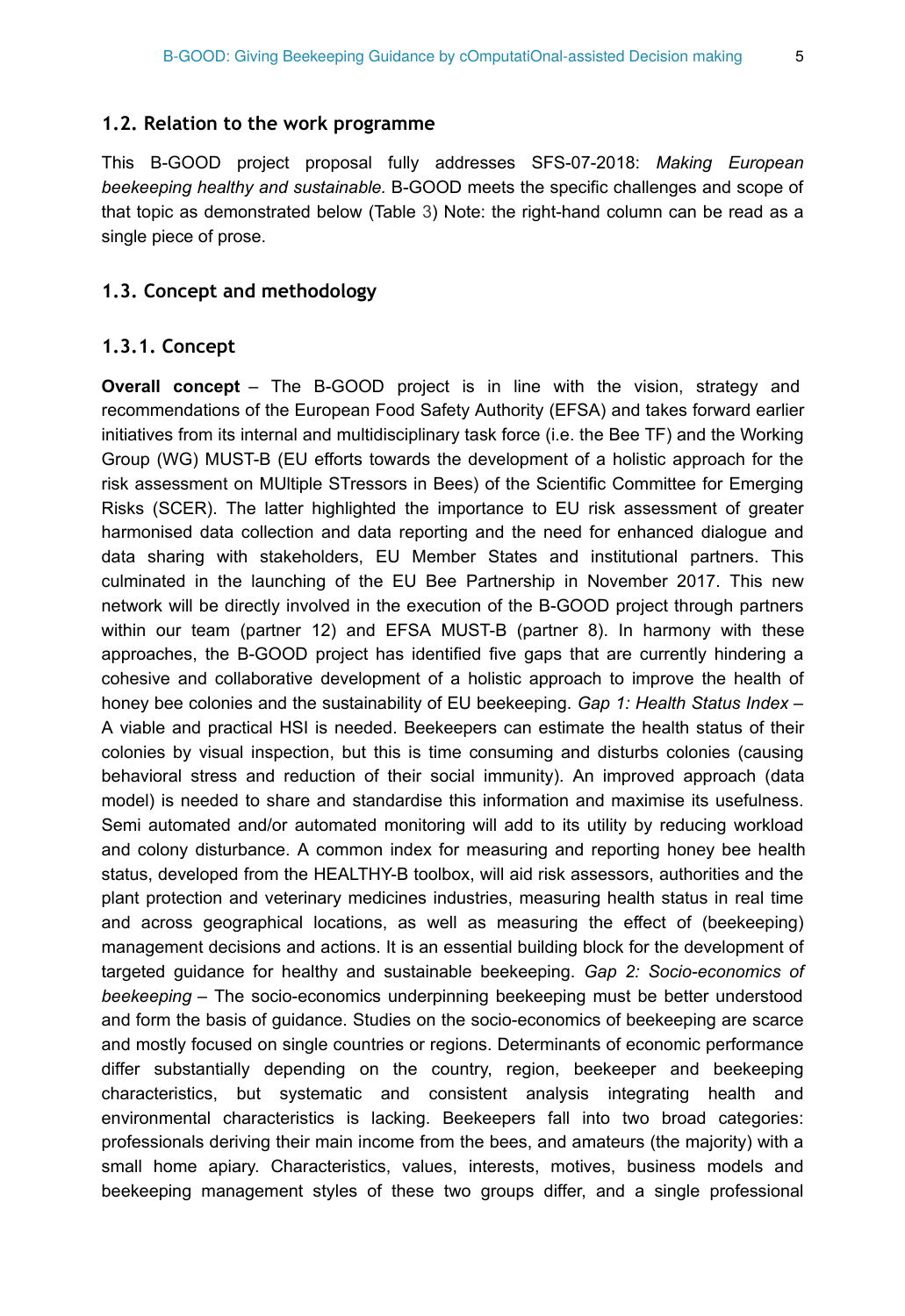business model and advice system may not benefit all beekeepers. Understanding their respective socio-economic goals and drivers of performance is therefore essential for deriving tailored advice and business models for beekeepers. These factors need to account for local and regional contexts in the development of blueprints for viable and sustainable business models. *Gap 3: Sustainable beekeeping* – The need for beekeeping to be sustainable involves both the development of management strategies to maintain bee health (correct identification and treatment of problems, and correct beekeeping practices) and understanding of the ecological balance between bees and the environment while safeguarding economic viability. Intensive stocking rates will decrease bee health during critical environmental resource bottlenecks. Integrating the approach of ecological balance with efficient data transfer and advice on bee health will maximise the sustainability of beekeeping. *Gap 4: EU-wide database platform* – Data access and sharing must be facilitated. Standardised data models derived from the HSI will provide the basis for quick and efficient data sharing across the EU. This provides benefits for beekeepers who can track bee health issues geographically close to them and apiculturally close to theirs. Optimised data sharing will also assist in testing hypotheses using observations from the wider network. This platform should integrate information available at the EU level, including information on farming, environment and socio-economics, to provide all relevant data for guiding decision making at local, regional and international scales. *Gap 5: Guidance in decision making* – Targeted guidance for beekeepers is needed, as neither they nor policy makers can be expected to sift through all the relevant information in the data platform and come to an informed decision. This guidance needs to be targeted towards the aims and motivation of the actors, it must be easily accessible, and it should be supported by detailed analysis protocols to provide information on recommended actions for beekeepers and other actors at local and regional scales.

#### <span id="page-5-0"></span>Table 3.

Relation to the work programme.

| Specific challenges in the work programme                                                                                                 | How the B-GOOD research programme addresses them                                                                                                                                                                                                                                                                                                                                           |  |  |
|-------------------------------------------------------------------------------------------------------------------------------------------|--------------------------------------------------------------------------------------------------------------------------------------------------------------------------------------------------------------------------------------------------------------------------------------------------------------------------------------------------------------------------------------------|--|--|
| Lack of a holistic approach                                                                                                               | B-GOOD paves the way towards healthy and sustainable                                                                                                                                                                                                                                                                                                                                       |  |  |
| Key factors for healthy and sustainable European<br>beekeeping are determined by what happens in<br>or around hives                       | beekeeping, by following a collaborative and interdisciplinary<br>approach, merging data from multiple sources, from in and<br>around beehives as well as wider socio-economic conditions.<br>This approach will identify correlative relationships, to perform<br>risk assessments and provide quidance for beekeepers to<br>make more informed and better decisions in various contexts. |  |  |
| Proposals will develop ready-to-use tools for<br>operationalising the 'Health Status Index'                                               | A key to healthy beekeeping is the Health Status Index inspired<br>by EFSA's Healthy-B toolbox which we will make fully                                                                                                                                                                                                                                                                    |  |  |
| To develop and implement an action plan for a<br>coordinated and harmonised approach to the<br>collection of related data and information | operational, with the active collaboration of beekeepers, by<br>facilitating the coordinated and harmonised flow of data from<br>various sources and by testing and validating (or discarding)<br>each component thoroughly.                                                                                                                                                               |  |  |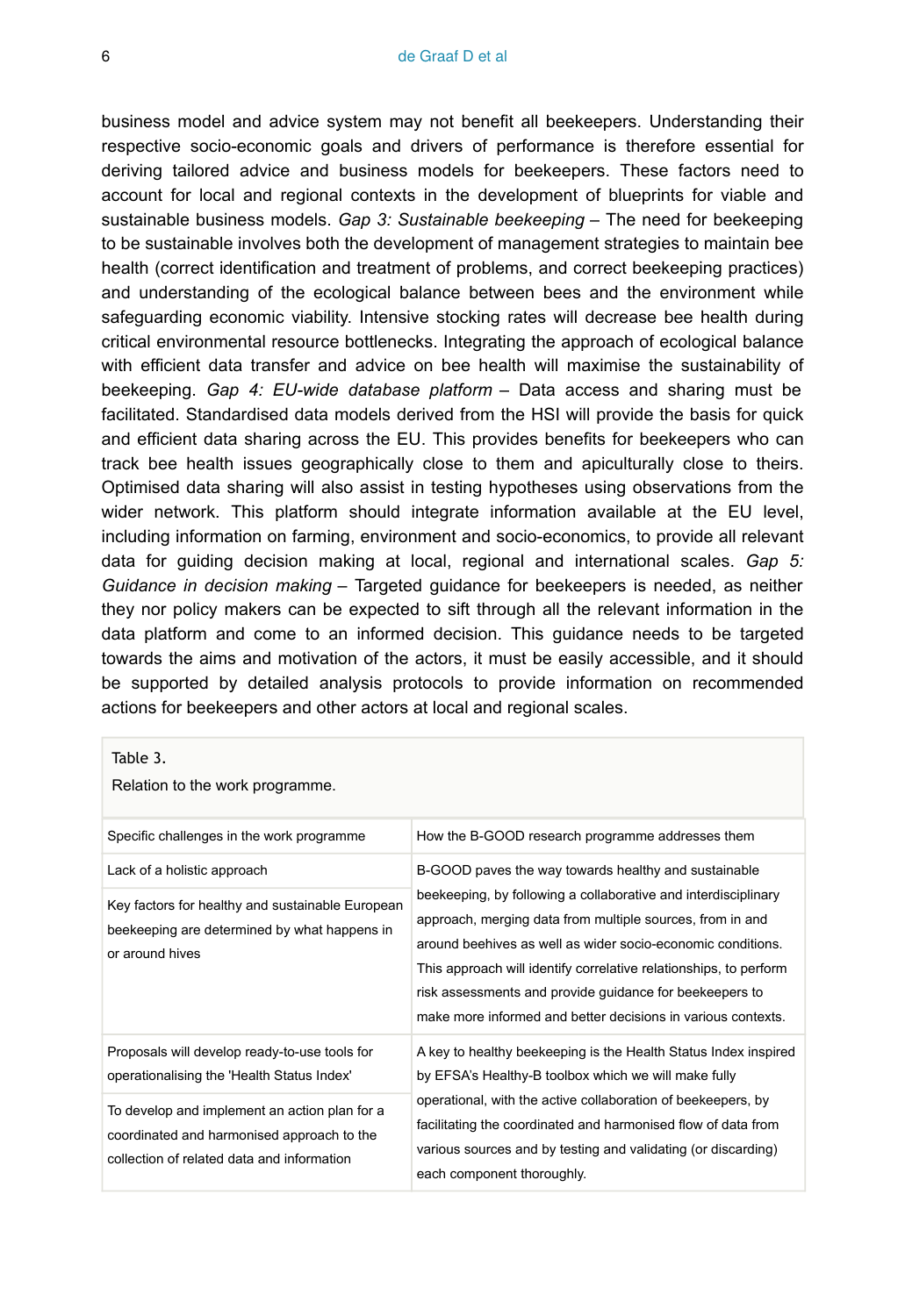| Pilot study in different representative European<br>countries to test, standardise and validate<br>methods for measuring and reporting selected<br>indicators and factors affecting bee health                                                                                                                                                                                                                                       | We envisage a step-by-step expansion of participating apiaries,<br>calling successively on our research partners, selected<br>beekeepers and the broader beekeeper community, related<br>stakeholders and networks. In a pilot study, we will combine<br>field observations with laboratory analyses across EU regions<br>covering the North-South and East-West axes.                                                                                                                                                                                                                                  |
|--------------------------------------------------------------------------------------------------------------------------------------------------------------------------------------------------------------------------------------------------------------------------------------------------------------------------------------------------------------------------------------------------------------------------------------|---------------------------------------------------------------------------------------------------------------------------------------------------------------------------------------------------------------------------------------------------------------------------------------------------------------------------------------------------------------------------------------------------------------------------------------------------------------------------------------------------------------------------------------------------------------------------------------------------------|
| Exploring the various socio-economic and<br>ecological factors beyond bee health to provide<br>comprehensive blueprints of successful business<br>model(s) of European beekeeping                                                                                                                                                                                                                                                    | The key to sustainable beekeeping is a better understanding of<br>its socio-economics, particularly within local value chains, its<br>relationship with bee health and the human-ecosystem<br>equilibrium of the beekeeping sector and to implement these<br>insights into the data processing and decision making. We will<br>fully integrate socio-economic analyses, identify viable business<br>models tailored to different contexts for European beekeeping<br>and determine the carrying capacity of the landscape.                                                                              |
| To create an EU platform to collect and share<br>knowledge of science and practice related to<br>honey bees, their environment and agricultural<br>and beekeeping practices Organising and<br>coordinating data sets and standards relating to<br>the environment and agricultural and beekeeping<br>practices relevant to the monitoring of honey bee<br>health and giving all relevant stakeholders access<br>to such information. | In close cooperation with the EU Bee Partnership, an EU-wide<br>bee health and management data platform and affiliated project<br>website will be created to enable sharing of knowledge and<br>learning between scientists and stakeholders within and outside<br>the consortium. We will utilise and further expand the<br>classification of the open source IT-application for digital<br>beekeeping, BEEP, to streamline the flow of data related to<br>beekeeping management, the beehive and its environment<br>(landscape, agricultural practices, weather and climate) from<br>various sources. |
| Interactions of stressors affecting honey bees and<br>their relative contribution to colony losses<br>emerging risks or pathogens (e.g. the small hive<br>beetle, Aethina tumida, and the Asian hornet<br>Vespa velutina)                                                                                                                                                                                                            | The dynamic bee health and management data platform will<br>allow us to identify correlative relationships among factors<br>impacting the HSI, assess the risk of emerging pests and<br>predators, and enable beekeepers' to develop adaptive<br>management strategies that account for local and EU-wide<br>issues.                                                                                                                                                                                                                                                                                    |
| A multi-actor approach bringing together<br>beekeepers, bee inspectors, other stakeholders<br>(e.g. plant growers) and scientists (including<br>social scientists) is required                                                                                                                                                                                                                                                       | Using existing partnerships and networks, we will fully engage<br>with a wide range of actors to share and integrate their<br>expertise and interests. Reinforcing and establishing, where<br>necessary, new multi-actor networks of collaboration will<br>engender a lasting learning and innovation system (LIS) to<br>ensure social-ecological resilient and sustainable beekeeping in<br>Europe.                                                                                                                                                                                                    |
| To give appropriate feedback to beekeepers both<br>through dissemination and training                                                                                                                                                                                                                                                                                                                                                | A targeted communication strategy for exploitation and<br>dissemination will be created, helping maximise the uptake and<br>impact of the project results, which will include usage of a<br>language familiar to stakeholders.                                                                                                                                                                                                                                                                                                                                                                          |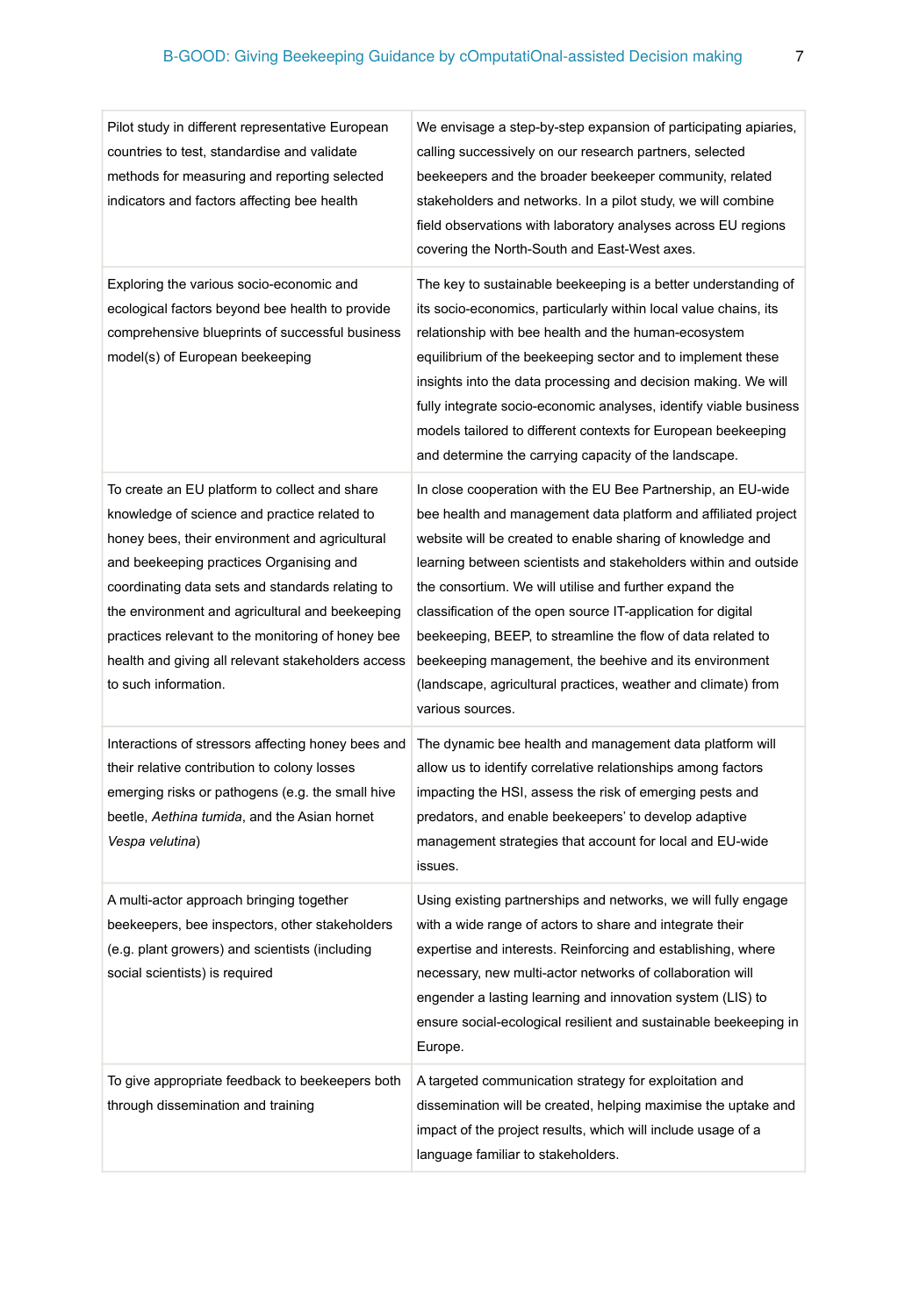|                                                           | We make use of traditional printed media, tailored training<br>workshops/programmes, as well as web-based platforms<br>(project website and bee health and management web portal,<br>BEEP) to create a dynamic LIS.                                                                                                                                                                                                                                |
|-----------------------------------------------------------|----------------------------------------------------------------------------------------------------------------------------------------------------------------------------------------------------------------------------------------------------------------------------------------------------------------------------------------------------------------------------------------------------------------------------------------------------|
| To minimise the impact of biotic and abiotic<br>stressors | The LIS will enable fact-based decision-making, based on real-<br>time data inputs, for beekeepers and other stakeholders.<br>Threshold values will be set in order to determine when a<br>decision needs to be communicated to the end-user, through<br>'alerts'. This will enable adaptable and timely mitigation actions<br>aimed at alleviating the impact of different stressors to which<br>bees are exposed and tailored to local contexts. |

**Multi-actor approach (MAA)** – B-GOOD will integrate the expertise and interests of a wide range of relevant actors to shed light on the context and circumstances (apicultural, environmental and socio-economic) under which the beekeeping sector operates in the EU. This will be achieved by instigating a multi-actor approach that fully engages with a wide array of actors. The identification and active involvement of actors from the start of the project will ensure relevant input in: 1) determining crucial objectives (research and bee management); 2) generating creative and innovative solutions to achieve these objectives; 3) facilitating vertical and horizontal collaboration for knowledge development and learning; 4) ensuring evaluation of outcomes by actors and scientists, fostering value focused innovations; 5) establishing a durable and adaptable innovation platform and learning system that is strengthened by multi-actor partnerships/networks. The B-GOOD MAA is as an overarching framework for collaboration and learning, detailed in WP8, that links multiple work packages. The foundations for the B-GOOD MAA is our strong consortium, which comprises of a rich mix of universities and research institutions, National Reference Laboratories for Bee Health (NRLs), a beekeepers' association, beekeeping practice centres and several Small and Medium-sized Enterprises (SMEs), including one apicultural consultancy body. Consortium partners are based in 13 EU Member States and cover the entire EU and beyond through their extensive networks. These partnerships and networks form the backbone of our MAA. They will be fully engaged in the co-creation of solutions, strengthened throughout the project's lifespan and, where necessary, new partnerships/ networks will be encouraged. Establishing multi-actor and multi-scale networks of collaboration will engender a lasting learning and innovation system to ensure socialecological resilient and sustainable beekeeping in the EU.

**Multi-disciplinarity** – B-GOOD brings together highly-qualified scientists, who are recognised experts in the fields of apiculture, bee physiology and pathology, assay development, ecology, agricultural science, socio-economics, engineering, modelling and data mining, from both the public and private sector, and also five SMEs and one non-profit organisation. The combined expertise of the consortium partners will help deliver the holistic approach and impact for which we aim.

**From 'idea to application' / From 'lab to market**' – B-GOOD has identified a provisional list of targeted indicators and factors, classified on the basis of the current Technology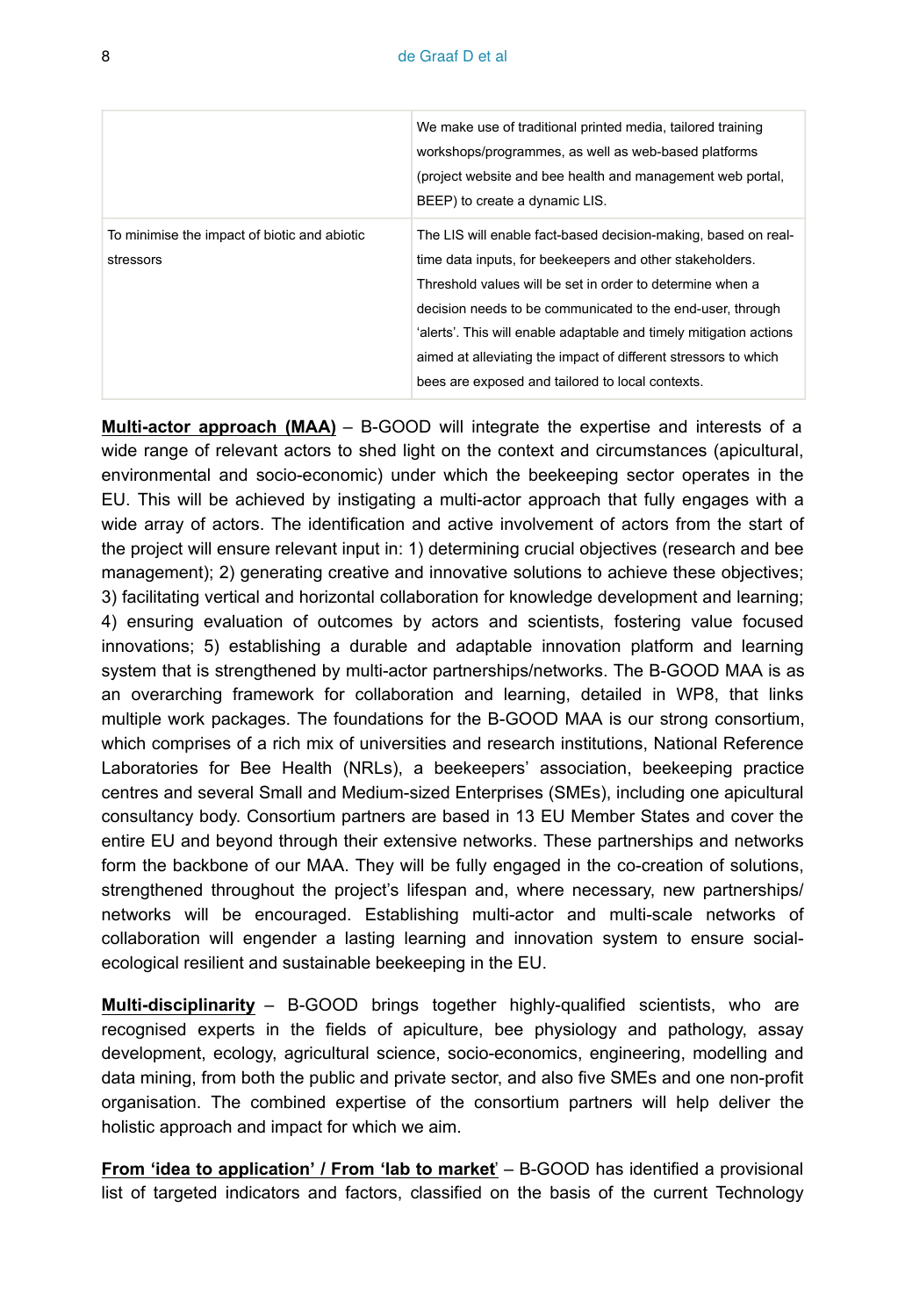Readiness Levels (TRL) with their explicit data type (Aut = automated data collection; Man = manual data collection; Lab = data obtained from laboratory analyses) (Table [4](#page-8-0)). The subdivision in 'colony attributes', 'external drivers' and 'colony outputs' refers to the Healthy-B study ('gene pool' is novel). Those with a High relevance, High technical feasibility and High priority (H-HH) score, mainly corresponding to a TRL higher than 6, are considered 'ready-to-use' in WP1; those still 'under development' (TRL below 6) will be tested and validated within WP2/3/4.

#### <span id="page-8-0"></span>Table 4.

Classification of indicators and factors based on Technology Readiness Levels (TRLs).

| I. Colony attributes                |                                                |        |                               |         |                |
|-------------------------------------|------------------------------------------------|--------|-------------------------------|---------|----------------|
| Definition                          | $Readv-to-use = TRL > 6$                       |        | Under development = $TRL < 6$ |         |                |
|                                     | Description                                    | Type*  | Description                   | Type WP |                |
| Presence of a queen                 | Visual verification                            | Man    |                               |         |                |
| Potential fecundity                 | Presence of brood                              | Man    | Vibration<br>monitoring       | Aut     | $\overline{2}$ |
| Queen longevity                     | Queen marking                                  | Man    |                               |         |                |
| Colony size                         | Visual estimation                              | Man    | Bee counter                   | Aut     | 2              |
| Presence of brood                   | Visual estimation                              | Man    | Vibration<br>monitoring       | Aut     | $\overline{2}$ |
| Type of bee bread                   | Visual verificationPalynological<br>techniques | ManLab |                               |         |                |
| Pesticides in bee matrices          | Multi residue analysis                         | Lab    | lateral flow device           | Man     | 2              |
| Metabolic activity                  |                                                |        | Gas analysis                  | Aut     | 2              |
| Atypical worker behaviour           | Visual identification                          | Man    | Vibration<br>monitoring       | Aut     | 2              |
| Thermoregulation                    | Remote sensing                                 | Aut    |                               |         |                |
| Colony foraging activity            | Bee counter                                    | Aut    |                               |         |                |
| Clinical signs of diseases          | Visual verification                            | Man    |                               |         |                |
| European/American foulbrood         | Microbiology                                   | Lab    |                               |         |                |
| Virus infection                     | Molec. fingerprinting                          | Lab    | Lateral flow device           | Man     | $\mathcal{P}$  |
| Mite Varroa destructor              | Visual verification                            | Man    |                               |         |                |
| Small hive beetle Aethina<br>tumida | Trapping                                       | Man    | Vibration<br>monitoring       |         |                |
| Asian hornet Vespa velutina         | Trapping                                       | Man    | Acoustic<br>monitoring        | Aut     | 2              |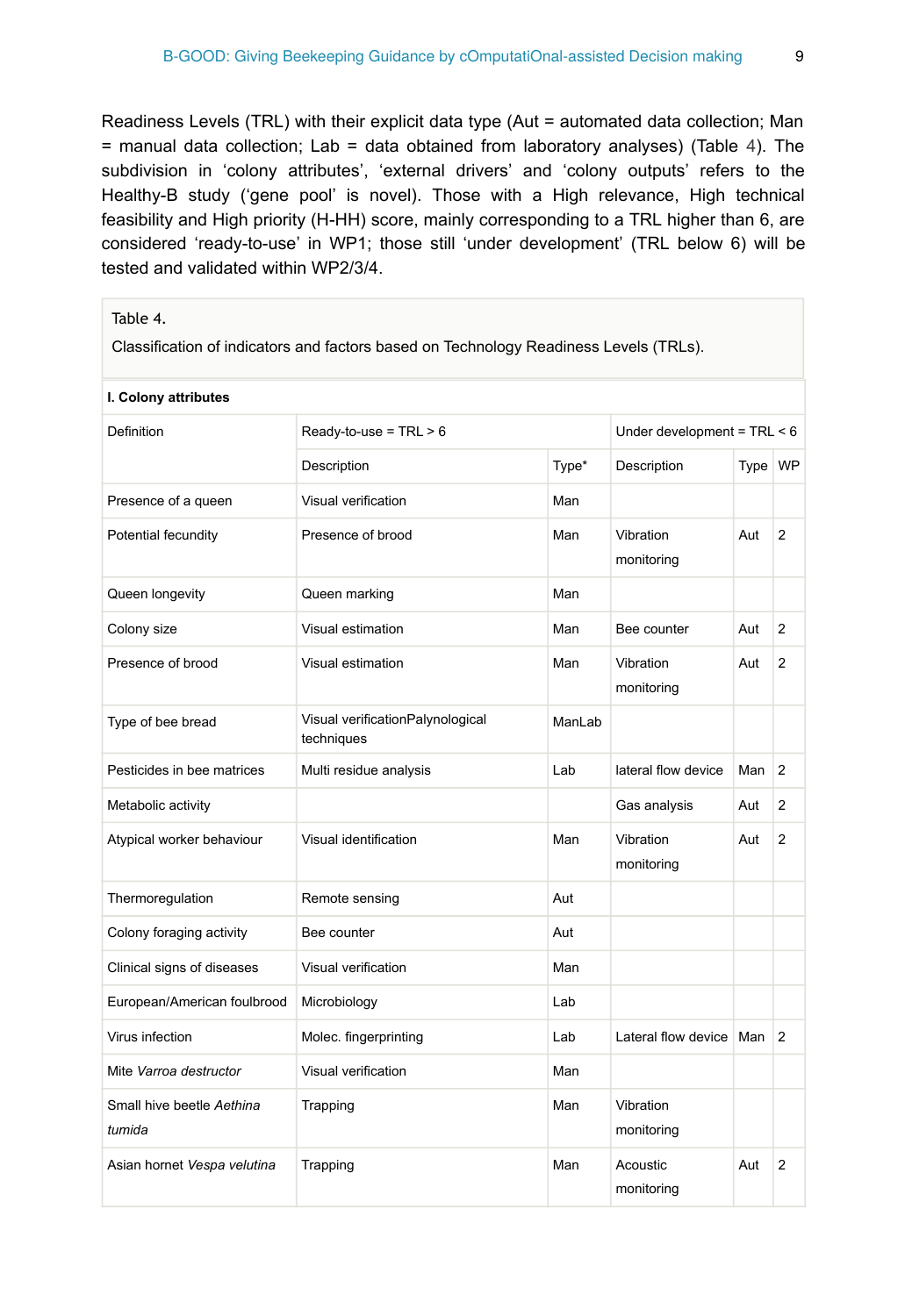| <b>II. External drivers</b>                                                                |                                              |        |                         |     |                |
|--------------------------------------------------------------------------------------------|----------------------------------------------|--------|-------------------------|-----|----------------|
| Landscape features                                                                         |                                              |        | GIS analysis            | Aut | 3              |
| Farming practices                                                                          |                                              |        | GIS analysis            | Aut | 3              |
| Floral diversity/abundance                                                                 |                                              |        | GIS analysis            | Aut | 3              |
| Climate                                                                                    |                                              |        | Climate data            | Aut | 3              |
| Colony management                                                                          |                                              |        | Survey                  | Aut | 3              |
| III. Colony outputs                                                                        |                                              |        |                         |     |                |
| Honey harvest                                                                              | Hive/harvest weighing                        | Aut    |                         |     |                |
| Pollination supply/demand                                                                  | Field work                                   | Man    |                         |     |                |
| IV. Gene pool                                                                              |                                              |        |                         |     |                |
| Subspecies/ecotype                                                                         | MorphometryGenetic barcoding                 | LabLab |                         |     |                |
| Local adaptation                                                                           | Pedigree                                     | Man    |                         |     |                |
| Disease tolerance/resistance                                                               | Mite population dynamicsMite<br>reproduction | ManMan | Genetic<br>footprinting | Lab | $\overline{2}$ |
| * Aut = automatic data collection; Man = manual data collection; Lab = laboratory analyses |                                              |        |                         |     |                |

**Ongoing EU projects** – To ensure synergies with ongoing EU activities, the B-GOOD consortium contains leading scientists involved in key EU-funded and EU-led projects/ initiatives on risk assessment, bees and sustainable pollination (Table [5\)](#page-9-0).

<span id="page-9-0"></span>

| Table 5.<br>Former and ongoing EU projects with a link to B-GOOD. |                                                                                                                                                                                        |                |  |
|-------------------------------------------------------------------|----------------------------------------------------------------------------------------------------------------------------------------------------------------------------------------|----------------|--|
| Acronym (period)                                                  | Title (funding); function of B-GOOD partner(s)                                                                                                                                         | Partners       |  |
| POSHBEE (2018-2022)                                               | Pan-European assessment, monitoring, and mitigation Of Stressors on the<br>Health of BEEs (H2020); as members                                                                          | 5, 6, 8,<br>12 |  |
| <b>ECOSTACK</b><br>(2018-2022)                                    | Stacking of ecosystem services: mechanisms and interactions for optimal<br>crop protection, pollination enhancement, and productivity (H2020); as deputy<br>coordinator and WP leaders | 8,9,15         |  |
| MUST-B (2017-2021)                                                | Holistic approach to the risk assessment of multiple stressors in honeybees<br>(EFSA); as coordinator                                                                                  | 8              |  |
| SUPER-B (2014-2018)                                               | Sustainable pollination in Europe (COST); vice-chair and members                                                                                                                       | 2, 6, 12       |  |
| <b>SWARMONITOR</b><br>$(2013 - 2015)$                             | Provide automated assessment of honey bee colony swarming status (FP7);<br>as members                                                                                                  | 5, 10          |  |
| EPILOBEE (2012-2014)                                              | A pan-European epidemiological study on honey bee colony losses (EURL)<br>Bee Health); as partner                                                                                      | 1              |  |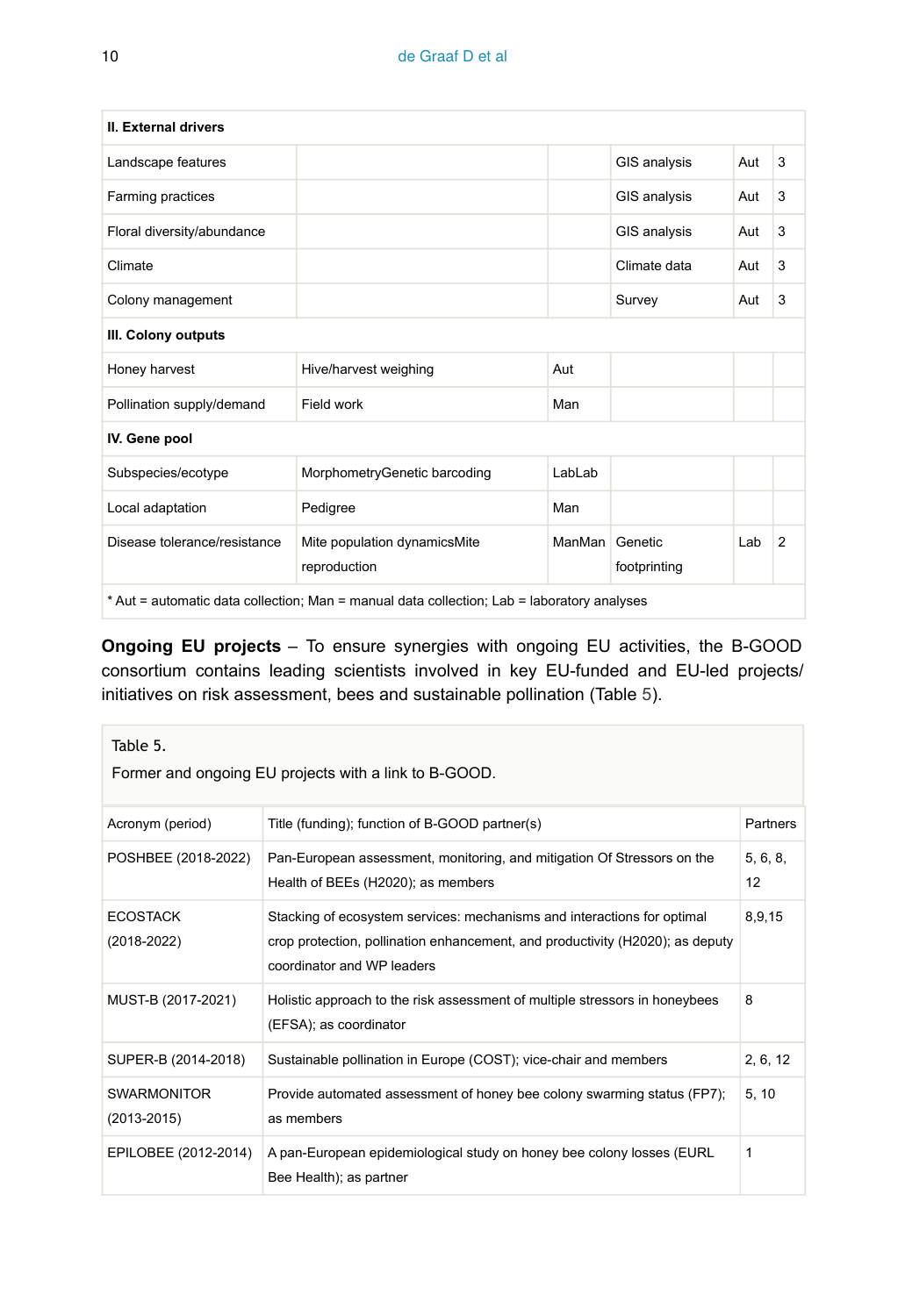| Acronym (period)                    | Title (funding); function of B-GOOD partner(s)                                                                         | Partners       |
|-------------------------------------|------------------------------------------------------------------------------------------------------------------------|----------------|
| BEE-DOC (2010-2013)                 | Bees in Europe and the decline of honey bee colonies (FP7); as WP-leaders                                              | 1, 5, 6,<br>12 |
| STEP (2010-2013)                    | Status and Trends in European Pollinators (FP7); as partners                                                           | 4, 12          |
| COLOSS (2008-2012;<br>2013 onwards) | Prevention of honey bee COlony LOSSes (COST); initially as chair, now as<br>COLOSS president                           | 1, 5, 6,<br>12 |
| (since 2017)                        | EU Bee Partnership (Discussion Group under EFSA's new Stakeholder<br>Engagement Approach framework); as invited member | 12             |
| (since 2018)                        | <b>EU Pollinators Initiative</b>                                                                                       | 12             |

#### **1.3.2. Methodology**

**Overview** – B-GOOD encompass a very wide range of methodological approaches and domains, from detailed in-hive measurements and the development and application of technology to support it (WP1 and WP2), to stakeholder and beekeeper interviews and surveys (WP4) and policy assessment via the multi-actor approach (MAA) (WP8).

All work packages are linked with data-flows representing the key processes of data generation and transfer (see Fig. 3.1-6 and full details in all WP descriptions: Section 3.1 work plan).

Key aspects of these linkages are the generation of in-hive measurements and hive performance (WP1), which is supported by technological developments (WP2). These are facilitated by WP6's web-based tool development, which also provides direct linkages between data collection and analysis (WP5), dissemination, communication and the MAA (WP7 and WP8). This online innovation platform is provided for knowledge transfer to the stakeholders to develop viable and sustainable business models for beekeeping in different EU contexts (WP4). The platform is fed by data analysis, building on simulation modelling and machine learning. The simulation component is state-of-the-art honey bee modelling developed for EFSA, with scenarios and simulations developed in WP3, WP4 and WP5. However, this link is bi-directional, also feeding from the MAA to inform the analysis and modelling. Thus, B-GOOD develops not only an information flow from data to decision, but also incorporates value positions, actor and stakeholder objectives as integral components for defining its aims and activities, and evaluating progress.

Unique aspects of B-GOOD are:

- The wide spatial network of bee colony data collection, as well as close linkage to existing bee data networks;
- Development of autonomous hive-monitoring technologies and techniques using unique approaches such as accelerometers;
- The use of machine learning to identify relationships between the HSI and colony state;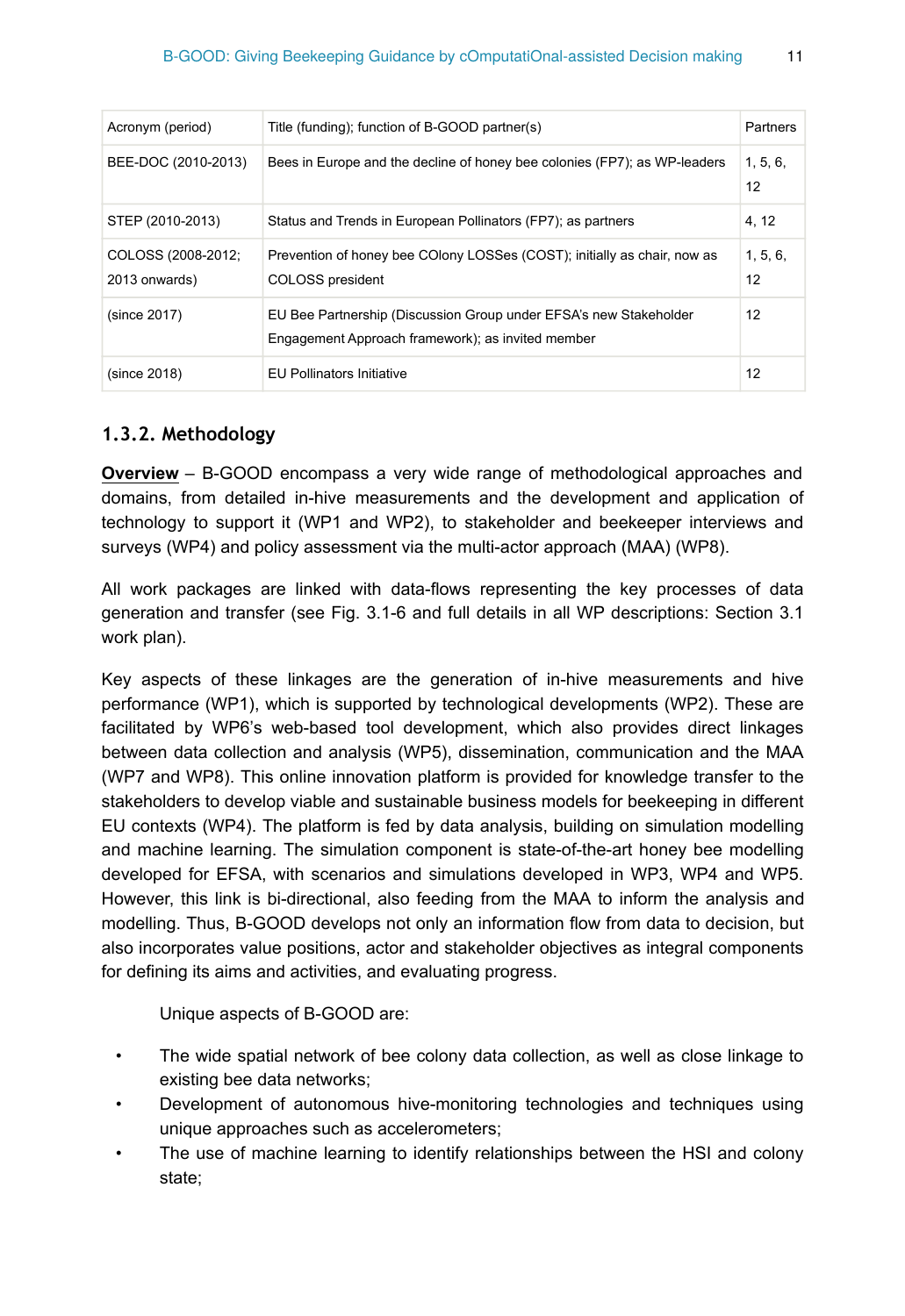- The simulation modelling that links data from the bee networks, B-GOOD data collection and socio-economic analyses to the MAA and desired outcomes of the actor networks and stakeholder groups, with unprecedented coverage over most of the EU;
- The utilization of the MAA as an integral part of the approach to the project, not simply to gather stakeholder input but as an interactive and iterative process of cocreation and co-development to agree on objectives and achieve realistic solutions for stakeholders, beekeepers, and policy makers;
- The development of a learing and innovation system for knowledge transfer, both to and from B-GOOD data collection and analysis and the MAA, involving and targeting EU beekeeper networks as a whole;
- B-GOOD's ambition to create a lasting impact by instilling collaboration and learning as an adaptive co-development system to sustain progress long beyond the timeframe of the project.

#### **Outline of work packages**

## **WP1: Beekeeping and Health Indicators; Lead partner: 2; major involved: most others**

WP1 will provide the main infrastructure to collect data for bee health assessment and validation at the colony and apiary level, including different beekeeping business models. At the same time this infrastructure will disseminate knowledge from researchers to beekeepers, using a learning-by-doing approach. Learning-by-doing is known to be highly effective, and the best people to validate methods are the actual end-users. The WP1 infrastructure will consist of a step-by-step expansion of participating apiaries, calling successively on partner research institutions (Tier 1), selected beekeepers (Tier 2) and the broader beekeeper community (volunteers, Tier 3). Our goals are:

- 1. to develop a B-GOOD monitoring approach, for harmonized data collection,
- 2. to collected high quality data for HSI validation, and
- 3. to assess bee health in ample colonies of beekeepers to give them hands-on experience at B-GOOD monitoring.

Involving beekeepers will also lead to (indirect) publicity of B-GOOD monitoring to pan European beekeeping communities and networks, benifical for after the project ends.

Within each Tier, bee health will be assessed by:

- 1. systematically monitoring colony health indicators (colony attributes and colony outputs),
- 2. gaining insight in geographic genepool differences of colonies, and
- 3. to a more limited extend, by monitoring colony health factors (external drivers).

Monitoring will occur preferentially in an automated or semi-automated way, requiring the installation of different registration devices (remote sensing, bee counters, vibration monitoring). Each Tier will be a filter to the next Tier. Researchers in Tier 1 will collect data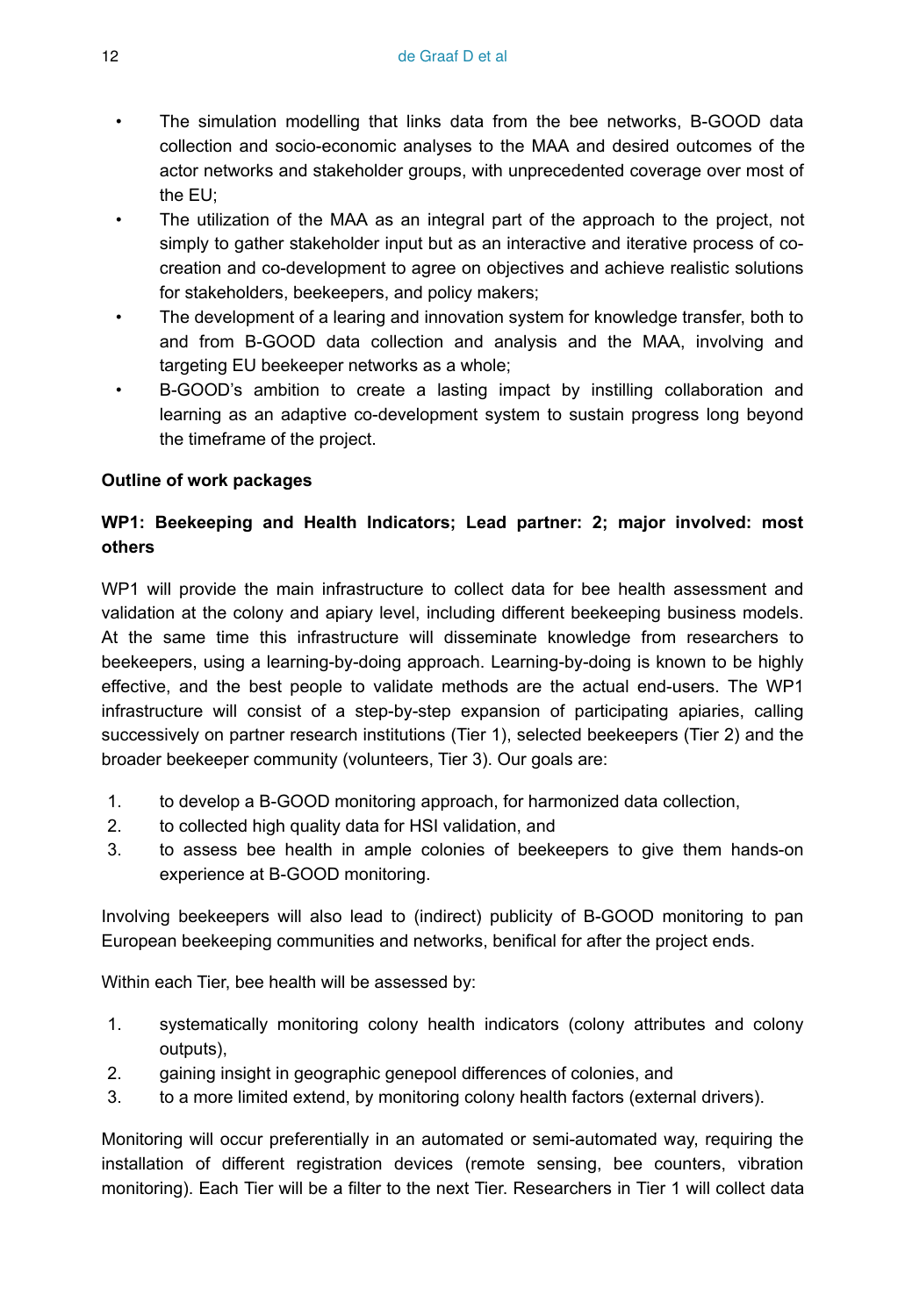on indicators with high scores for relevance, technical feasibility and priority (H-HH in the Healthy B Toolbox). Novel health tools will be added that emerge from WP2, when the developmental stage was a success. This Tier execution by researchers will be complex and labour intensive, but lead to insight in the set of indicators that is most essential for bee health assessment and at the same which monitoring tools and protocol are the most bee- and user-friendly for the next Tier. The latter will be especially important for the installment and use of novel protocols and tools in every colony such as the BEEP Sensor System and electronic devices emerging from WP2. The insights obtained in WP2 will be matched with stakeholder views and opinions on what characterizes a healthy bee colony (WP4). Beekeepers in Tier 2 and 3 help validating the B-GOOD monitoring approach, while adding data on the most essential indicators. With each Tier the apiaries will cover more of European territory. Whereas in Tier 2 experienced beekeepers using pre-determined business models will be selected from a North- South axis, in the final Tier (Tier 3) volunteers from across EU regions (North-South and East-West axis) using any business model will participate.

In order to obtain high quality data collected, monitoring will be done in a harmonized and optimized way. A separation will be made between beekeeper and laboratory protocols. Beekeeper protocols will be used by beekeepers, e.g. for doing an observation or collecting a sample. At the end of the project these protocols will be validated by researchers for effectiveness and by beekeepers for self-explanatoriness and userfriendliness. Professional laboratory protocols, e.g. to determine disease load in a sample taken by a beekeeper, also need to be standardized, harmonized, and optimized. Outcomes need to be repeatable and of high quality, which can be obtained by accredited laboratories or by means of proficiency testing to allow laboratories to demonstrate or upgrade their performances. All data obtained will be transmitted to the EU-wide bee health and management data platform for validation of HSI and the decision making process for health assessment.

#### **WP2: Beekeeping and Innovation; Lead partner: 10; major involved: 1, 2, 5, 8**

WP2 will explore and develop innovative ways of monitoring honeybee hives, manually, semi-automatically, and automatically. Not all methods will necessarily help the colony health status assessment, but by feeding data acquired from WP2 into WP5, any new parameters that are important will be identified and clarified. The techniques investigated in WP2 have different Technology Readyness Levels (TRL); some will provide data within a month after the project start, others only by the end of the project.

All research work undertaken in WP2 has the potential

- 1. to rapidly benefiting a very large network of honeybee hives thanks to the expansion mechanism inherent in the B-GOOD three tier process described in WP1, and
- 2. to resulting in high impact scientific publications.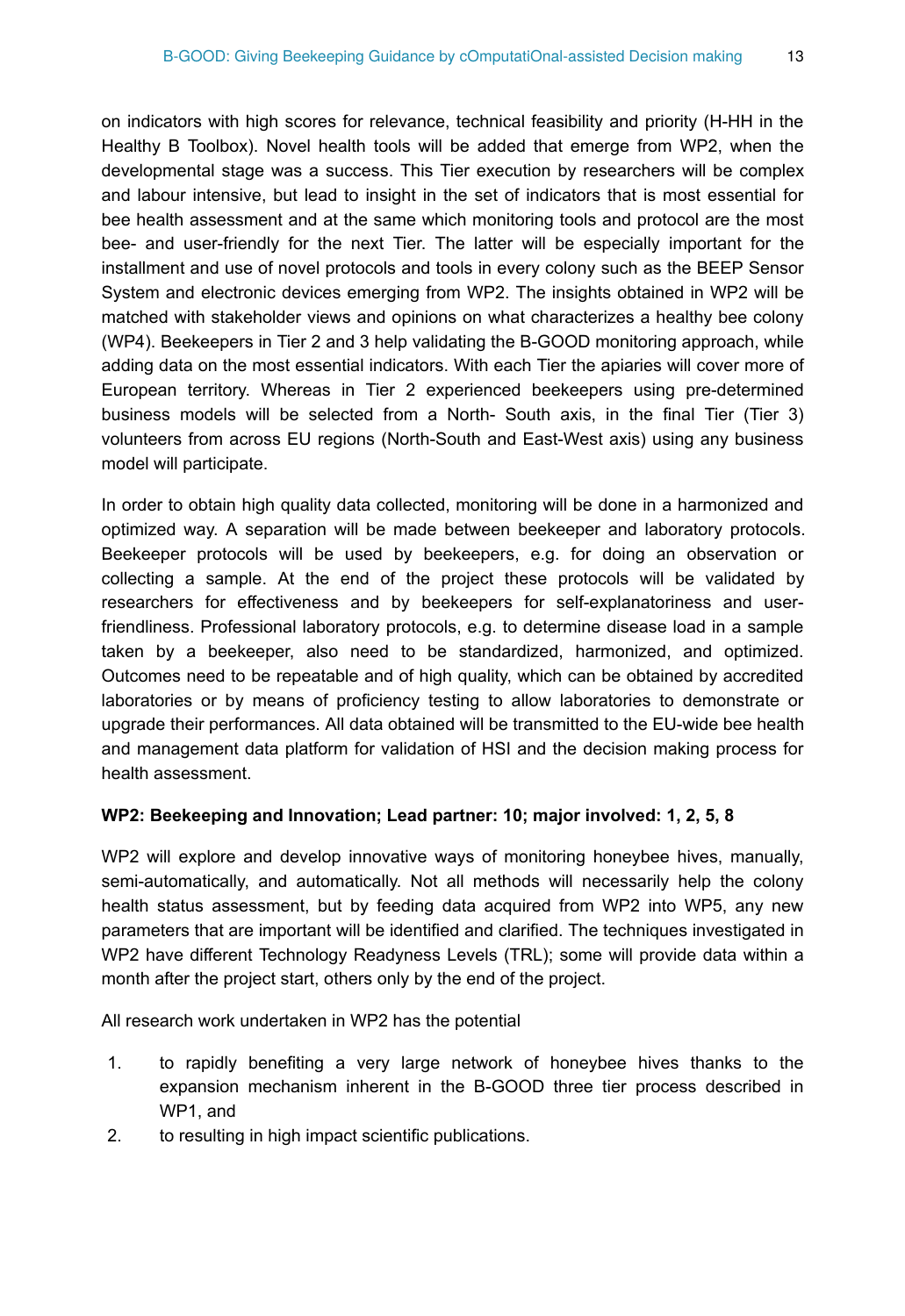Whenever an exciting discovery is made in WP2, B-GOOD has all in place to promote it rapidly to maximum usefulness in practice, including:

- 1. possible IP protection under the supervision of the exploitation manager,
- 2. implementing on an existing commercial platform such as the BEEP hardware,
- 3. validating on a large array of honeybee hives exhibiting a statistically relevant distribution of climates, environments and bee strains,
- 4. self-sustained exploitation of the benefit by feeding it into the European Bee Partnership.

Most importantly, any research in WP2 may end up in directly (by providing a new important parameter) or indirectly (by demonstrating the importance of a previously known parameter) complementing the HSI.

The development required will occur in the existing laboratory/apiary of the leading partner(s), guaranteeing rapid progress and minimal additional investments, where electricity and internet is readily available.

Six major innovations, leading to a cascade of possible beneficial discoveries, will be investigated in depth in WP2, specifically the use of:

- in-hive accelerometers to produce long terms statistics of a range of honeybee pulsed waveforms;
- in-hive gas and spatially resolved temperature measurements, quantitating physiological activity and brood;
- bee counters providing outside-hive mortality rates, pollen flow, drone/worker discrimination;
- lateral flow devices to detect pesticide residues, outside and inside the hive;
- lateral flow devices to detect honeybee viruses of high health relevance;
- TaqMan Assays for genetic footprinting.

The FP7 project 'Swarmonitor' has shown that vibration monitoring by accelerometry is capable of sensing

- 1. the deterioration of the strength of a colony in winter,
- 2. the brood cycle on any frame of interest, indicating queen residence and laying, and
- 3. the presence of virgin queens.

It has also demonstrated potential in sensing the colony's intention to swarm (work in progress). In very recent studies, the method has been extended by recording raw vibrational traces in order to log individual honey bee vibrational pulses, four of which we can already be automatically discriminated (whooping, worker piping, queen piping). Because some of these pulses are intentional, and because they have a broad and finite repertoire, the monitoring of their long-term trends promises the development of a tool highly specific to any changes in the physiological status of the colony. In particular, we have strong evidence suggesting that we are detecting the density of laying workers in the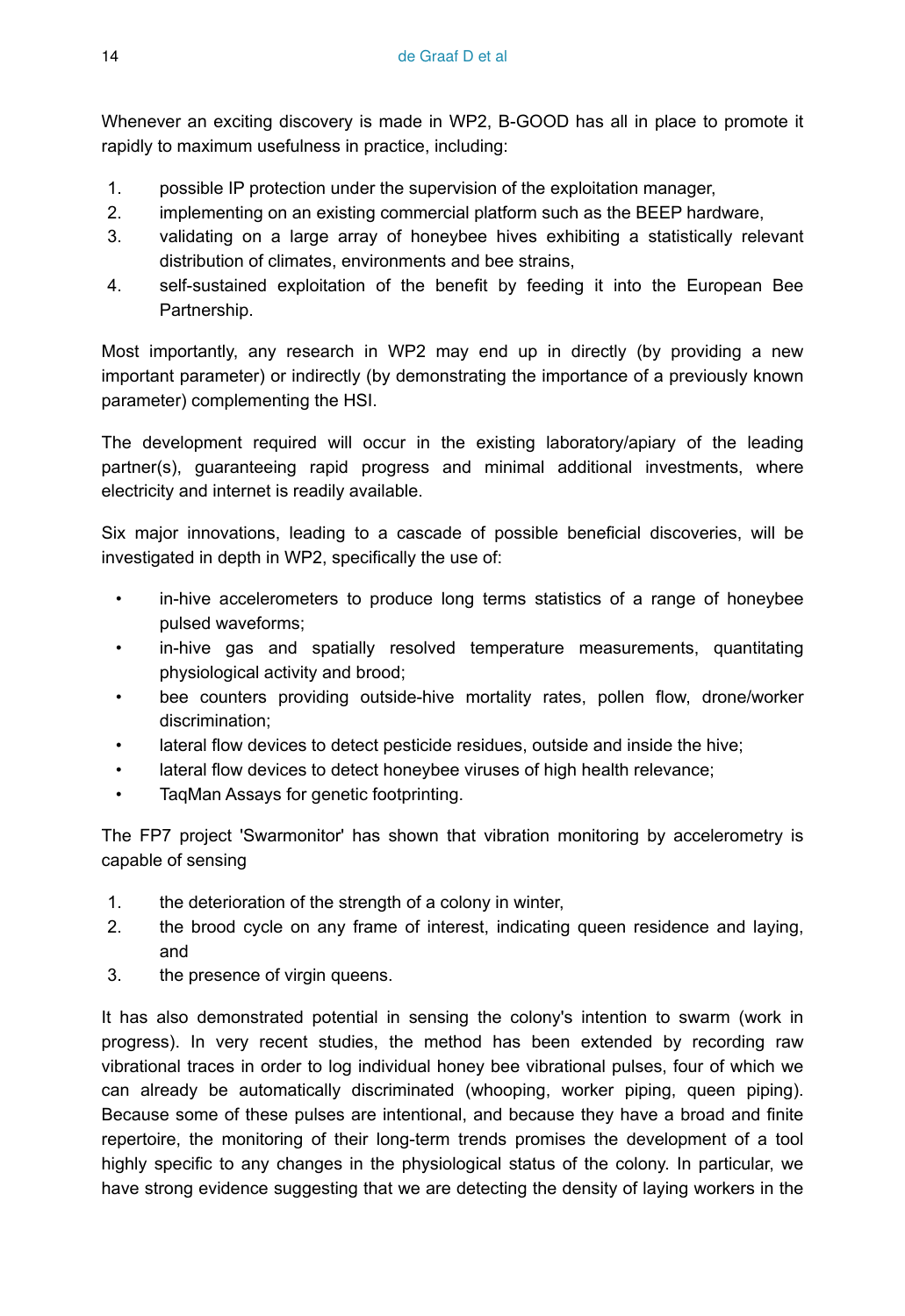colony, as both the previously published acoustic and body behaviours of this signal match our observations; simple and short manipulative experiments will allow us to test this. We have multiple lines of evidence that bees working on the wax honeycomb generate ultrahigh vibrational pulses that we also detect. This strongly supports the concept of detecting the presence of small-hive beetles working in the honeycomb, either as larvae or adults hiding in empty cells, although it remains to be seen whether this can be discriminated against similar pulses from wax moths.

Entire honeybee colonies overwinter, allowing them to exploit early foraging opportunities in spring. This, however, comes at the cost of consuming honey reserves to maintain a minimum temperature in winter. The colony must balance the need for numerous workers against the cost of feeding them through winter. The food vs. temperature equation is a significant health status indicator, and we also suspect that the behaviour of individual bees is strongly dependent on the external temperature. This is modelled as part of WP5 in B-GOOD with the ApisRAM code, where every bee in a colony is individually tracked in time within a dynamic, spatially explicit thermal model. A 3D grid of temperature sensors in the brood box will provide the spatially resolved measurements that we need to optimise the model.

Another innovation is INRA's optical bee counter to record the real-time traffic of honeybees at the hive entrance (in- and out- activity of every single bee), thereby giving an absolute measurement of the within-colony mortality rate (subtracting exits and entrances). This tool was successfully used for analyzing bee activity and survival in response to different stressors in controlled conditions, and will be incorporated into B-GOOD automated monitoring. By carefully listening at the hive entrance, it is clear that the acoustic signature of a flying worker bee is easy to discriminate from that of

- a drone,
- a wasp, and
- a hornet such as the invasive Asian hornet (*Vespa velutina*).

We therefore also envisage integrating the use of a landing board microphone into recording of hive entrance flight activity as a means to detect the instantaneous density of bees and their pests at the hive's entrance.

Neonicotinoids are the insecticide class most used in agriculture, they are highly soluble in water and therefore have systemic action in plants. Because of this, they spread in the environment to contaminate entire eco-systems. Through its cooperation with a Chinese partner, RIKILT (a subdivision of WR) has access to a non-commercial dual Lateral Flow Device (LFD) that was designed to detect the neonicotinoids imidacloprid and acetamiprid. The dual LFD allows easy and fast detection of these molecules in plant materials within 10 minutes after a simple sample extraction and dilution in boiled water, does not require expert use, is inexpensive (11  $\epsilon$  per assessment), has potential for rapid on-site detection,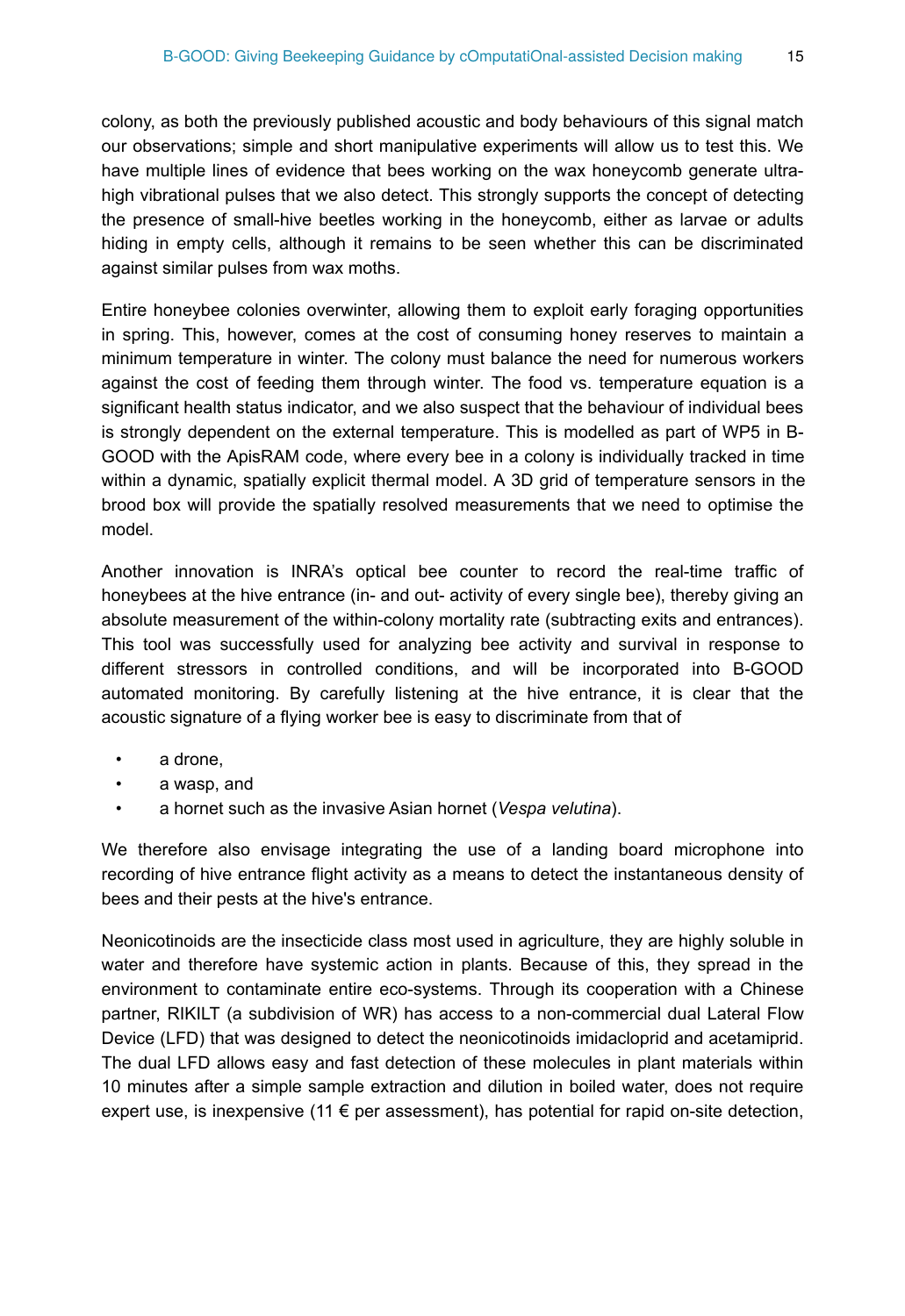has been validated in cut flowers at concentrations ~1ng/mL, and shows relevant crossreactions to thiacloprid, clothianidin, nitenpyram and imidaclothiz. However,

- 1. validation and relevance is required in plants foraged by honeybees,
- 2. two more neonicotinoids must be implemented in the test to cover the full range of globally available neonicotinoids,
- 3. it would be desirable for the system to work on bee matrices (e.g. honey, pollen or bee body),
- 4. improvements in sensitivities (e.g. for honey) are desireable and
- 5. it may be possible to extend the LFD detection to viruses.

Bee paralysis symptoms, trembling and crawling bees, and high honeybee mortalities (e.g. in front of the hive) can be caused either by pesticides or by viruses such as Chronic bee paralysis virus (CBPV) and the Acute bee paralysis virus (ABPV) - Kashmir bee virus (KBV)- Israeli acute paralysis virus (IAPV) complex, which are highly prevalent accross Europe. LFD is already used to detect several plant and animal pathogens and we will develop a novel LFD method to improve the diagnosis of viral disease in bees and discriminate it from pesticide intoxication, resulting in a useful tool for beekeepers or veterinary inspectors when observing such symptoms in this field.

Several European honey bee populations now exhibit resistance against varroatosis, evolved through natural selection. Recently, three such bee populations from Gotland (Sweden), Toulouse (France) and the Amsterdam Water Dunes (AWD; The Netherlands) were genetically fingerprinted and, from the latter two, the genetic variants associated with the resistant phenotype were identified (partner 1 and 6; papers submitted to *Nature Communications* and *Nature*, respectively). Partner 1 already studied the allelic frequencies of the AWD-specific footprint in the general bee population in Belgium by traditional Sanger sequencing. The study revealed a widespread distribution of all variants throughout bee colonies, indicating that they are not colony specific, which facilitates their use in centrally coordinated population-wide selection programs. Furthermore, on average, risk-causing mutations were found in more colonies (89%; 41/46 colonies) relative to protective mutations (43%; 20/46 colonies). In order to allow screening for protective SNPs (Single Nucleotide Polymorphisms) on a much larger scale (pan-European level; in WP1), we will develop in WP2 TaqMan Mutation Detection Assays (TaqMan MDA).

#### **WP3: Ecology and Environmental Drivers; Lead partner: 9; major involved: 8, 15**

WP3 will provide a dynamic landscape model across the EU, capturing the major floral resources for bees, considered a key driver influencing bee health status and crucial for a sustainable beekeeping. The model will be incorporated into the ApisRAM model (WP5) to predict changes in bee health status. This flower resource model will incorporate information on climate and management practices to create digital phenological maps of pollen and nectar resources for major land-use types important for bees across the EU. The model will be created by adopting a top-down approach by first identifying the major agricultural, forest and semi-natural landscape elements important for bees using advanced remote sensing tools and existing EU databases on crop and forest mapping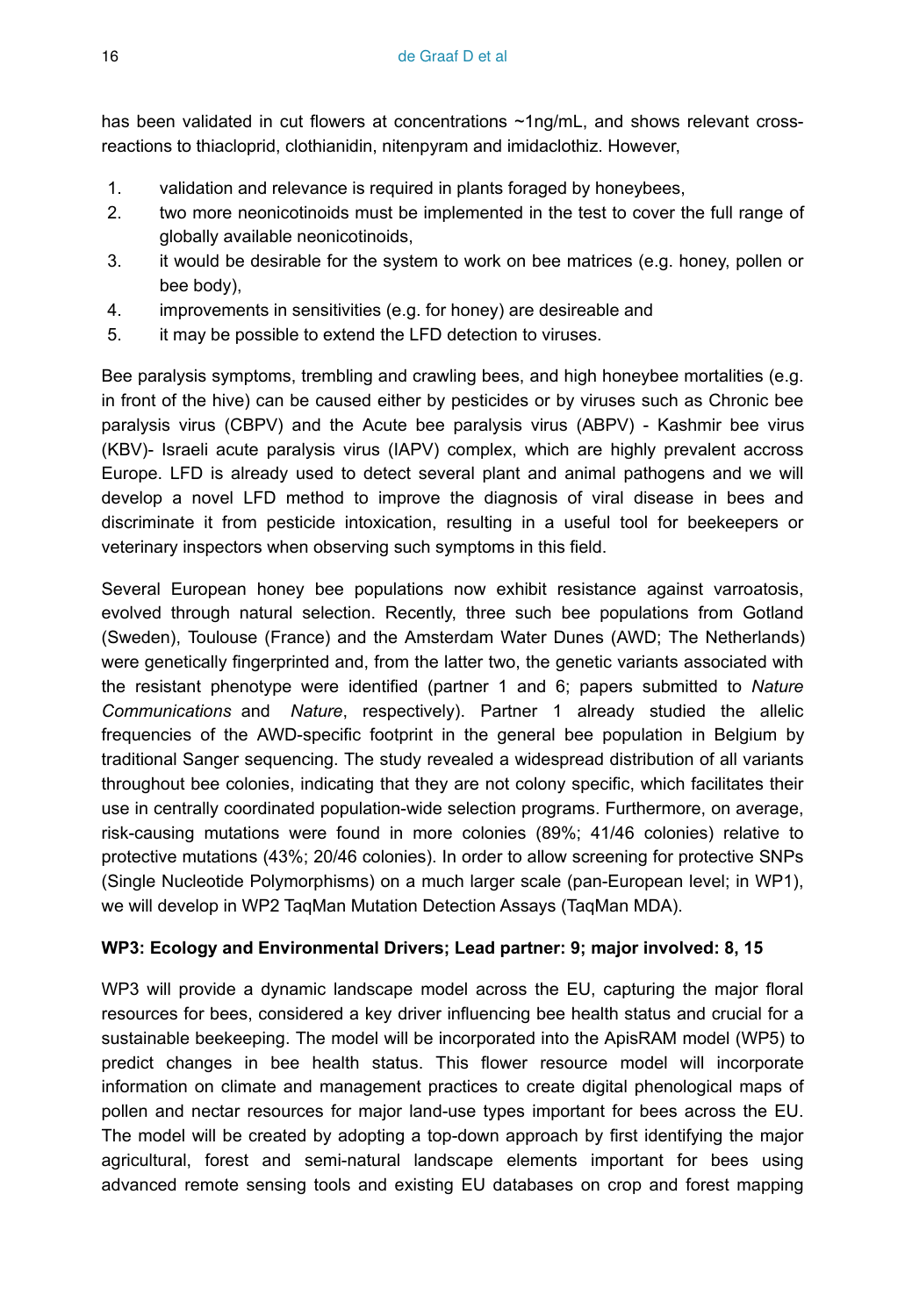and statistics (e.g., EUROSTAT, JRC MARS bulletins, Agri4Cast, and CAP crops statistics for crop areas, and EAFTS, EUFORGEN and EUFGIS for forest and semi-natural areas). Afterwards, an extensive assessment of floral phenology and their nectar and pollen resources at each major landscape element across the EU will be done using several floral databases (e.g., Pan European Phenology, ECOFLORA, Agriland database, International Phenological Gardens of Europe), complemented with experimentation for those key species where those values do not exist. The model will translate the phenological stage of each key species, their density and coverage, into daily nectar/pollen estimations for each typology of landscape element; these bee foraging activities are important to understand and model in ApisRAM. A bottom-up approach will then be used to calibrate and validate the model on eight different landscape scenarios in selected partner countries. The landscape scenarios will be built on 100 km2 landscape windows using detailed GIS data and management information from each landscape element obtained from national agricultural registers holding annually updated information on crop types, livestock and farm ownership. At each landscape window, a field assessment of flower resources in each landscape element type will be conducted using a detailed protocol applied on a short temporal scale (e.g. once a month) during the flowering season. For model validation, the data obtained from the field floral resource evaluation at the testing landscapes will be crosschecked with the data predicted from the phenology of floral resources model. After validation, the flower resource model will be tuned and upscaled to different countries representative of the major edaphoclimatic regions across the EU where an EFSA ApisRAM scenario is existing or will exist in a near future based on activities undertaken in WP5.

Simultaneously to the use of a detailed protocol for the field assessment of floral resources, a simplified "ready-to-use" protocol will also be developed to be used widely by beekeepers/beekeeper associations for a simple assessment of flower resources surrounding their apiaries. The design of this self-explanatory protocol will be aligned with WP1 and will be tested in pilot and field studies after validation within WP3.

The information on the temporal and spatial dynamics of flower resources created by the flower resources model will also be used to create landscape suitability maps for honey bees across Europe. These maps will translate the floral resources available for honey bees in different landscapes across Europe into "suitable landscapes" for honey bees. These can be further converted into landscape fitness for honey bees and in potential honey production maps. These maps could be used by local or national authorities when defining strategic areas for honey production or enhancement of pollination service.

#### **WP4: Socio-Economic Drivers; Lead partner: 1; major involved: 2, 9**

WP4 will assess the socio-economics of healthy and sustainable beekeeping, perform socio-economic analyses using qualitative and quantitative research methods, and identify viable and sustainable business models for European beekeeping while taking the national, regional, environmental, agricultural and policy context into account. To achieve these objectives, WP4 will collect data from multiple stakeholders and the wide diversity of beekeepers across the EU, who will also be actively involved – through participatory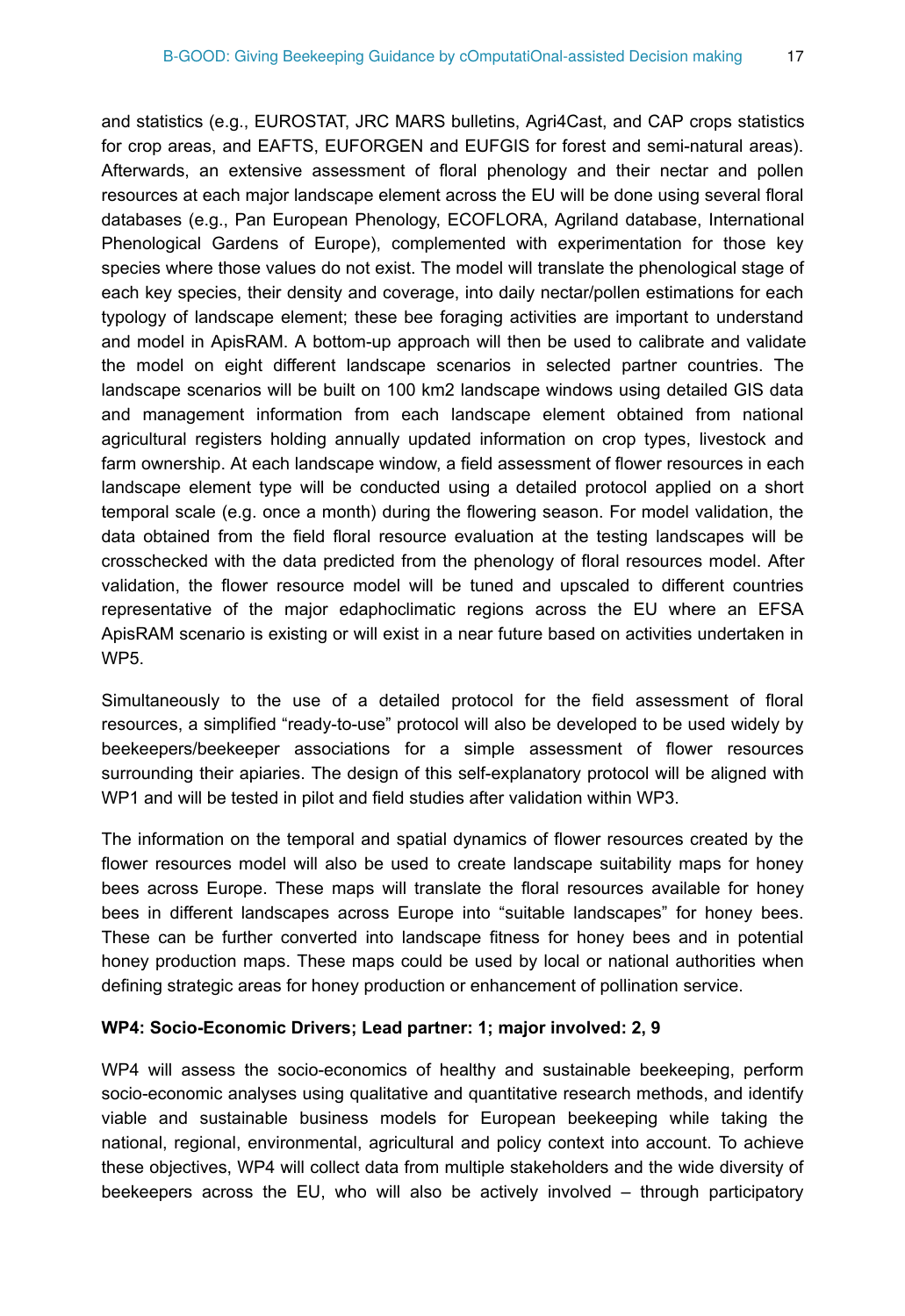workshops in collaboration with WP8 – in the process of co-learning and the codevelopment of solutions and business models for sustainability.

First, following a management strategy and strategic planning approach, a SWOT/SORanalysis and social-ecological inventory (SEI) of EU beekeeping will be performed. The SWOT within B-GOOD will be preceded by the application of the PrOACT protocol (Problem, Objectives, Alterantieves, Consequences, and Trade-offs) and extended with a SOR to fully exploit its potential, including a comprehensive mapping of the complexity of the business environment and identification of the key attention points for strategy development and business models for a healthy and sustainable European beekeeping sector. Stakeholders will be interviewed, giving specific attention to the identification of actors and networks (SEI) and the perceived strengths, weaknesses, opportunities and threats (SWOT) of beekeeping in the EU. Starting from the SWOT results, the procedure of a Strategic Orientation Round (SOR) will ask stakeholders to score the identified SWOTcomponents, leading to the identification of key attention points for strategy and business development.

Second, following a behavioural economics and micro-economic production efficiency approach, a comprehensive assessment of beekeepers' attitudes, behaviours and economic performance will be provided. By surveying beekeepers in selected EU countries, we will map their personal characteristics including attitudes, beliefs, perceptions, opinions and interests in relation to their business environment, the key characteristics and economic performance of their beekeeping practices, and the management characteristics such as their business objectives and plans, management styles and activities. Production efficiency will be assessed through data envelopment (DEA) and stochastic frontier analysis (SFA). Economic efficiency will be linked with colony health status data and ecological-environmental data through the specification and estimation of environmentally adjusted production efficiency (EAPE) models. Beekeepers will be segmented and the resulting beekeeper segments will be profiled to allow for targeted communication and advice. The factors that associate with management decisions and efficiency, which are hypothesized to consist of personal beekeeper characteristics (e.g. age, experience), beekeeping characteristics (e.g. number of hives), management (e.g. objectives, plans, activities) and environmental characteristics (e.g. landscape pattern, farming practices, floral diversity) will be assessed through regression analysis.

Third, following the business models for sustainability theorem and compliant with the multi-actor approach, B-GOOD will identify current business models and their characteristics, as well as set forth and validate potential and viable business models for healthy and sustainable EU beekeeping in the future. Insights from the stakeholder interviews and beekeeper surveys will be integrated to identify context-specific business models and plans for healthy and sustainable European beekeeping and provide recommendations and guidelines for communication and policy development. These business models will identify values and objectives (why?), products and services (what?) and markets (to whom?) in line with the key attention points for strategy development identified in the strengths, weaknesses, opportunities and threats (SWOT)-analysis. The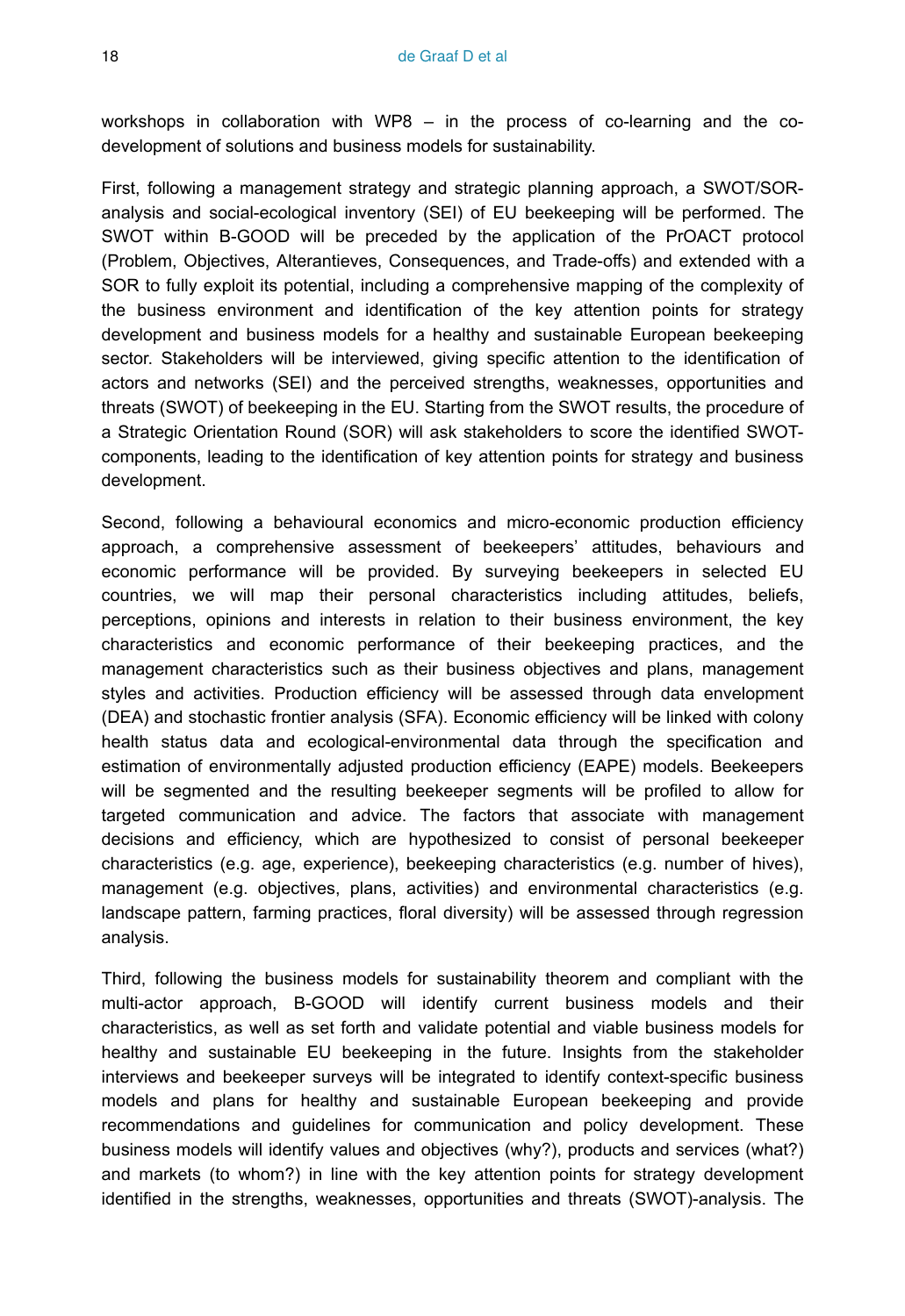resulting business plans will include amongst others a marketing plan and cost-benefit analysis, while taking into account possible constraints and boundaries such as environmental and ecological landscape conditions, or the presence or absence of public interventions. The feasibility and acceptability of the proposed business plans will be tested with beekeepers through participatory workshops.

#### **WP5: Data Analysis and Decision Making; Lead partner: 8; major involved: 5, 17, 15**

WP5 will provide data and analysis necessary to establish the relationship between environmental, biological and management drivers and bee health status. This will be achieved using top-down analysis using observed patterns in data to generate relationships, as well as a bottom-up approach in the form of mechanistic modelling with the same ultimate aim. These approaches are complimentary and thus provide a balanced approach to reducing uncertainty in the analysis and eventual relationships used by WP6 and WP8. Top-down methodologies will be in the form of statistical approaches and machine learning. Here, past and newly acquired data in B-GOOD will be used to identify correlative relationships in complex data, and between real world descriptive data and aspects of the HSI. In this task we postulate that a relationship exists, allowing us to relate a specific combination of parameters measured inside and outside the honeybee hive (the 'input'), to the colony instantaneous health status (the 'output'). Our goals are

- 1. to train computers to clarify this relationship, using a number of distinct wellestablished methods,
- 2. to assess the reliability of these methods on data that were not used in the training stage, and
- 3. to conclude on the degree of relevance of the input parameters.

In instances where outside-hive input data correlate well with inside-hive data, the approach may also provide

- 1. short term prediction of weather and
- 2. feedback to the agricultural sector (e.g. use of pesticides) both obtained from inside-hive data.

In concert with this machine-based approach, WP5 uses state of the art mechanistic modelling, leveraging the ALMaSS framework and the EFSA ApisRAM model for a honey bee colony, to develop scenarios and analyse the impact of management strategies of bees in their local context. The ALMaSS framework has been developed over 20 years to provide tools to evaluate human impact on wildlife and is used extensively for pesticide risk assessment. ALMaSS integrates multiple actors (including farming and governance) and multiple drivers to produce systems level predictions from detailed mechanistic representation of processes. It is agent-based and landscape-scale framework, but works at a highly detailed resolution. The model can replicate landscapes, including farm simulation at farm unit and individual field level, and works by simulating human actors and wildlife as agents. ApisRAM is the honey bee simulation model being developed for EFSA by partner 8. The ApisRAM model differs from all other existing bee models in that it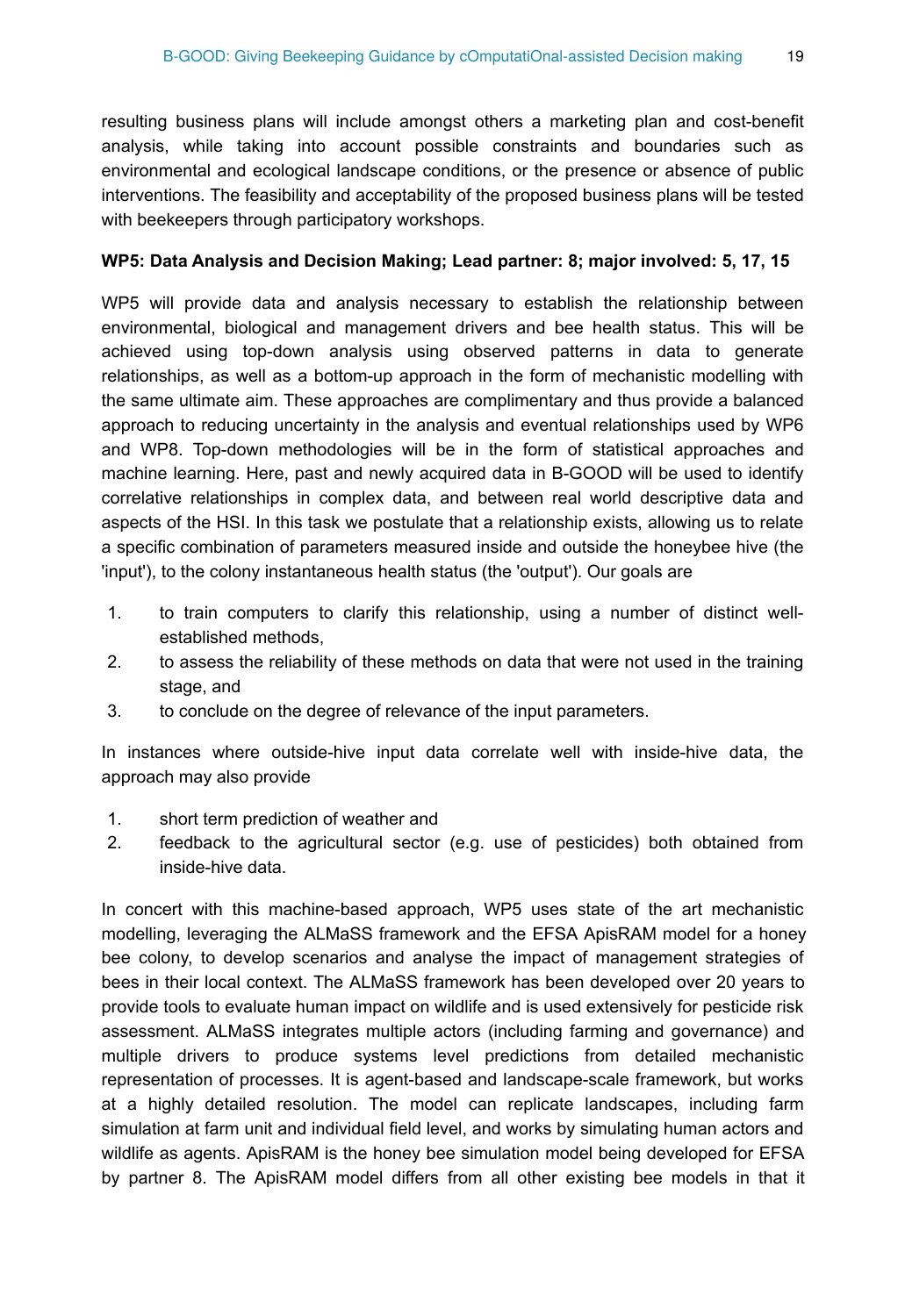represents the behavioural and energetic (including temperature) relationships between the bees and their environment in a highly detailed individual-based way. For example, using numerical analysis methods to implement a dynamic, spatially explicit thermal model. Nodal analysis, a method used by electrical engineers to solve these problems, is directly applicable, and ApisRAM makes use of the highly optimised SPICE computer code to perform calculations. ApisRAM uses an ALMaSS framework and utilises the bee forage resources modelled at a 1m2 resolution by WP3. Pollen and nectar are modelled as dynamic and limited resources changing daily and altered by the foraging of the bees. Bee foraging and communication is highly realistic and interactions between bees, forage and e.g. pesticides are a natural feature of the mechanistic approach, creating emergent dynamics in response to local conditions. ApisRAM also includes the beekeeper and biological agents (diseases and predators) as dynamic and configurable entities in the simulation.

The results of a wide range of scenarios and analyses based on landscape context from across the EU (WP3) will be analysed and a synthesis of these results will be fed forward to WP6 and WP8 for incorporation in the learning and innovation system. This will comprise a combination of relationships from the machine learning and meta-models of the ApisRAM simulations. Meta-modeling is an efficient way of alleviating the high computational cost and complexity for iterative function evaluation in design optimization. In B-GOOD we will use this approach to approximate the results of ApisRAM simulations to a simpler mathematical construct more easily used in web-based user-interfaces, allowing the results of complex simulation to be communicated to end-users without the need to actually run the simulation.

#### **WP6: Operationalization and Application; Lead partner 13; major involved: 4**

The B-GOOD **EU-wide bee health and management data platform** consists of three components: the digital bee data logbook, a database for (semi-) automated data acquisition and the web portal. The objective of WP6 is to operationalise the Health Status Index in the digital data logbook, to optimise the incoming (semi-)automatic data streams, to ensure reliable storage of data from different sources and formats, to share data and information online and finally integrate the decision support and to ensure sustained use of the tools and services developed in B-GOOD.

We will use user-driven product design. In collaboration with WP4 and WP8's MAA, stakeholders will be involved in initial research right up to the end where they will be asked for their input and feedback. The development process will be iterative to ensure that the end result will be complete yet easy to use.

Data forms the foundation of this work package. A database architecture will be designed to ensure all data types needed, can be accommodated for. We provide a coordinated collaboration with existing EU-wide data platforms, e.g. those of MUST-B and the EU Bee Partnership, to prevent overlap and instead promote mutual enrichment and maximum complementarity, as well as contribute to the develop a bee data standard. Manually entered data will be stored in a normalised database built for that purpose, benefitting from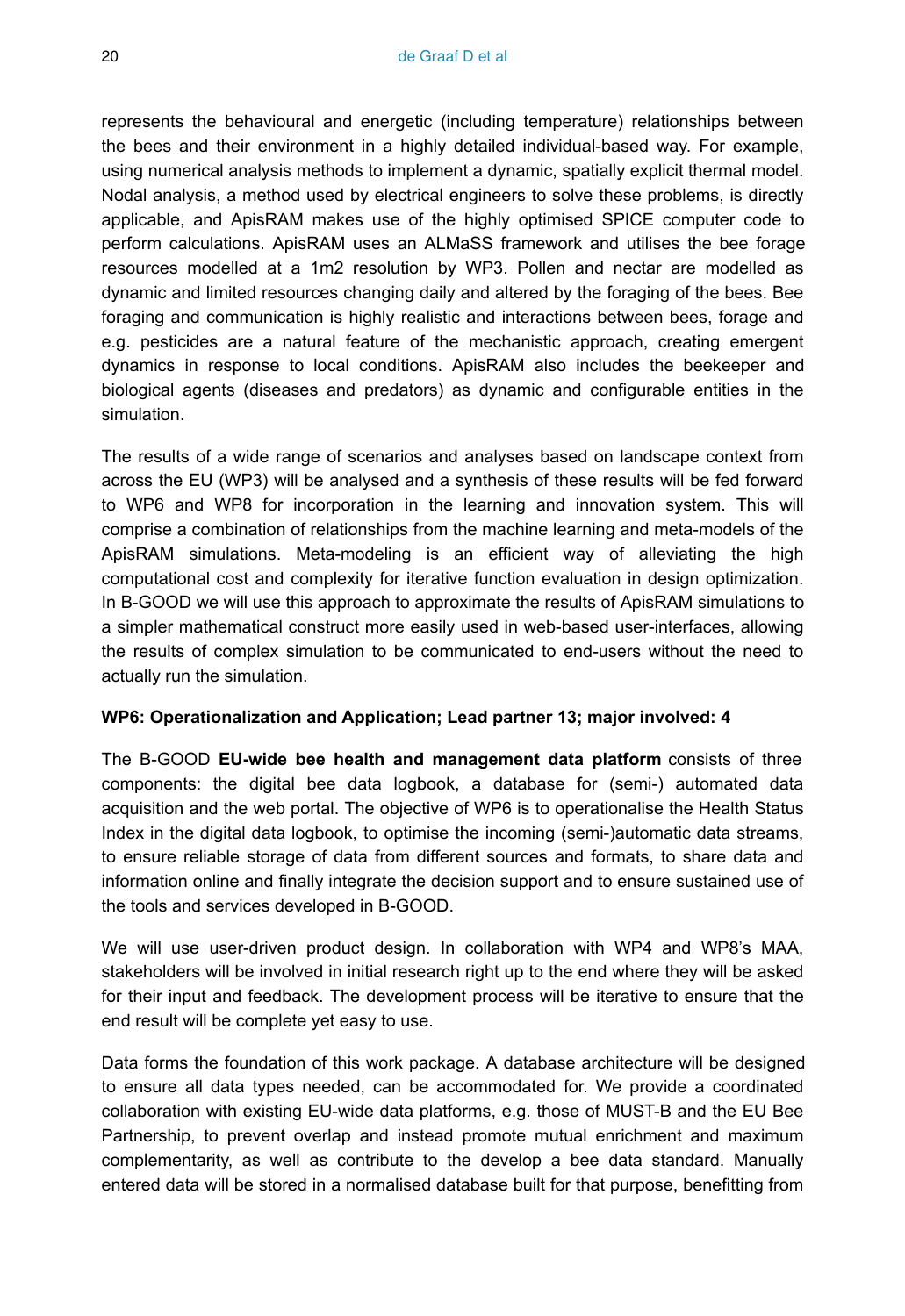easily extendable data classification. Automatically acquired data will be stored in a database designed for fast storage, retrieval and calculation of time-series data. The data and information gathered in the programme will be shared online – and anonymised where needed – via an EU-wide bee health data web portal. The portal development will make use of an established data portal template.

In this work package we wil technically facilitate the data streams and decision methodologies required and developed in WP1 and WP5 in close collaboration with these work packages. A modular and flexible approach will be chosen to be able to quickly and easily add new (automatic) data sources, protocols or decision-making methodologies for beekeepers to be efficient and effective in keeping colonies healthy. Details about data sources, data, procedures, standards and policies will be covered in B-GOOD's Data Management Plan (WP9).

The foundation for the collection of both manual, semi- and automatic beekeeping related data is the existing online platform, BEEP, of the Stichting Beep (partner 13; [https://beep.nl\)](https://beep.nl) launched in July 2017 with over 1,000 users (August 2018). Originally developed as a digital logbook for beekeepers, its novelty comes from integrating manually entered data with (semi-)automatic data from sensors. It makes use of and shares the software under an open source license. Furthermore, it already contains a starting point for the standardised and extendable bee data classification. All of these key features combined make the BEEP digital beekeeping platform unique and the preferred tool of choice for B-GOOD as compared to alternative tools. We will continuously upgrade this ITapplication in order to streamline the dataflow from B-GOOD, make the HSI fully operational and enable sustainable use of the developed tools, data and protocols after the B-GOOD programme ends.

Customisation of digital logbooks in the B-GOOD health and management data platform in combination with a bee data classification will ensure consistent and structured data acquisition. The data will be useful for both stakeholdes and the end-users (beekeepers), socio-economic analysis and scientific analysis. Bee health decision making will be incorporated in the data platform, practically giving beekeepers effective decision-making tools on their personal computer or tablets, and in their hands via the smartphone interface.

#### **WP7: Communication and Exploitation; Lead partner: 12; major involved: 1, 4, 13**

The aims of the activities of WP7 are (i) to maximise the external visibility and impact of the project to relevant actors, stakeholders, beekeepers and their associations, and policy makers and (ii) to ensure a smooth exchange of information between the partners of B-GOOD, the members of the Steering Committee (WP-leaders and selected stakeholders), the Advisory Board (selected stakeholders subdivided into three groups: practitioners, administrators and scientists), other ongoing EU projects (EU Bee Partnership, MUST-B, SMARTBEES, and POSHBEE), a diverse group of dedicated stakeholders (COLOSS) and the public at large. A targeted communication and dissemination strategy will be developed during the project that includes publications in scientific journals and beekeeping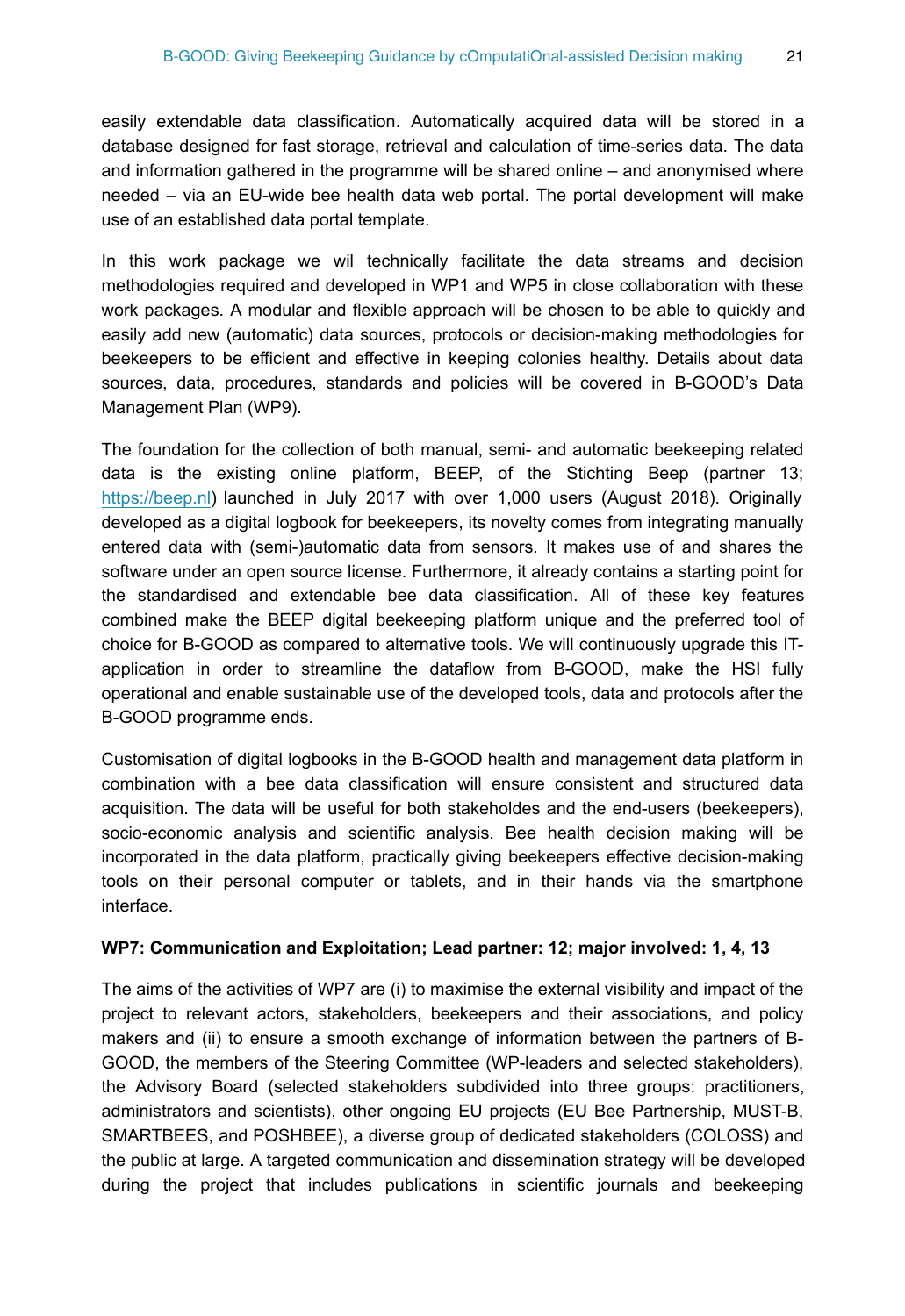magazines, newsletters, abstracts in EIP-AGRI format, recommendations and policy briefs, social media coverage, the B-GOOD multi-lingual project website, with guaranteed permanent character, as a knowledge and learing resource and linked to existing initiatives and organizations, regional stakeholder meetings, thematic workshops, annual international conferences and training sessions. Each of the partner institutes involved in B-GOOD is closely connected with national and regional actor networks, stakeholder groups, and beekeeper associations. B-GOOD's communication will capitalise on these connections to ensure the widespread dissemination of its findings, and the adoption and application of its innovations in practice.

#### **WP8: Multi-Actor Co-Management; Lead partner: 8; major involved: most others**

WP8 will provide the framework and mechanisms to realise an inclusive, iterative and lasting multi-actor approach (MAA) for the B-GOOD project. The active participation of multiple actors and the use of networks is crucial for the co-creation of new knowledge, its wide scale transfer/dissemination and the co-design of new ground-breaking and adaptable beekeeping tools and strategies, to maximize the benefits for beekeepers, agriculture and society. This will be achieved by fully engaging multiple actors in the project, in conjunction with other work packages, facilitating collaboration and establishing a dynamic shared learning platform that enables innovation and adaption (e.g. flexible bee management tools and strategies for different contexts). Our multi-actor approach follows the guiding principles of the well-establish adaptive co-management framework. It will involve

- 1. engagement of a wide array of actors, in order to determine objectives, alternative actions to achieve these objectives and identify uncertainties amongst different actor groups;
- 2. gather and share knowledge to guide research and development strategies (e.g. beekeeping tools and business models;
- 3. sharing and evaluation of results and outcomes, to generate joint learning and enable adaptation of research as well as beekeeping developments;
- 4. establish a durable learning system and strengthen multi-actor partnerships/ networks.

To clearly define the social-ecological system and boundaries of the B-GOOD project an initially scoping study will be undertaken using actor network theory and a socio-ecological inventory (SEI) in collaboration with WP4. These methodologies focus on connecting people, artefacts, institutions and organizations and will provide data and improve our understanding of the various beekeeping systems (both professional and amateur) in the EU and their dynamics. By analysing and evaluating these systems and networks, missing links can be identified and rectified by building the capacity to enhance collaboration and learning. This will be facilitated in WP8 by engaging multiple actors in a series of national participatory workshops to be held in 5 EU countries. These workshops will provide opportunities to integrate scientific, expert and practical knowledge, as well as the interests of a wide range of relevant actors. Using the PrOACT protocol, a rigorous and formal method used in decision analysis, will enable participants to collectively frame the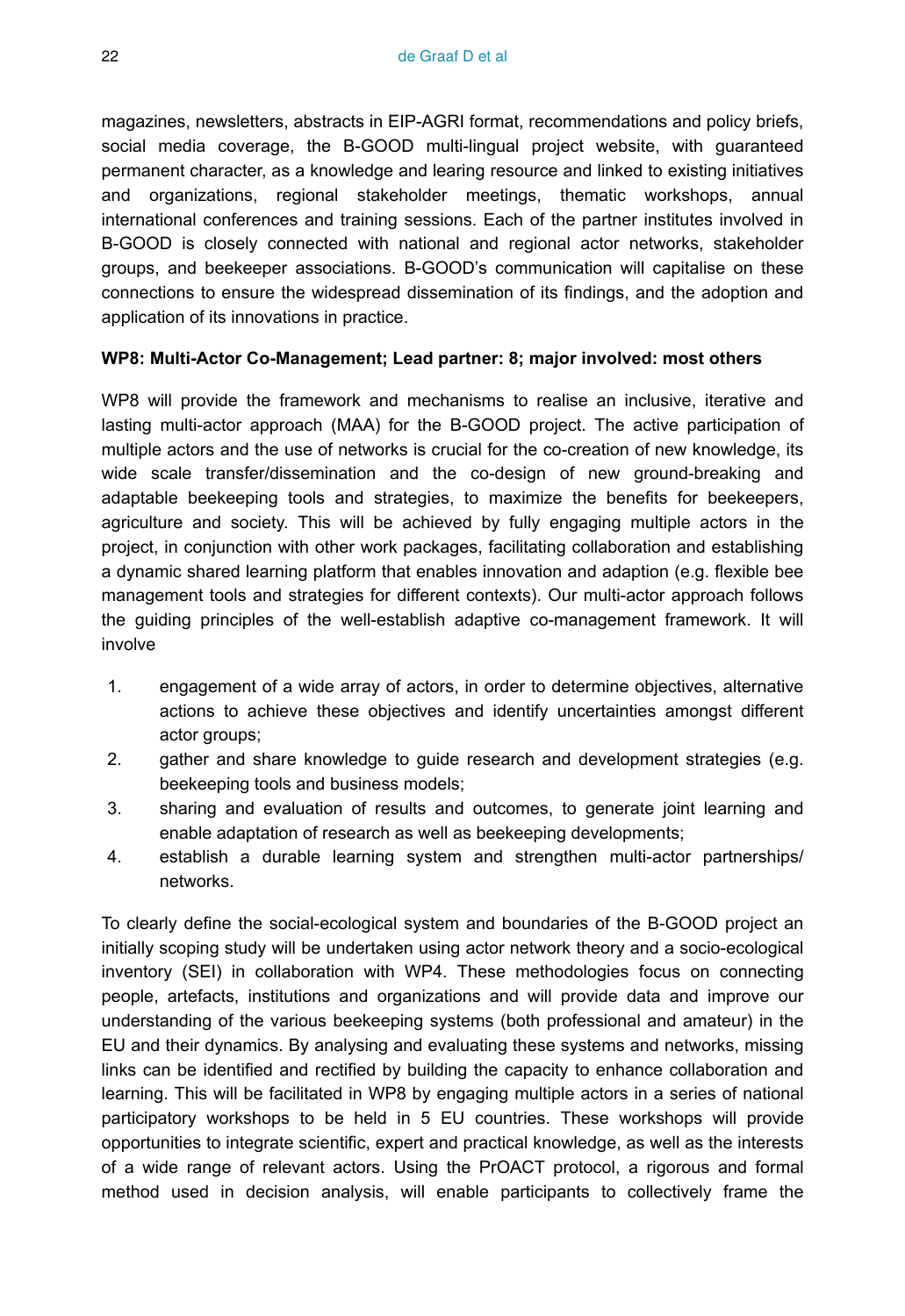problems they face and generate individual and collective objectives, both management and research. This approach is intended to compliment the SWOT analysis in Task 4.1, helping participants think about and determine the consequences, trade-offs, risks and uncertainties of their envisaged objectives and possible beekeeping strategies/actions (alternatives) to achieve these. These workshops will also provide the means to strengthen existing partnerships and/or multi-actor networks that support beekeeping in the EU. Selected participants from these workshops (from a wide array of actor groups and from different countries) will be asked to act as representatives in the Multi-actor Forum. This forum will provide a conduit for vertical and horizontal flows of information, as well as a forum for collaborative reflection on learning and the outcomes management actions (knowledge development), enabling the adjustment actions (research or management) to aid further learning. The envisaged outcome of WP8 is the establishment of a coknowledge and development cycle that is iterative and replicable, to create a lasting LIS that promotes social-ecological resilient and sustainable beekeeping in the EU.

#### **WP9: Coordination and Management; Lead partner 1; major involved: all others**

WP9 will comprehensively address all coordination and managerial aspects of B-GOOD. The activities cover the monitoring of scientific progress, as well as of communication and dissemination activities; risk analysis; decision-making as well as administrative, legal, financial, and data management issues. WP9 will also be responsible for the planning and organisation of consortium meetings, installation of the B-GOOD advisory boards; preparation and updating of the B-GOOD Data Management Plan; preparation of analyses proposal and publication plans; maintenance of the Grant Agreement and Consortium Agreement. The internal monitoring will be based on regular communication with appropriate consortium bodies. Team communication tools (Mattermost) will ensure effective within-project communication. All WPs will have Key Performance Indicators and clear milestones and deliverables to ensure that objectives are fully met.

#### **Gender issues**

**The principle of equality between men and women.** All B-GOOD participants support the principle of equality between men and women as a common value of the European Union. As enshrined in the Treaty on European Union (Treaty of Maastricht), Art. 2 and 3(3), equality between women and men is established as a specific task of the Community and is a horizontal objective affecting all Community tasks. We acknowledge and fully underscore that research must be carried out to contribute to an enhanced understanding of gender aspects and must address the needs of both men and women equally. Also, the participation of women must be encouraged both as scientists/technologists and within the evaluation, consultation and implementation process. Members of the B-GOOD consortium are fully aware and agree with the principles given in relevant EU position documents about gender aspects. These include: Treaty of Amsterdam signed in 1997, Women and science: Mobilizing women to enrich European Research, and the Framework Strategy on Gender Equality aimed at achieving equality including policies and specific actions for women.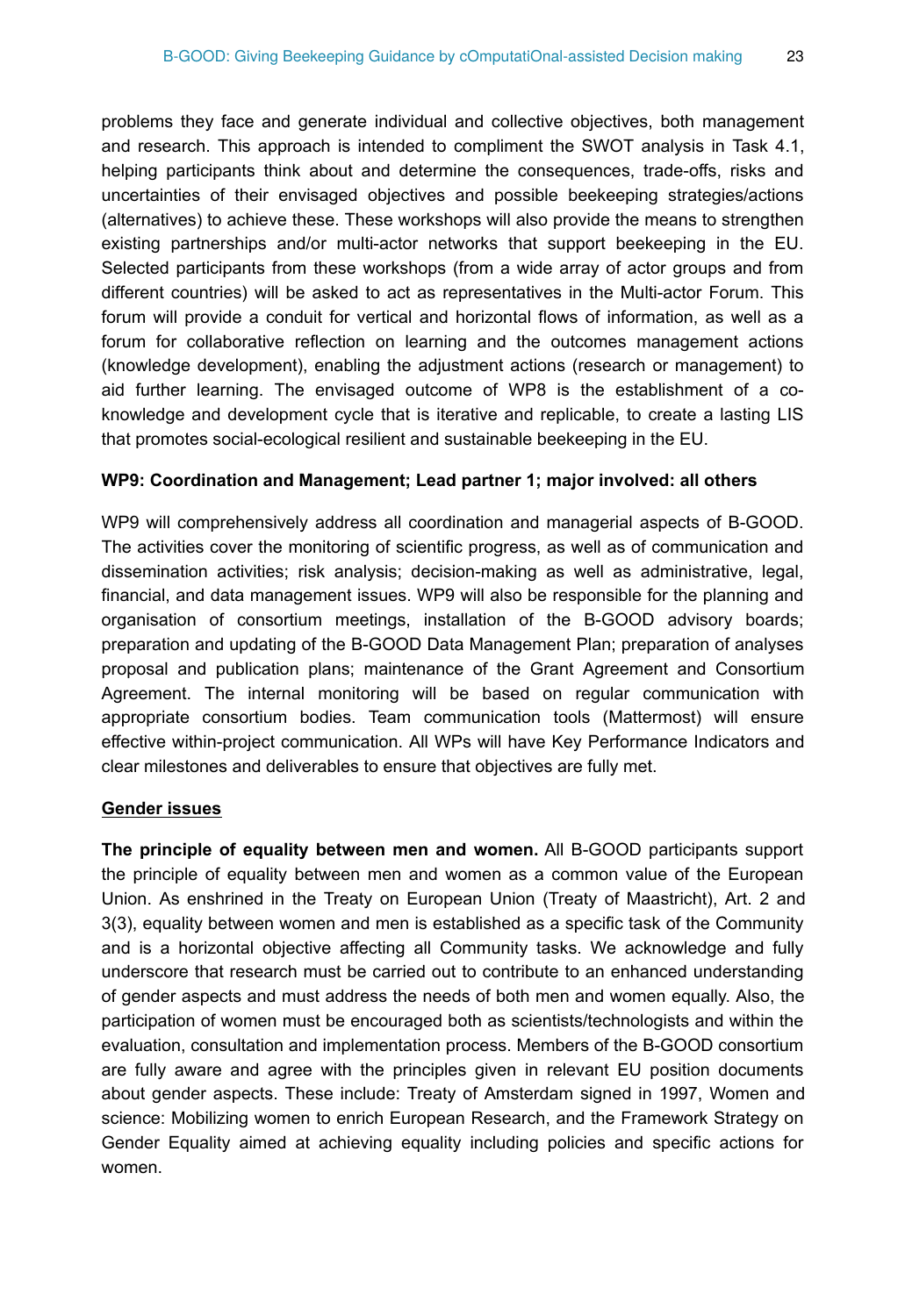**Equal opportunities.** The B-GOOD consortium strongly encourages the participation of women in research as scientists as well as within management, monitoring, consultation and implementation processes. In promoting equality between men and women in scientific research, B-GOOD will apply the concepts of 'Equal Opportunities' while keeping in mind the need to ensure scientific excellence. This will not only be ensured by encouraging women to participate at all decision levels in the B-GOOD project but also during recruitment of research, technical and administrative staff. Decisions on employment of new staff will be made on the basis of merit, regardless of gender, race, religion, marital status, family circumstances, age, sexual preferences or social class. All EU regulations on awarding maternity/paternity leaves during the course of the project will be fully respected. To lend credence to our efforts to increase equal opportunities, all participating beneficiaries have an active institutional equal opportunities policy and an excellent track record in this area. The exact participation of women in B-GOOD will be determined after the start of the project, when the recruitment process of additional staff is finished. Anyhow, all recruitment will follow the Code of Conduct as detailed in the European Charter for Researchers. Recruitment will be based on the Equal Opportunity principles, specifically to encourage applicants from both genders and minority groups and to avoid discrimination on the basis of age, disability, gender, race, religious observance or sexual orientation.

**The gender dimension in the project execution.** Beekeeping has often been considered as a male-dominated enterprise. However, more recently women are increasingly participating in training sessions, taking up beekeeping activities and leadership roles in beekeeping associations and networks. B-GOOD will further stimulate female involvement in beekeeping through balanced communication and dissemination activities. Both genders will be represented in the socio-economic study samples, in line with their distribution in the study population. Eventual gender effects, e.g. in terms of attitudes, beliefs, perceptions, interests, opinions, values or management styles in relation to beekeeping, will be analysed in the socio-economic studies of WP4. This will allow formulation of targeted advice and recommendations in case any significant gender effects are discovered, contributing to the fostering of equal involvement of men and women in future beekeeping in the EU.

#### **1.4. Ambition**

B-GOOD has identified 5 gaps (Section 1.3.1: Overall concept), and will provide key progress towards bridging each of these through combining existing and new technology and products originating from the project's activities. Below we give an overview of the state-of-the-art and the expected advances (Ambition) in each gap.

#### *Gap 1: Health Status Index*

#### **State-of-the-art**:

The key factor within a holistic approach towards healthy honeybee colonies in the EU is a better understanding of honeybee colony health and its relationship with the socioeconomics of EU beekeeping and the human-ecosystem equilibrium. The three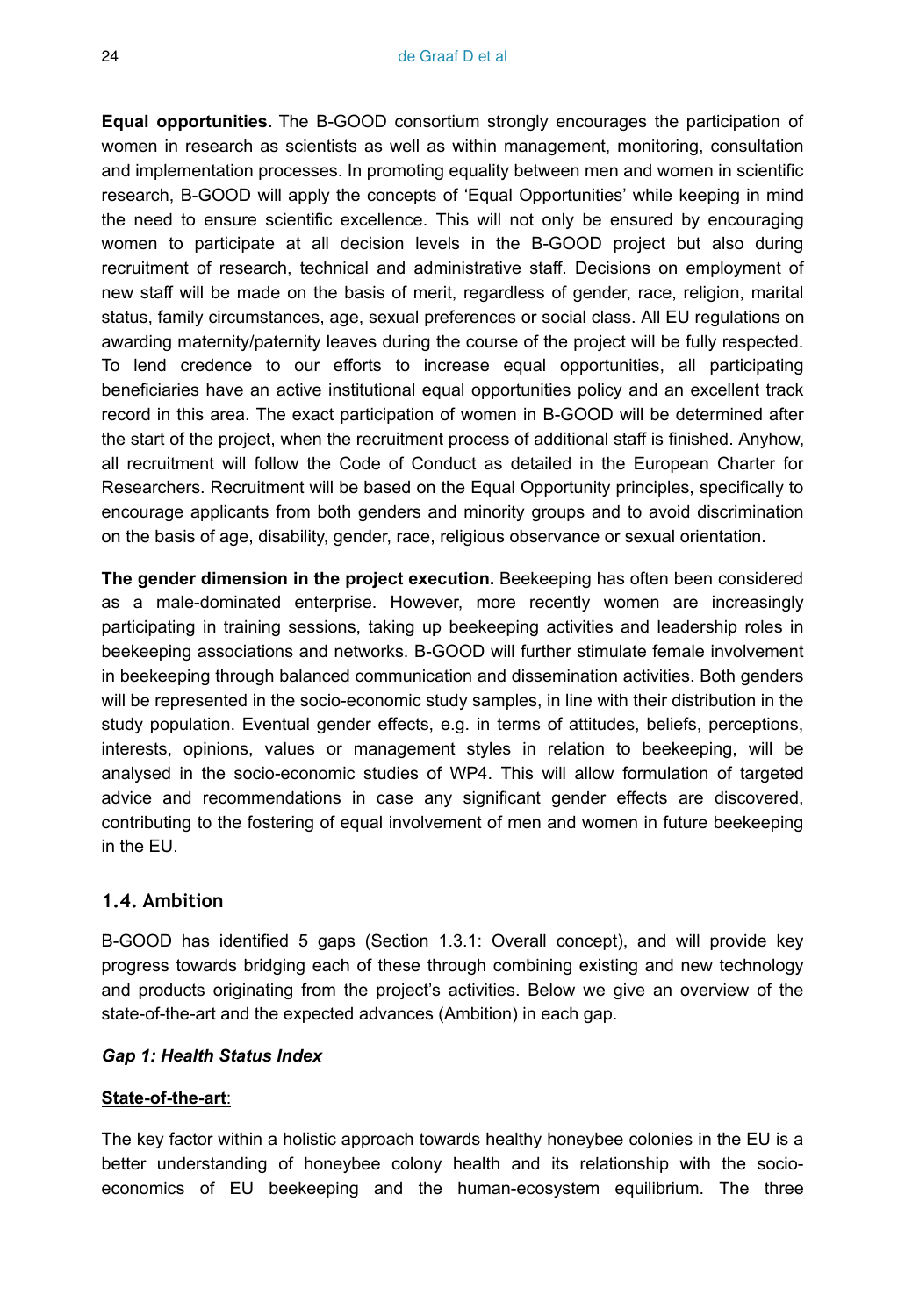components of healthy colonies, viable socio-economic circumstances, and optimal human-ecosystem equilibria are essential preconditions for sustainable beekeeping. For decades, beekeepers have been troubled by bee health related problems (e.g. parasites, pathogens, reduction of resources) that cause high colony losses. These high losses do not only concern the beekeeping sector ([Potts et al. 2010](#page-51-0), [Jacques et al. 2017,](#page-50-0) EPILOBEE), but are also of great societal and economic concern, as they are experienced as a sign of the vulnerability of the environment, including the service of crop pollination [\(Goulson et al. 2015](#page-50-1)).

However, due to the continuing crisis status of these high honeybee colony losses, the main focus lays at dead colonies and colonies at risk. Preventing loss and underpinning of the causes and the mechanisms is essential to avert this crisis. However, though losses have indeed been high, from a beekeepers perspective the majority of the colonies live. In addition to reducing losses, EU beekeepers are in dire need of information on all of their colonies. What is the health status of their colonies? How can they monitor this without disturbing the colonies to prevent health reduction due to monitoring activities? How to interpret the collected data? To act or not to act, when and how?

'Health' is a very complex and anthropogenic concept. The medical conception of health is "absence of disease" with the main elements biological function and statistical normality, where diseases are internal states that depress a functional ability below species-typical levels [\(Boorse 1977\)](#page-49-0). However, health and illness can also be defined and conceptualized in a specific frame of reference (e.g. sociological or economic). The concept 'health status' is linked to social stratification, ethnicity, and situational factors ([Twaddle 1974](#page-51-1)). To date, [Huber et al. 2016](#page-50-2) describe human health as a dynamic concept with 556 health indicators, categorised into six dimensions and 32 underlying aspects. In evolutionary biology, 'health' may be more related to survival and fitness of organisms, where fitness represents the quantitative reproductive success of a genotype, or a phenotype in a given environment. But fitness is also a very complex concept, especially in honeybee colonies, from the perspective of the evolution of eusociality [\(Nowak et al. 2010](#page-51-2)), where many individuals do not reproduce within the colony. Honeybee health, whether simply based on the absence or presence of disease, being the driver for survival or reproduction, or indicating the amount of 'well-being', it will be influenced by the environment in which the colonies are located and by the beekeeper who may choose to (not) intervene. This complexity at any point in time and space, does not surprisingly often lead to a lack of single causes for these colony losses, and the subsequent conclusion that 'many contributing stressors may act in concert' [\(Goulson et al. 2015](#page-50-1)).

To date, honey bee colony health, the underlying implications of interacting stressors and consequent effects of colony performance (including survival and reproduction), are generally studied by monitoring studies [\(Genersch et al. 2010](#page-49-1), [Francis et al. 2013](#page-49-2), [Meixner](#page-50-3) [et al. 2014,](#page-50-3) [van der Zee et al. 2015,](#page-51-3) [Tsvetkov et al. 2017,](#page-51-4) [Biesmeijer 2017,](#page-49-3) COLOSS, EPILOBEE), or by experimental colony exposure ([Alaux et al. 2011](#page-49-4), [Pettis et al. 2012,](#page-51-5) [Mariani et al. 2012,](#page-50-4) [Blanken et al. 2015](#page-49-5); [van Dooremalen et al. 2018\)](#page-52-0). However, though large in their set up, these studies still only show a result of one particular experiment, region, or country. General trends within highly standardized set ups may change when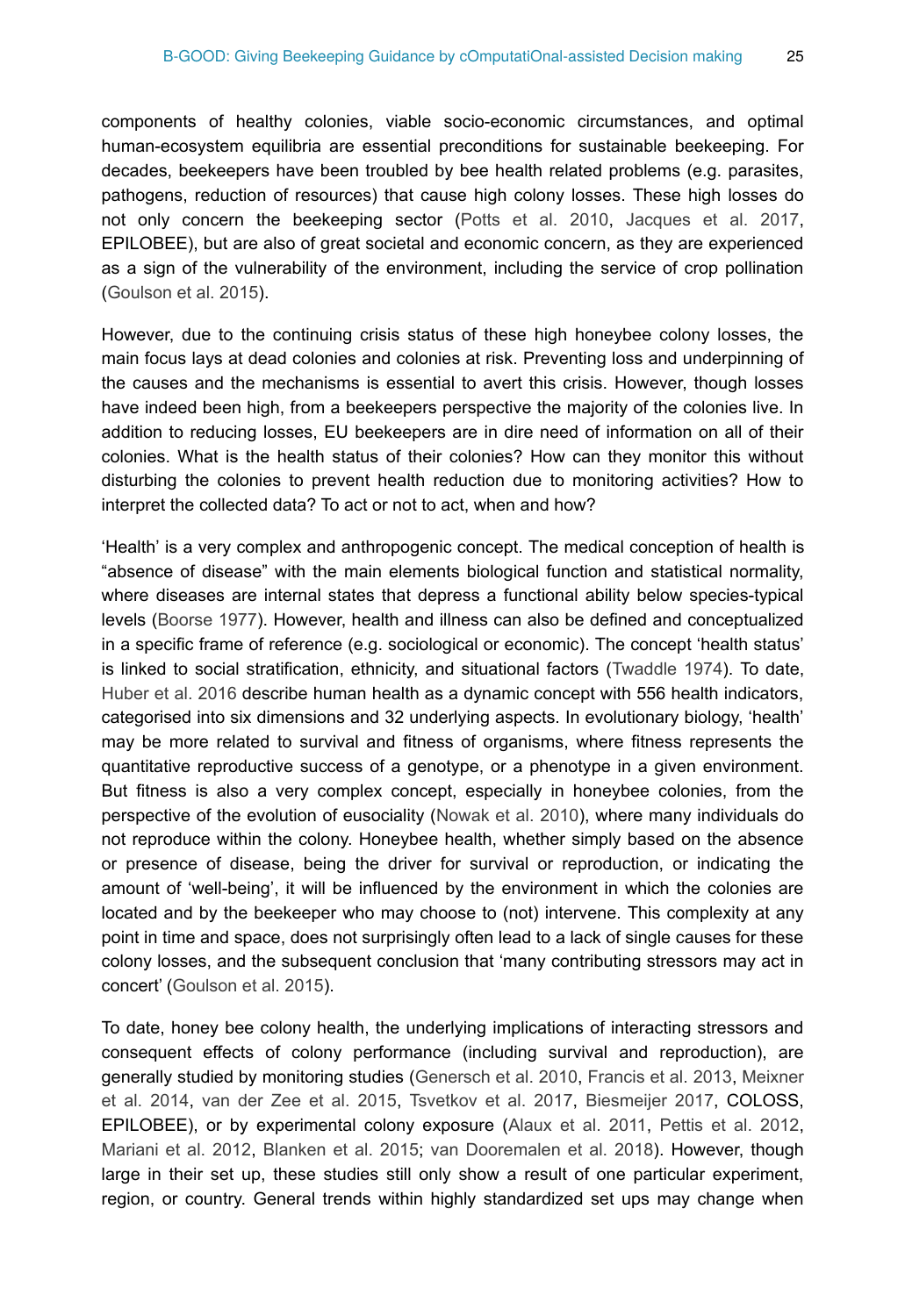repeated at other locations or with a different type of honeybee. Moreover, most studies are difficult to compare or data sets are difficult to combine, e.g. for datamining, determining general trends, or finding general solutions for stress related losses, due to differences in set up or the use of a variety of protocols.

#### **Ambition**:

The Health Status Index (HSI) research activities within B-GOOD will expand previous insights providing innovation and advances in the following four domains compared to the state-of-the-art. First, the Health Status Index (HSI), inspired by EFSA's Healthy-B toolbox, within B-GOOD will build upon the integration at colony level of the colony attributes, colony outputs, external drivers (human-ecosystem equilibrium), operating within the context of genetic background of the colony and the preferred business model of the beekeepers. We propose to designate the superorganism level (colony) as the unit for health and distinguish between current and future health, including some preconditions.

- Current health: No clinical symptoms of disease (by visual inspection, supported with laboratory analyses). In addition, when food resources are available there should be brood in all stadia (BIAS) and (weather permitting) foraging activity present. When food resources are not present or forging activity is hampered, sufficient amount of storage of resources should be present to survive until this down period is lifted.
- Future health: the ability to survive (winter or other long periods of low resource availability) and reproduce (or willingness to reproduce) during the growing season.

Second, B-GOOD will make the Health Status Index (HSI) fully operational by building the primary infrastructure to facilitate the coordinated and harmonised flow of data from various sources and by testing and validating each component thoroughly. By linking all components at the colony level, and making each colony a complete monitoring unit, B-GOOD ensures a new holistic way of harmonised data collection with an almost limitless sample size potential in time and space. Eventually this will enable standardized measuring and reporting of bee health status in time and across numerous geographical locations. This monitoring approach will enable B-GOOD to discriminate between all components and gain a holistic insight in the complexity of the underlying mechanisms of bee health (building upon knowledge from e.g. COLOSS and EPILOBEE, while aligning with MUST-B).

Third, the infrastructure build by B-GOOD will facilitate the collection of harmonised data, essential to interpret the current health status, translate it to a prediction for the future health status and give computational-assisted guidance to beekeepers to support the maintenance or improvement of their colonies' health status. These components are essential to work towards sustainable beekeeping.

Fourth, the same infrastructure for monitoring bee health will in the project be used as a tool to disseminate knowledge from researchers to beekeepers and other stakeholders. By involving beekeepers in a citizen-science approach they will learn by doing about bee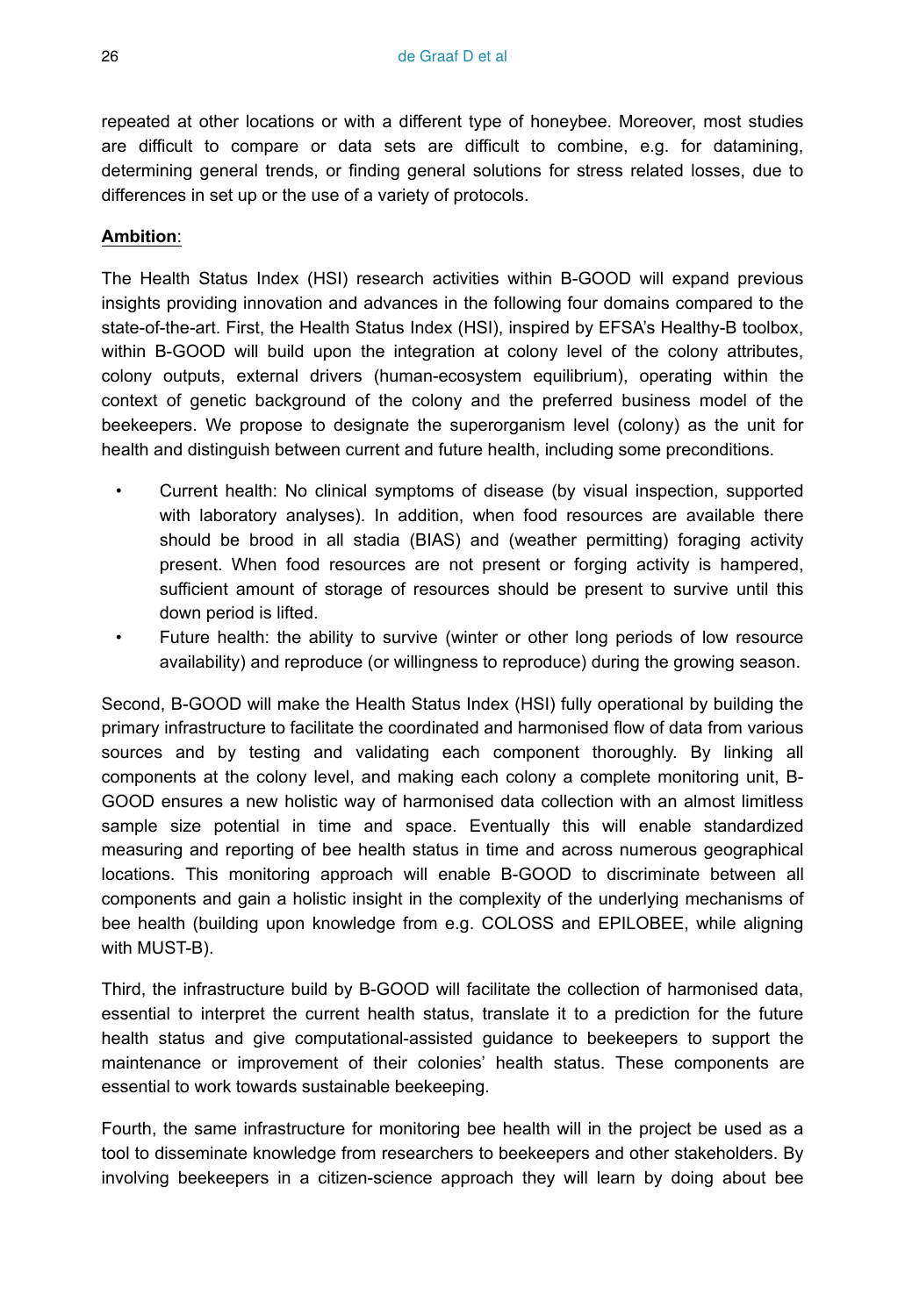health, the environment in which they keep their bees and become aware of their socioeconomic role, performance and optimal business model.

B-GOOD will develop a B-Health matrix composed of harmonized protocols and monitoring technologies, to facilitate large scale (pan European) harmonisation of data collection. This matrix will not only serve the project, but also the time beyond. Within our infrastructure of pilots and field studies we will develop, test and validate novel technologies for health monitoring, one of which is completely in line with the EU Bee Partnership recommendations: an autonomous hive monitoring system for non-invasive real-time data collection from multiple hives. This modular hardware platform will be extended with equipment for vibration monitoring by accelerometry, the basics of which have been laid out in the FP7 SWARMONITOR project. Although our work is inspired by EFSA's Healthy-B toolbox, which consists of sets of abiotic or biotic components, we introduce a fourth set related to the bee gene pool. This is consistent with recent scientific work indicating that locally adapted bees have greater vitality and that selection for resilient bees is possible. Moreover, B-GOOD further explores the pioneering work of partners 1 and 6 on genetic profiling of *Varroa*-tolerance.

#### *Gap 2: Socio-economics of beekeeping*

#### **State-of-the-art**:

The crucial role of human socio-economic behaviour in relation to health problems and colony loss in beekeeping has become fully recognised recently. [Owen \(2017\)](#page-51-6) argued that human socio-economic activity has been a key driver in the global distribution of honeybees and the associated spread of pathogens impacting bee health, pointing at necessary adaptations in management decisions. Several studies confirmed that environmental conditions together with beekeeping management determine *Varroa destructor* infestions in honeybee colonies ([Pohorecka et al. 2014;](#page-51-7) [Giacobino et al. 2017\)](#page-49-6), but also indicated that the interplay between different sets of determinants is complex. Insights provided by [Jacques et al. \(2017\)](#page-50-0) and the EPILOBEE consortium stressed the role of beekeeper background, knowledge, experience, and management practices in honeybee colony survival. Several socio-economic studies have focused on the role of beekeeping in the context of rural development and from a development economics perspective, e.g. [Affognon et al. \(2015\)](#page-49-7) and [Shiferaw and Gebremedhin \(2016\).](#page-51-8) Other studies dealt with how the socio-economic profile of beekeepers influences honey production ([Glavan 2014](#page-50-5)), assessed economic performance – though only in single EU countries or regions (e.g. [Makri et al. 2015\)](#page-50-6) – or studied the trend of urban beekeeping and it impact [\(Colla and MacIvor 2017\)](#page-49-8). Within the EU, beekeepers fall largely into two broad categories: professionals deriving their main income from honeybees, and hobbyists with a small home apiary. The latter have been shown to perform significantly worse with respect to colony survival ([Owen 2017](#page-51-6); [Jacques et al. 2017](#page-50-0)), which is associated with their smaller scale, lack of experience and knowledge, amongst other potential factors that require further study. Furthermore, objectives, values and drivers of these two groups differ substantially. As a result, their perception of bee health  $-$  as an indicator of wellbeing  $$ may differ. Moreover, a single professional business model and policy and advice system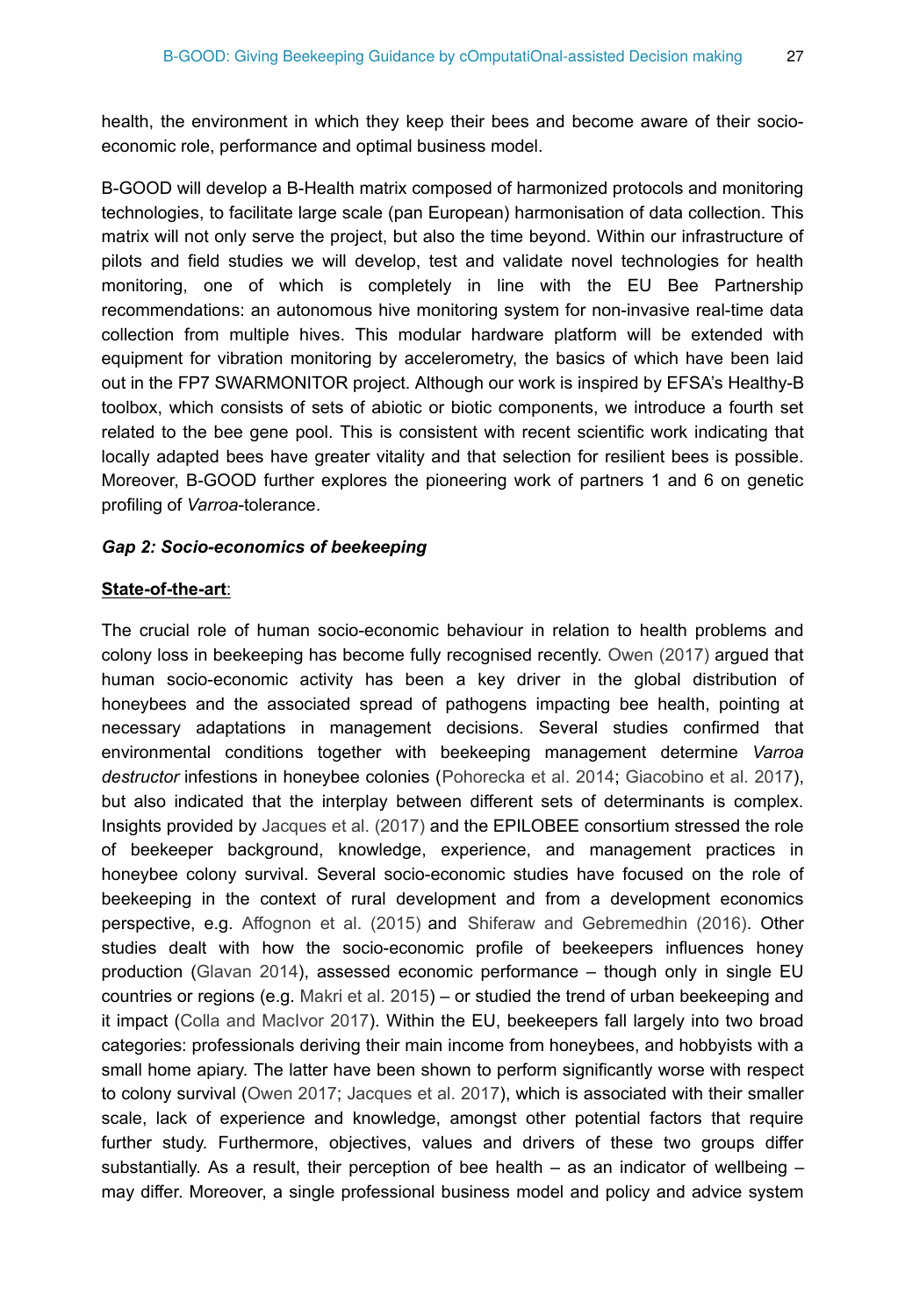may not benefit all beekeepers. Understanding the diversity across the EU and the respective socio-economic goals, value propositions and drivers of all types of beekeepers is essential for deriving tailored advice and recommendations for beekeeping management, policy and communication.

#### **Ambition**:

The socio-economic research activities within B-GOOD will expand previous insights providing innovation and advances in the following five domains compared to the state-ofthe-art. First, the analyses will simultaneously cover multiple EU countries and regions representing the North-South and East-West axes of the EU. The research herewith provides a unique opportunity to identify, assess and deal with cross-national and crosscultural diversity in socio-economic drivers, stakeholder and beekeeper attitudes and management decisions, and to understand differences in management decision-making, economic performance, efficiency and their determinants. Second, B-GOOD will integrate information on bee health status and external drivers relating to the ecologicalenvironmental context in its socio-economic analyses. The research will herewith provide the first integrative insights into the role of colony health and the ecological-environmental characteristics together with personal, attitudinal, behavioural and managerial determinants of economic efficiency. Third, B-GOOD will identify and profile cross-national segments of European beekeepers based on attitudinal and managerial characteristics, as target groups for tailored and targeted advice aiming at fostering healthy and sustainable beekeeping. Fourth, the socio-economic research will focus on the role of multiple actors and networks, including but not exclusively beekeepers. These activities will be fully embedded in a multi-actor approach through the adoption of the adaptive co-management perspective (WP8). Fifth, the socio-economic research activities are designed in a way that they will result in the identification of viable business models for sustainability for a future healthy and sustainable beekeeping sector in the EU.

In each of its defined tasks, specific methodological advances as compared to the state-ofthe-art will be realised. The classical SWOT within B-GOOD will

- 1. be accompanied by a social-ecological inventory (SEI) to identify networks and actors in EU beekeeping,
- 2. include the application of the PrOACT protocol to get participants to focus on fundamental objectives and envisaged value creation and create imaginative alternatives to achieve these, and
- 3. be extended with a SOR to fully exploit its potential.

This activity will provide a comprehensive mapping of the complexity of the business environment, an identification of the key attention points for strategy development and business models for a healthy and sustainable European beekeeping sector. As a strategic foresight and planning tool, SWOT has advantages related to its user-friendliness, its straightforward format, and its adaptability to a variety of situations, people, events, and contexts. A point of criticism is that SWOT is merely a descriptive and synthesis instrument lacking the establishment of a hierarchy between and prioritization of components. In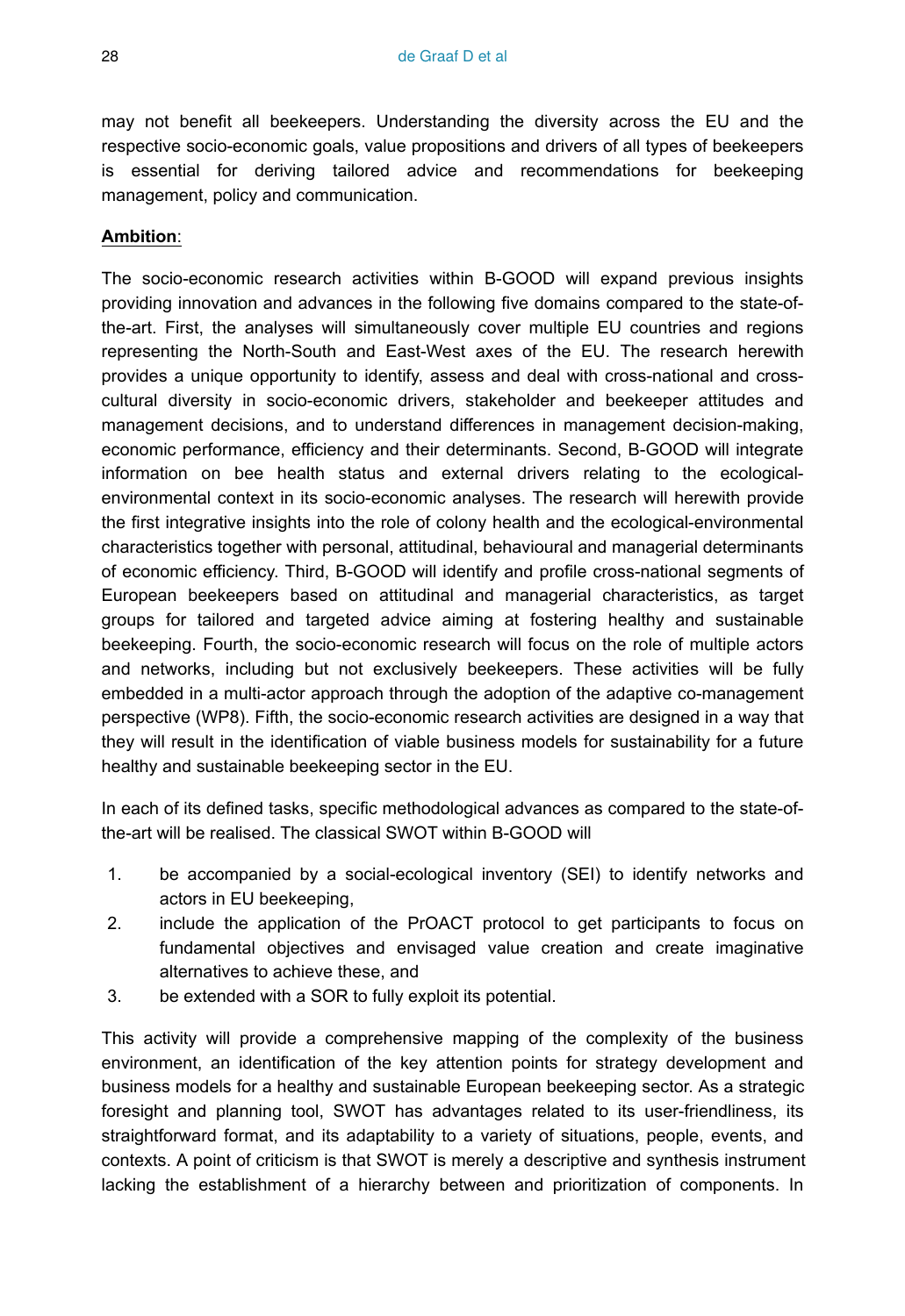response to such criticism, B-GOOD will extend the SWOT with a Strategic Orientation Round (SOR), i.e. a quantitative strategic method ([Van Wezemael et al. 2013](#page-52-1)) involving a scoring of components following a predetermined pattern, and leading to the identification of key attention points for strategy development. While the SWOT analysis provides the situation analysis, the SOR analysis bridges from situation analysis to strategy.

Using large-scale quantitative and pan-European survey data, B-GOOD will map beekeepers' personal and colony attributes; their views, attitudes, interests, and management decisions; how they deal with their complex business environment; assess their economic performance and identify its key determinants while accounting for bee health status and ecological-environmental characteristics. The collected data will be used to segment beekeepers through cluster analysis. The segments will be profiled through descriptive statistical analyses. Associations between management styles, decisions and personal characteristics of beekeepers will be validated through multivariate analyses. The surveys will also collected economic data from beekeeping practices as the basis for assessing production efficiency and its determinants. Production frontiers, which define a benchmark relationship between inputs and outputs (honey and pollination services), will be determined and efficiencies of beekeeping businesses are measured relative to these estimated frontiers ([Coelli et al. 2005\)](#page-49-9) using Data Envelopment Analysis (DEA) and Stochastic Frontier Analysis (SFA) [\(Shiferaw and Gebremedhin 2016\)](#page-51-8) as efficiency measurement techniques. Such analyses provide insight in the Technical Efficiency (TE) of beekeeping. The modelling will reveal the determinants of economic performance depending on the country, region, beekeeper and beekeeping characteristics, i.e. covering a diversity of personal and behavioural factors. Thus far, none of such studies integrated colony health and ecological-environmental conditions in the models. This will be realised in B-GOOD through the specification and estimation of Environmentally Adjusted Production Efficiency (EAPE)-models [\(Lauwers 2009](#page-50-7)), in particular those that integrate multiple outcomes that measure sustainability in terms of value co-creation. The analyses will herewith provide a first systematic and consistent cross-national production efficiency analysis based on harmonized socio-economic data collection, and an efficiency analysis integrating also health and environmental characteristics in the EU beekeeping sector.

Within B-GOOD, the business model concept will be defined and approached following the business model for sustainability theorem as proposed recently by [Schaltegger et al.](#page-51-9) [\(2016\)](#page-51-9). Business models for sustainability are defined as describing, analyzing, managing, and communicating

- 1. a company's sustainable value proposition to its customers and all other stakeholders,
- 2. how it creates and delivers this value, and
- 3. how it captures economic value while maintaining or regenerating natural, social, and economic capital beyond its organizational boundaries.

This approach extends the conventional view of a business model designed around economic value creation for customers with an ability and willingness to pay, to sustainable value co-creation for customers and a broad range of other stakeholders, stakeholder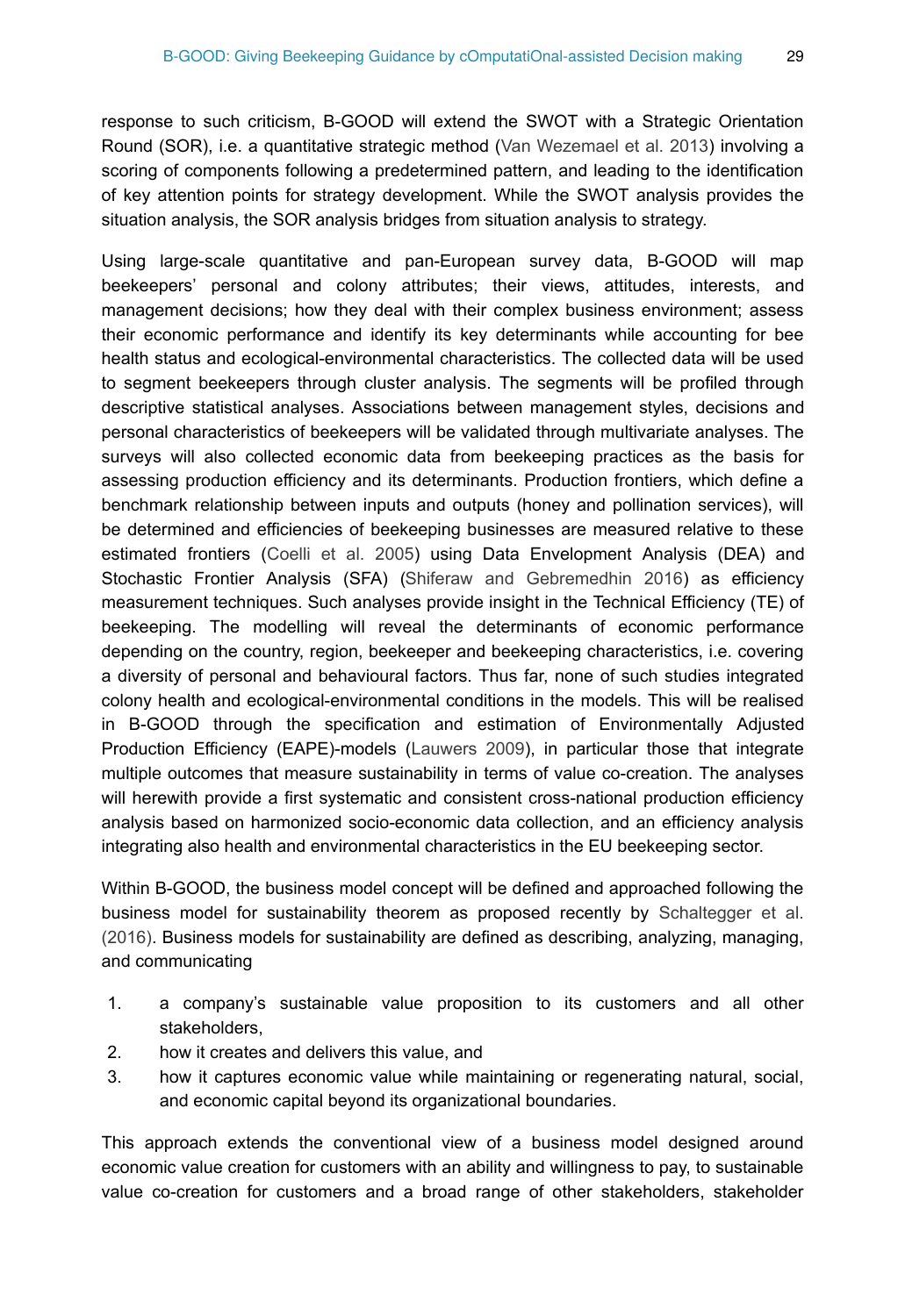networks and society at large, including economic value, social and environmental benefits and the balancing among them [\(Evans et al. 2017\)](#page-49-10). While this business model is still a market-oriented approach, it is explicitly embedded in stakeholder and actor networks and embodies the co-development of integrative and competitive solutions by either radically reducing negative and/or co-creating positive external effects for the natural environment and society [\(Schaltegger et al. 2016,](#page-51-9) p.3). Business models for sustainability are particularly relevant for beekeeping in the EU considering, first, its diversity of outputs including both private (bee and bee hive products) and public goods (pollination, education) or combinations thereof. As a typical product-service system, beekeeping has the potential to envisage diverse value propositions that can provide both economic (e.g. profit, long-term viability, financial resilience), social (e.g. well-being, community development, training and education services) and ecological value (e.g. biodiversity, biology conservation, pollution prevention) [\(Evans et al. 2017\)](#page-49-10). Second, the business model for sustainability theorem is fully compliant with the multi-actor approach adhered to in B-GOOD through deliberate interaction, partnering, networking and co-learning from multiple stakeholders and focusing on co-creating value to a diversity of stakeholders and the natural environment. Third, this theorem allows to cover the diversity in EU beekeeping management and business models, ranging from fully professional to hobbyist, from small to large scale, from rural to urban environments, and from businesses with predominantly economic to integrated social and ecological objectives.

#### *Gap 3: Sustainable beekeeping*

#### **State-of-the-art**:

The key factor within a holistic approach towards sustainable beekeeping in the EU is a better understanding of the triptych of honeybee colony health, flanked by the socioeconomics of EU beekeepers and the human-ecosystem equilibrium, and to implement and translate this understanding into effective beekeeping data processing, management decision-making and policy. Hence, sustainable beekeeping involves the ecological balance between healthy bees and the environment while safeguarding economic viability and the development of management strategies to maintain bee health, including a correct identification and treatment of problems, and correct beekeeping practices.

Honeybees as pollinators have high ecological value for their environment, but they also rely on this environment for their survival and reproduction. [Kuchling et al. \(2018\)](#page-50-8) showed that honeybee colonies in agricultural areas had a higher probability to die compared to other land use areas, though this varied between years. Habitat loss, fragmentation and agrochemicals – factors often related to agricultural land use – were found to negatively affect bee survival [\(Potts et al. 2010\)](#page-51-0), most likely due to reduced food resources or lack of foraging success. Less pollen reduces growth and protein build-up in young bees ([van](#page-51-10) [Dooremalen et al. 2013\)](#page-51-10), or the immune-competence of colonies [\(Alaux et al. 2010\)](#page-49-11). Less resin reduces the use of propolis and thus the social immunity ([Simone-Finstrom and](#page-51-11) [Spivak 2010\)](#page-51-11). It should be stressed that beekeepers have a role in this as well: intensive stocking rates of colonies will decrease bee health during critical environmental resource bottlenecks, thus negatively impacting on sustainability. The eusocial structure of the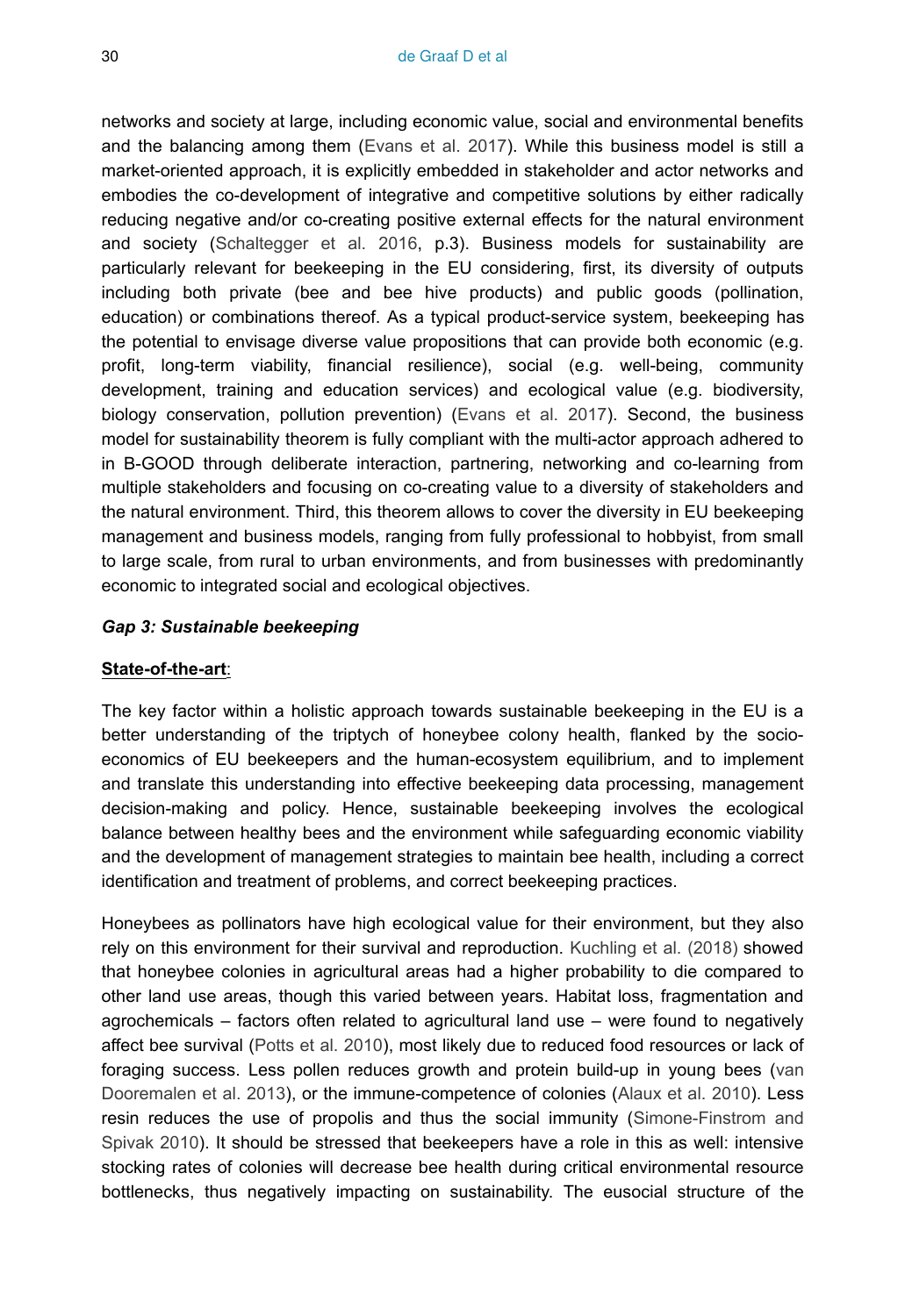colony makes honeybees extremely adaptable to changing environments, by storing food to overcome periods of low food availability. Wild honeybee colonies can choose to abscond their nest when deteriorating foraging environment occurs ([Schneider and](#page-51-12) [McNally 1992](#page-51-12)); managed colonies cannot. Managed honey bee colonies will be stopped from absconding by the beekeeper, making it the responsibility of the beekeepers to provide the colony with a sufficient amount of foraging resources by placing them in an appropriate environment. To be able to make a well-founded choice for an optimal operation area for their colonies ensuring sustainability, beekeepers need information on potential bee resources. Information that is to date not easily accessible for beekeepers or policy makers. Such information requires substantial knowledge of flowering plants and a substantial amount of time to manually map the foraging resources within an operation area. Standardized spatio-temporal information on floral patterns and landscape features most relevant for bees is still not readily available in Europe. Widely accessible insight in the diversity of floral resources across the EU at a detailed level is essential for deriving tailored advice and recommendations for beekeeping management and sustainability of the beekeeping sector. Integrating this approach of ecological balance with efficient data transfer and advice on bee health is a key to maximise and safeguard the sustainability of beekeeping.

#### **Ambition**:

The landscape data and floral indicators derived in B-GOOD will provide innovation and advances compared to the state-of-the-art and will lead to understanding the value and potential of European landscapes for beekeeping on local to regional scales. Temporal and spatial dynamic landscape maps of pollen and nectar resources across the EU will be produced and validated, after defining a typology of landscape elements important for bees across the EU and prediction of the quantity and quality of resources (nectar and pollen) available for honey bees in the landscape elements over time. Within B-GOOD the flower resource model will cover different countries representative of the major edaphoclimatic regions across the EU where an EFSA ApisRAM scenario is existing or will exist in the near future thanks to other on-going projects, to which B-GOOD is linked (H2020 EcoStack, H2020 PoshBee and EFSA MUST-B). Moreover, the wide spatial use of the flower resource model will also allow building landscape suitability, landscape fitness, or honey production maps for honey bees across Europe by converting them from the floral resources map. For sustainable beekeeping, however, it is essential that these maps become integrated into an EU-wide database platform and that the decision making guidance is based on bee health, socio-economics of beekeepers, as well as the humanecosystem equilibrium. Through realising the latter, B-GOOD will contribute to the safeguarding of sustainability of beekeeping in the EU.

#### *Gap 4: EU-wide database platform*

#### **State-of-the-art**:

Data standardisation and access is of major importance to realise sustainable beekeeping. Especially in the case of threats to bee colonies, recent and even real-time information is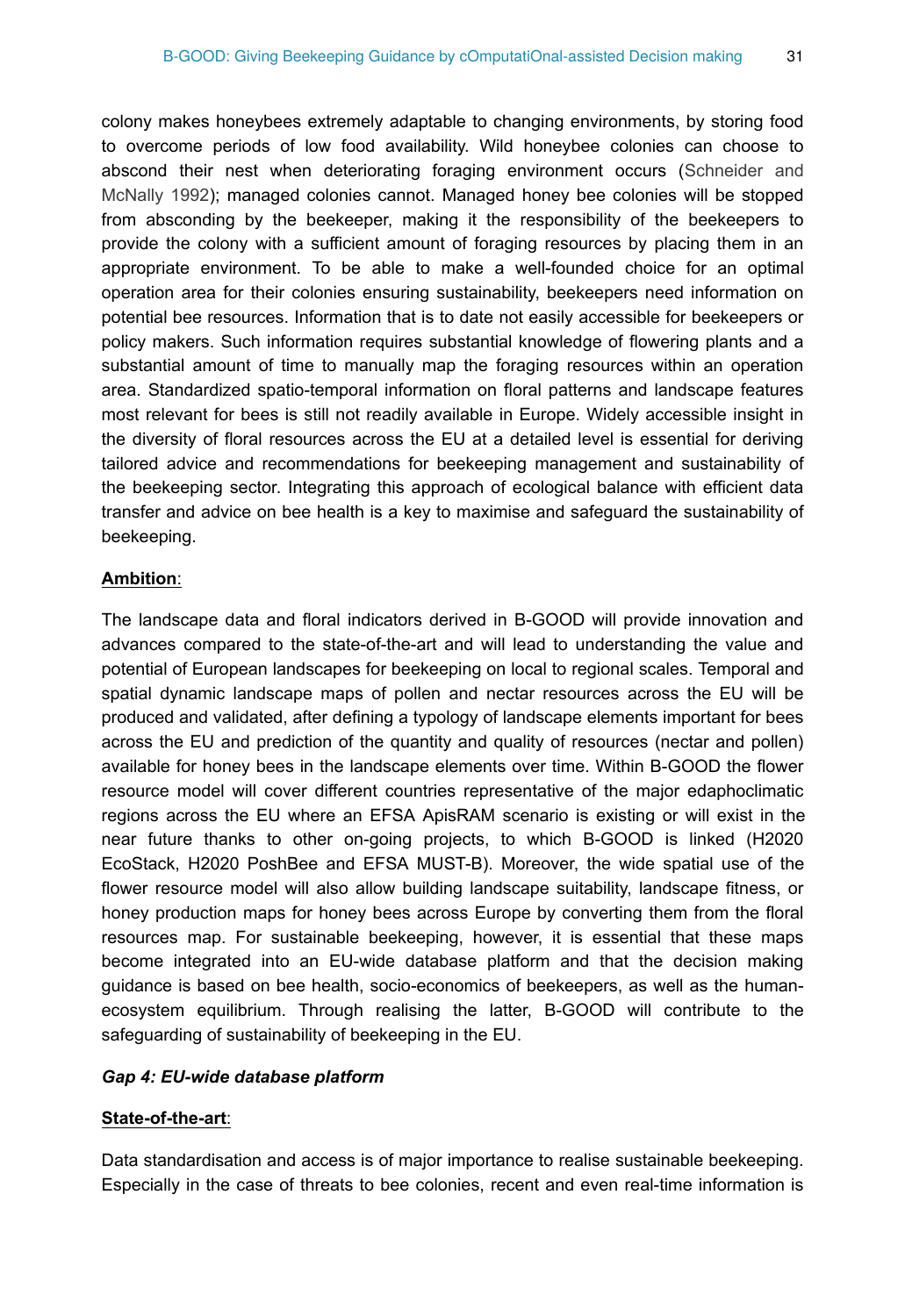essential to be able to take appropriate decisions and react swiftly. Data storage and sharing can be complex. In the context of bee data, EU-wide (and international) standards for storage of such data are absent. Also, bee health related data is essential to store, share and link to bee data in order to be able to draw conclusions. The questions which are asked inform the type of data linkages that are needed, for example when researching the forage conditions when the summer weather is substantially warmer than on average. One needs to link bee health data to weather and forage data to be able to draw conclusions on the correlations. This requires a well though-through data storage and accessibility set-up In extension, a platform is needed which integrates information available at the EU level, including information on farming, environment and socio-economics, to provide all the relevant data for guiding decision making at local, regional and international scales.

#### **Ambition**:

We will develop an EU-wide bee health data and management platform in close cooperation with the EU Bee Partnership to support sound decision-making at all levels, having positive impact on bee health. Data will collected from various sources from the past and present and will be accessible for scientists (inside and outside the consortium), beekeepers and other stakeholders. We will utilise and further expand the classification (data standard) of the open source IT-application for digital beekeeping, BEEP, to streamline the incoming flow of data related to beekeeping management, the bee hive and its environment (stressors, landscapes, agricultural practices and weather) from various sources. We provide a coordinated collaboration with existing EU-wide data platforms, e.g. those of MUST-B, Bee Health Workbench and the EU Bee Partnership, to prevent overlap and instead promote mutual enrichment as well as contribute to the develop a bee data standard. Such a standard is of great importance to ensure data quality and being able to compare data. Regarding standards we will collaborate amongst others with the new Apimondia Working Group on the Standardization of data on bees and beekeeping, coordinated by the president of the European Professional Beekeepers Association.

Reliable, high quality data storage and its easy retrieval is a core requirement to our project. In order to accommodate the richness is types of data as well as meta data, three specialised types of databases will be used. This is further detailed under WP6: Operationalisation and Application. The data will be stored and shared in compliance with the General Data Protection Regulation 2016/679 of the EU law on data protection and privacy. Access to the project data will be provided through a state-of-the-art web portal focused on sharing, retrieval, and analysis of data. It will be upgraded to give overview of the best practices and key aspects of bee colony health measurements and decisionmaking. This includes visualisation of high priority health indicators and factors on maps and charts and other data visualisations. We will hereby build on the experience gained in the creation of the Bee Health Workbench. Accessibility also means easy readability by machines. Machine-readable means that incoming data from for example sensors, can be automatically read from the database and processing in specialised data processing software. Like-wise, data from other databases with bee data will be shared on the web portal, either as links or technically integrated.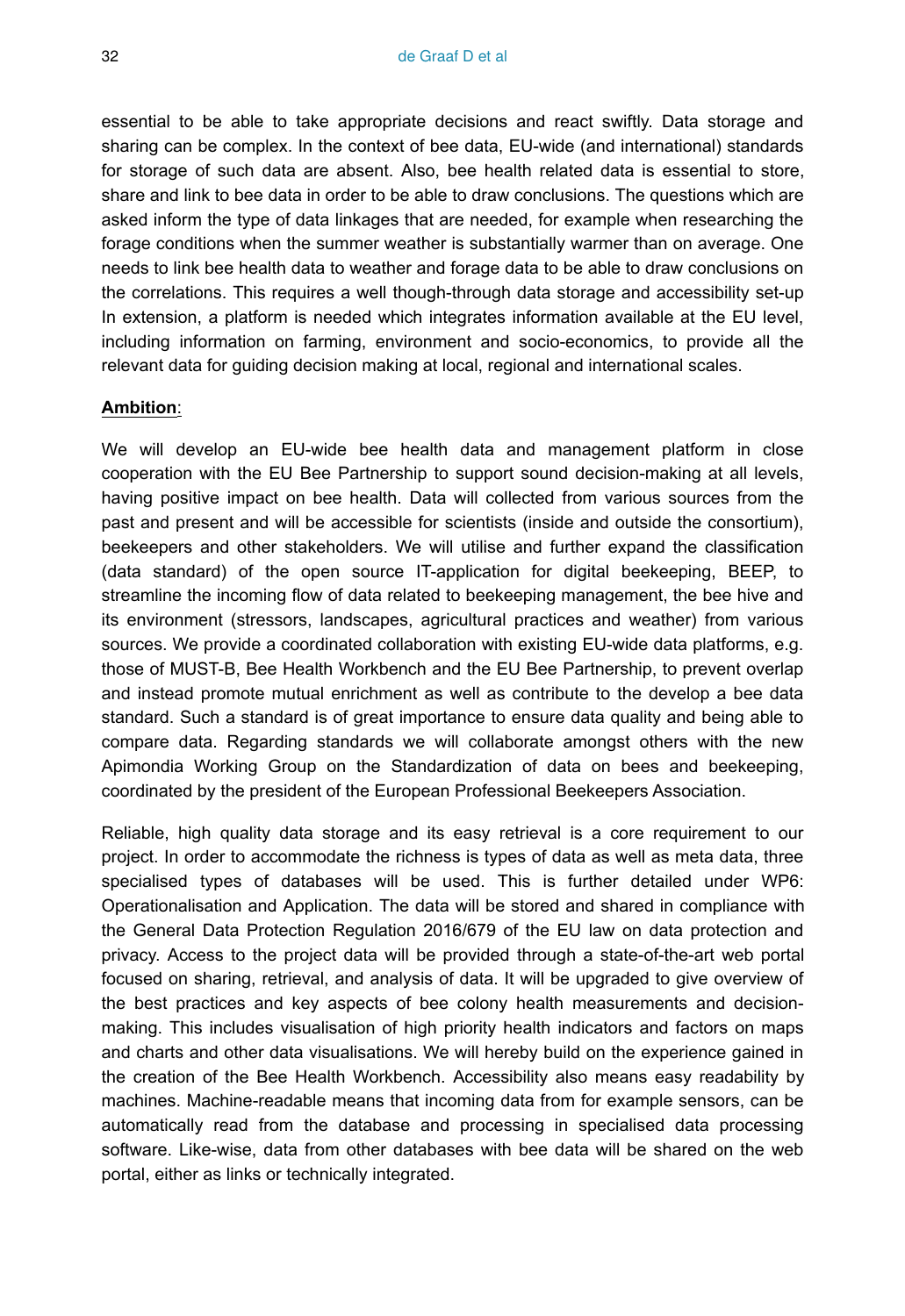The setup and management of the data platform and web portal will be done professionally for use during the program with the aim of continued use for many years after the end of the B-GOOD research program, managed by the EU Bee Partnership (focussing on the data standards and the data itself) and operationalised by BEEP in terms of technical tools and services.

#### *Gap 5: Guidance in decision making*

#### **State-of-the-art:**

Decision analysis is an evolving research field in applied natural resource management [\(Conroy and Peterson 2013](#page-49-12)). Its emphasis is on the systematic decomposition of complex decision problems and the use of broad sets of tools, as well as the integration of multiple knowledge sources (data/information) to foster more effective decision-making. However, in many decision-making contexts there has been a reliance on the analysis of data and informational aspects with little or no emphasis on the 'value' positions that affect decisions in local contexts. However, there is increasing realization of the importance of adopting rigorous methods such that information, as well as views and judgements of relevant stakeholders and experts, are used in systematic and iterative ways at each stage of decision-making [\(Mukherjee et al. 2018\)](#page-51-13). What drives decisions is the value that decisionmakers place on outcomes, rather than simply the means to achieve these ([Keeney 1992\)](#page-50-9). This structuring of decisions requires breaking them down into two distinct characteristics for consideration,

- 1. evidence based components (quantitative aspects) and
- 2. values-based components (qualitative and subjective aspects).

This in-turn necessitates clearly establishing who 'decision-makers' are and who are likely to be impacted by the outcomes of decisions made across various scales (geographical and temporal).

In agricultural research for development, it has been recognized that stakeholder groups can provide insights about the biophysical, technological and institutional dimensions of problems, and what innovations are technically feasible, economically viable and socialculturally and politically acceptable ([Schut et al. 2016](#page-51-14)). Institutions charged with fostering innovation are often locked into old approaches and methods of intervention, with a linear view of knowledge transfer as a top-down process from research to advice and practice [\(Moschitz et al. 2015](#page-50-10)). However, there has been a gradual shift from narrow technologyoriented approaches to more holistic systems approaches, that focus on understanding how interactions between different value chains, stakeholders, and organizations across different levels influence agricultural innovation processes ([Klerkx et al. 2012\)](#page-50-11). Innovation in agricultural systems is often impeded by horizontal and vertical fragmentation of collaborative networks, since creating and fostering effective learning and innovation processes among stakeholders and scientists is difficult when coming from different backgrounds, often with varying technological, social, economic and cultural values [\(Hermans et al. 2015](#page-50-12)). Nevertheless, stakeholder groups are more likely to support specific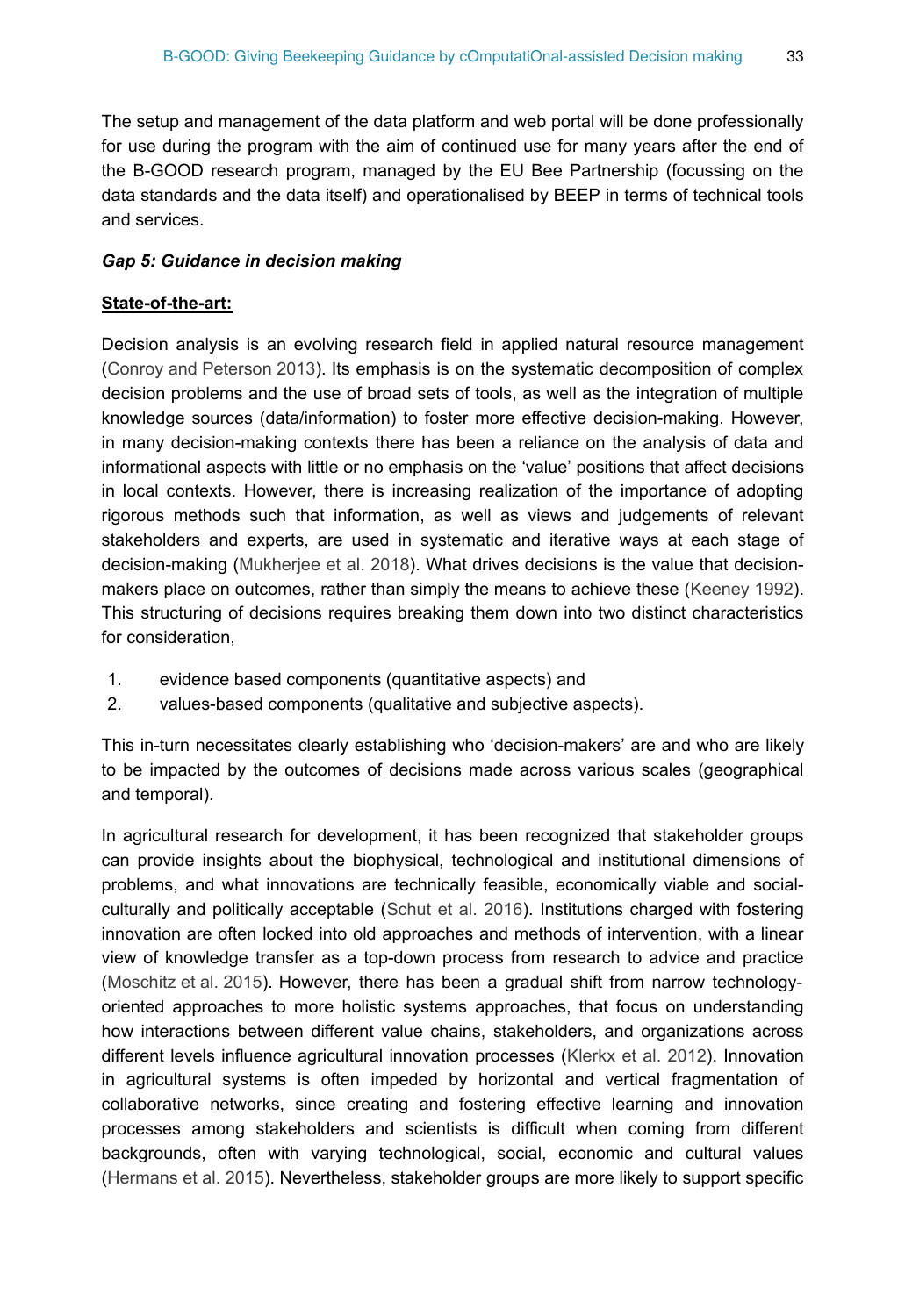solutions when they have been part of decision-making processes ([Neef and Neubert](#page-51-15) 2011).

Currently these approaches are not used to support apiculture; however, beekeepers operate within a dynamic socio-ecological environment, influenced and having to respond to many, variable factors that influence the health of their bee colonies. Beekeepers increasingly have to face complex and challenging circumstances, with emerging stressors and risks not only for bee colonies but also for the sustainability of their livelihoods. They often have to make hard decisions with limited information, despite a plethora of scientific data and sometimes ambiguous or conflicting guidance that may or may not be relevant to their *local contexts*. There is clearly a need for user-friendly decision support mechanisms and tools to help beekeepers identify issues, analyze relevant data, considering possible options and to make judgements and trade-offs, leading to well-informed decisions that achieve valued outcomes.

#### **Ambition**:

B-GOOD via its MAA approach, data generation and analysis will develop for a LIS with web portals for communication to and from stakeholders. The science underlying this system, merges several theoretical approaches and concepts related to knowledge development and decision-making in an innovative and iterative approach that integrates the soft elements of decision-making (e.g. objectives, uncertainties, risk tolerance) and technical aspects (e.g. scientific and environmental data, modeling and decision supporttools). Actor network theory and socio-ecological inventories will be used to determine the interconnectedness between stakeholders and scientists, their respective roles as decision-makers, as well as their links with physical entities related to beekeeping. Nevertheless, the processes leading from data to decisions are complex and we will expand upon the 4-step concept called the Data-Information-Knowledge-Wisdom pyramid, adding a last component, Decisions (DIKWD). The model shows that data, when given context, becomes information that, in turn, when given meaning, becomes knowledge. Knowledge, given insight, becomes wisdom which, when combined with purpose, results in better decisions and strategic plans. To compliment this, a structured decision-making (SDM) framework will be used to facilitate transparent, logical and consistent decisionmaking amongst targeted stakeholder groups. This framework draws upon elements of decision theory, risk assessment and psychology to improve the effectiveness of decisionmaking at various levels (scientific to local). With rigorous protocols (e.g. PRoACT) SDM helps decision-makers identify impediments to decisions and innovative solutions, as well as establishing what additional expertise, tools or other resources are required to solve them. These latter steps will also include value driven socio-economic insights, principles and directions of development that will enable the tailoring of decisions which are inextricably linked to the type of business run by a particular beekeeper or beekeeper community. The B-GOOD MAA approach will also include linkage to policy via direct access to the EFSA MUST-B working group and will support and further develop the simulation tools used for honey bee risk assessment and consideration of multiple stressors. The resulting LIS, based on B-GOOD data collection, modelling and analysis will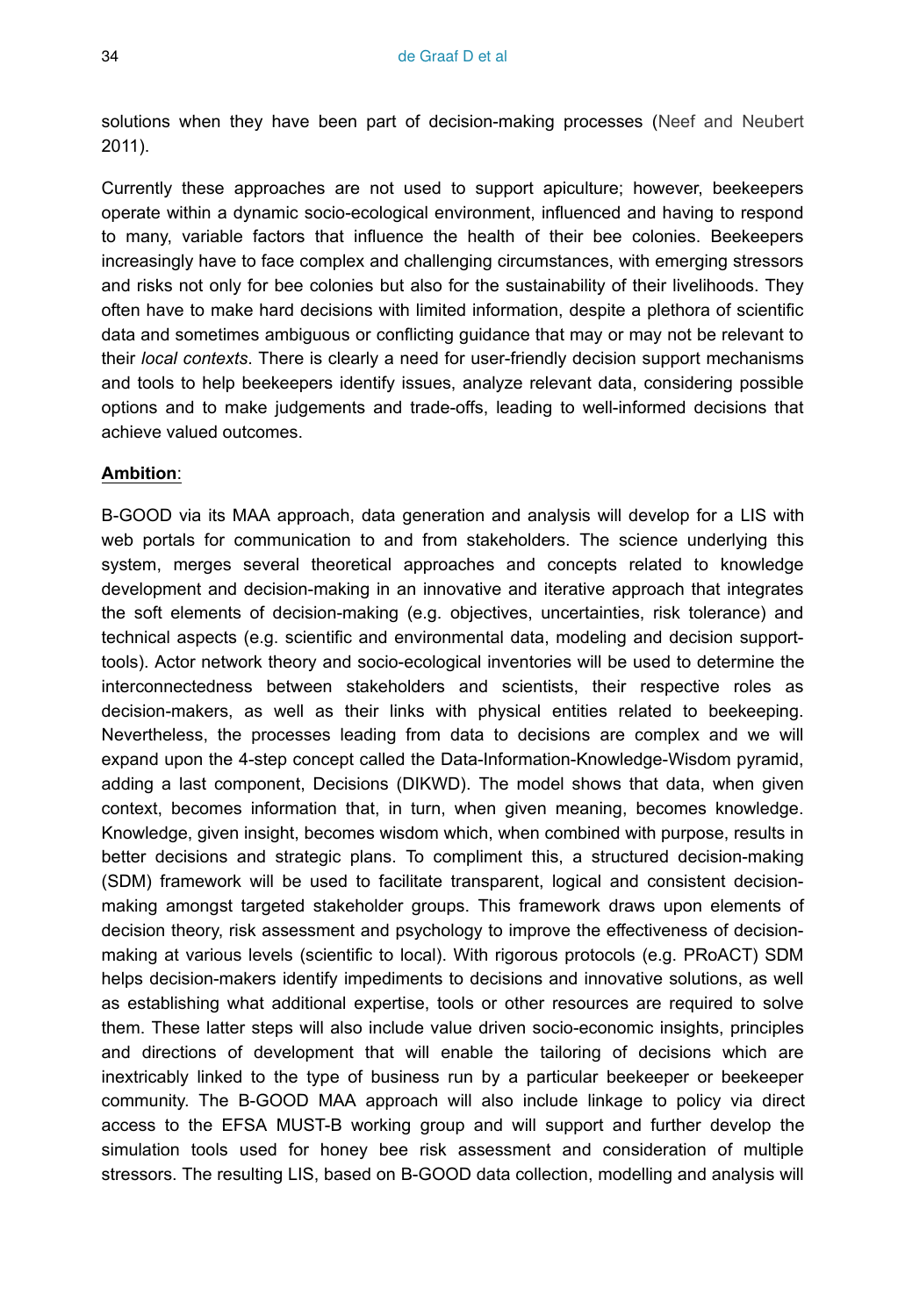include the necessary detail to disentangle issues of local context both in the DIKWD information flow and in terms of incorporation of context in value-driven goals.

# **2. Impact**

## **2.1. Expected impacts**

## **2.1.1. How B-GOOD will contribute to the expected impacts**

The SFS-07-2018 *Making European beekeeping healthy and sustainable* call states five expected impacts, and we demonstrate how B-GOOD meets and exceeds these below. As such B-GOOD contributes to the understanding of bee colony health and the identification of important socio-economic characteristics of sustainable beekeeping.

### **Expected Impact 1: Developing an EU platform on science and practice in relation to honeybees, their environment and agricultural and beekeeping practices**;

**Impact.** B-GOOD will build an EU-wide bee health and management data platform that brings together facts and experience on diverse aspects of bees, beekeeping practices, the environment, including the landscape, agricultural practices, weather and climate. This will foster collaboration, pro-active dealing with challenges and a bridge between science and practice. We provide a coordinated collaboration with existing EU-wide initiatives, e.g. MUST-B and the EU Bee Partnership, to prevent overlap and instead promote mutual enrichment. Data, information and knowledge exchange including standards and protocols will be at the heart of this platform and will benefit honeybee colonies and their health, the beekeeping sector, the agricultural sector, the environment and society at large. This will allow rapid, meaningful alarms to be triggered in instances of local incidents that have the potential of causing large-scale detrimental consequences such as epidemic diseases. The propagation of problems will be better understood, picked up earlier, and easier to tackle at their start. Local incidents of illegal or accidental polluting or poisoning caused by humans will be picked up with speed and efficiency; this will reduce their likelihood as perpetrators will soon become aware of this new strength in beekeeping. This will also allow better understanding of instances where beekeeping particularly promotes agriculture and the environment, and it will provide opportunities e.g. for feedback to beekeepers engaged with pollination. Such feedback will improve their business and that of farmers and the EU agriculture sector who benefit from pollination services. (Table [6](#page-35-0))

#### **Expected Impact 2: Providing a pilot toolbox to improve monitoring of honeybee colonies and assessment of the multiple stressors that affect colony health**;

**Impact.** B-GOOD will fine-tune a toolbox for determining the health status of a colony, containing components that derive from EFSA's Healthy-B study with an H-HH score and completed with additional innovative and promising tools. All components will be tested and validated thoroughly in different settings across the EU and considered ready for measuring the impact of multiple stressors and mitigation actions on bee health. This will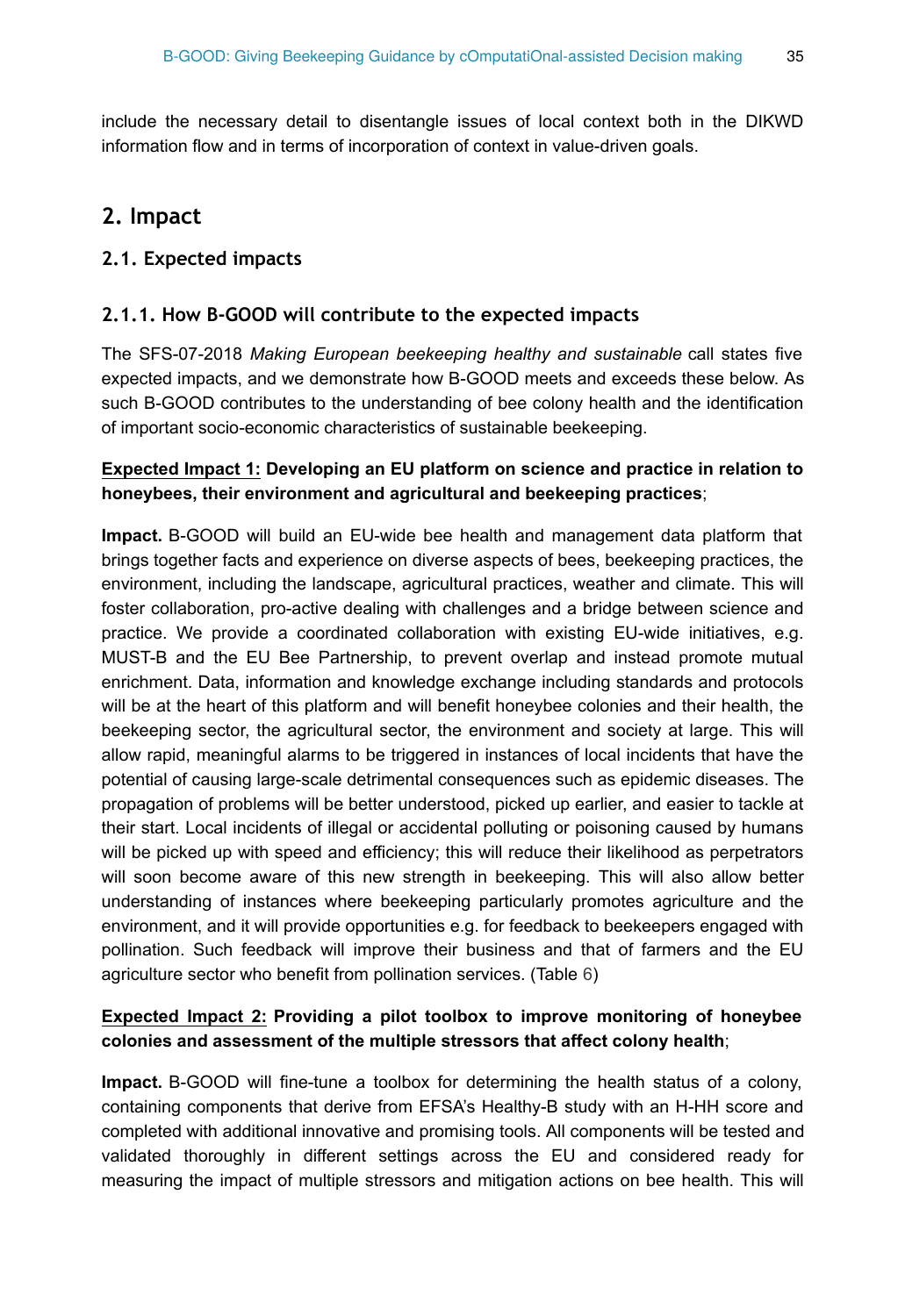empower beekeepers with unprecedented means to allow them to record and quantify outside-colony events and actions that directly affect their profession. This will empower governments with new means to effectively help the beekeeping sector, as they will be better informed on what really affects colony health and welfare.

The professional activity of beekeeping will be made more efficient, and the hobbyist activity more smoothly manageable. In particular, there will be numerous instances of colonies, deemed to be healthy or in recovery by the application of the toolbox, which will therefore not require intervention other than for honey collection or moving for pollination purposes. The lack of need for colony inspection will release time, efforts and funds to the beekeeper. Health inspections are usually critical just before transhumance takes place. Increased reliability in the health assessment and in the choice of the location for moving colonies will substantially increase the success of large scale transhumance processes. Young workers interested in the profession of beekeeping will be more likely to become committed to the profession. They will be given simple, generic, and smartphone assisted classification methods to assess a colony's status and will be given reliable training to start a successful career in beekeeping. The likelihood of unexpected catastrophic losses of bees, very depressing and harmful to the professional, hobbyist and society, will be substantially reduced. (Table [7](#page-36-0))

<span id="page-35-0"></span>

| Table 6.<br>Impact indicators. |                                                                                                                   |                                                                                                                                                                                                                                                                                                          |  |
|--------------------------------|-------------------------------------------------------------------------------------------------------------------|----------------------------------------------------------------------------------------------------------------------------------------------------------------------------------------------------------------------------------------------------------------------------------------------------------|--|
| <b>Stake</b><br>holders*       | <b>Expected impact</b>                                                                                            | Impact indicators                                                                                                                                                                                                                                                                                        |  |
| ALL                            | Sharing of data, information<br>and knowledge and<br>collaboration among the<br>parties involved                  | Number of a) participating parties; b) contributions                                                                                                                                                                                                                                                     |  |
| <b>SCIE</b>                    | EU-wide bee health and<br>management data platform<br>used for studies.<br>publications and grant<br>applications | Number of a) articles in peer-reviewed journals; b) talks, (infographic)<br>posters, conference proceedings, national and international conferences;<br>c) follow-up projects; d) popular articles founded on science in local<br>beekeeping and veterinary journals in the language of the Member State |  |
| <b>RISK</b>                    | EU-wide sharing of studies<br>and latest insights on<br>(emerging) risks                                          | Number of risk assessments: risk alerts                                                                                                                                                                                                                                                                  |  |
| <b>IND</b>                     | Pollination is sustained,<br>contributing to food security                                                        | Where feasible, mapping of effective pollination in relation to number of<br>honeybees and their health                                                                                                                                                                                                  |  |
| POL                            | The platform contributes to<br>policy decisions                                                                   | Number of a) policy briefs; b) interactions with policy makers; c) policy<br>decisions                                                                                                                                                                                                                   |  |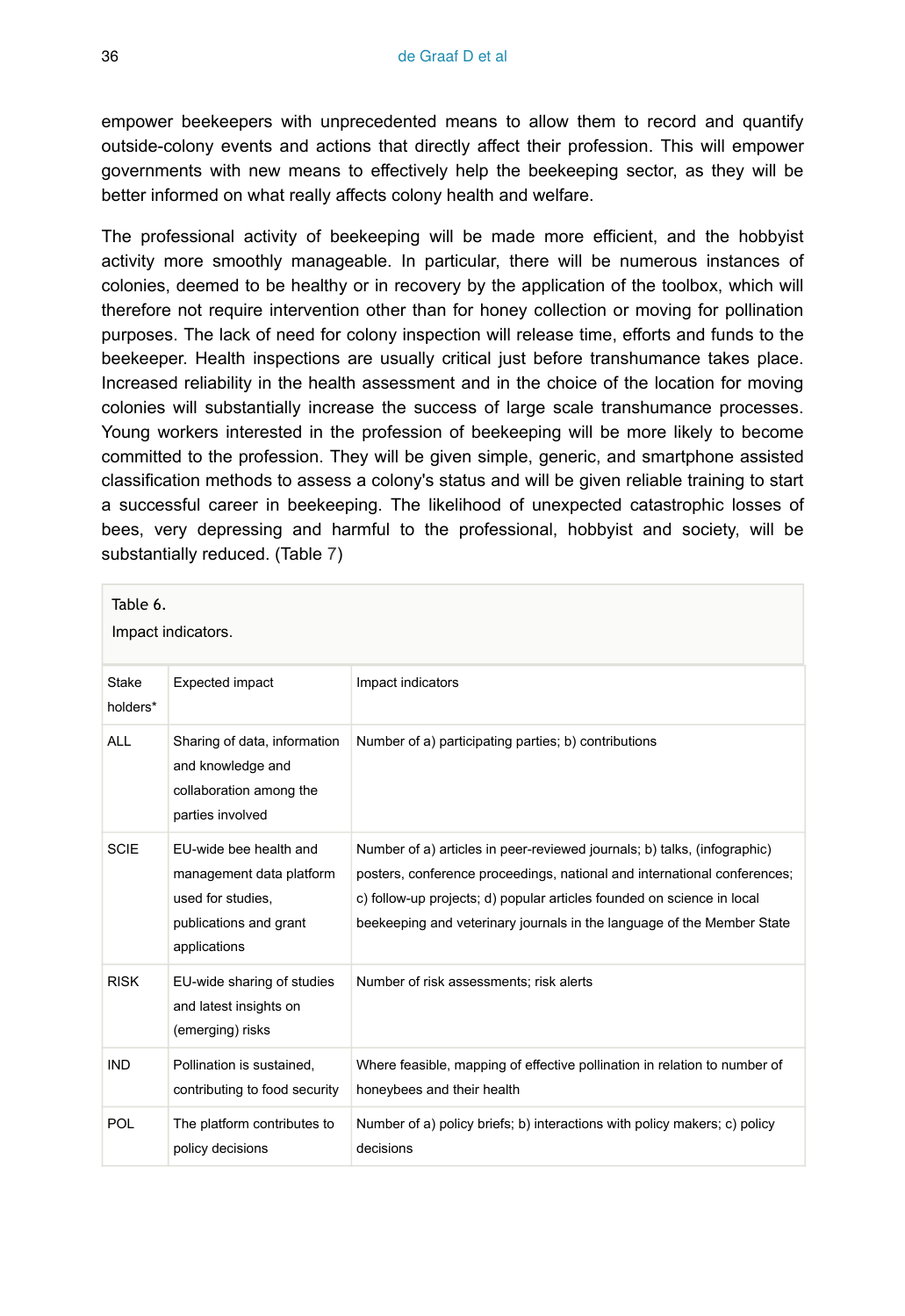| Stake<br>holders* | Expected impact                                                                                                             | Impact indicators                                                                                                                                                                                                                                                                                                                                                                                                      |
|-------------------|-----------------------------------------------------------------------------------------------------------------------------|------------------------------------------------------------------------------------------------------------------------------------------------------------------------------------------------------------------------------------------------------------------------------------------------------------------------------------------------------------------------------------------------------------------------|
| <b>BEE</b>        | Non-invasive beekeeping<br>practices, quicker response<br>to deteriorating health of<br>colonies, better decision<br>making | a) Bee health indicators show that bee colonies in the programme are<br>healthier compared to the start situation; b) from the beekeeping digital<br>record we see that less inspections are needed than regularly; c) from the<br>beekeeping records we see that beekeepers follow the decision advice<br>presented to them through the developed tools and can link that to<br>the (improved) health of the colonies |
|                   | Viable businesses models<br>are successfully<br>implemented                                                                 | Number of business models shared and used (survey)                                                                                                                                                                                                                                                                                                                                                                     |

\*ALL = all stakeholders; SCIE = scientists; RISK = risk assessors; IND = industry; POL = policy makers; BEE = beekeepers; LAND = land owners

<span id="page-36-0"></span>

| Table 7.<br>Impact indicators.                                                                                          |                                                                     |                                                                                                                                                                                                                       |  |
|-------------------------------------------------------------------------------------------------------------------------|---------------------------------------------------------------------|-----------------------------------------------------------------------------------------------------------------------------------------------------------------------------------------------------------------------|--|
| Stake<br>Holders*                                                                                                       | <b>Expected impact</b>                                              | Impact indicators                                                                                                                                                                                                     |  |
| <b>SCIE</b>                                                                                                             | Toolbox used for studies.<br>publications and grant<br>applications | Number of a) articles in peer-reviewed journals; b) talks, posters,<br>conference proceedings, national and international conferences; c) follow-<br>up projects                                                      |  |
| <b>RISK</b>                                                                                                             | Toolbox used for<br>monitoring                                      | Number of a) monitoring schemes taking advantage of the toolbox; b)<br>popular articles, case study reports, quidelines (e.g. disease control,<br>diagnosis) and articles in local beekeeping and veterinary journals |  |
| <b>IND</b>                                                                                                              | Toolbox used for<br>developing bee-safe<br>products                 | Number of developed bee-safe products                                                                                                                                                                                 |  |
| <b>BEE</b>                                                                                                              | Toolbox used for decision<br>making in practical<br>beekeeping      | Number of a) popular articles; b) good beekeeping practice guidelines; c)<br>reduced winter losses                                                                                                                    |  |
| *SCIE = scientists; RISK = risk assessors; IND = industry; POL = policy makers; BEE = beekeepers; LAND = land<br>owners |                                                                     |                                                                                                                                                                                                                       |  |

## **Expected Impact 3: Contributing to a better understanding of the management decisions made by beekeepers**;

**Impact.** B-GOOD will provide an in-depthe assessment of management decisions made by beekeepers, their diversity, determinants, link with bee health, ecological-environment conditions, and economic efficiency. Segments of beekeepers will be identified and profiled based on managerial and attitudinal characteristcs, herewith providing unique and distinct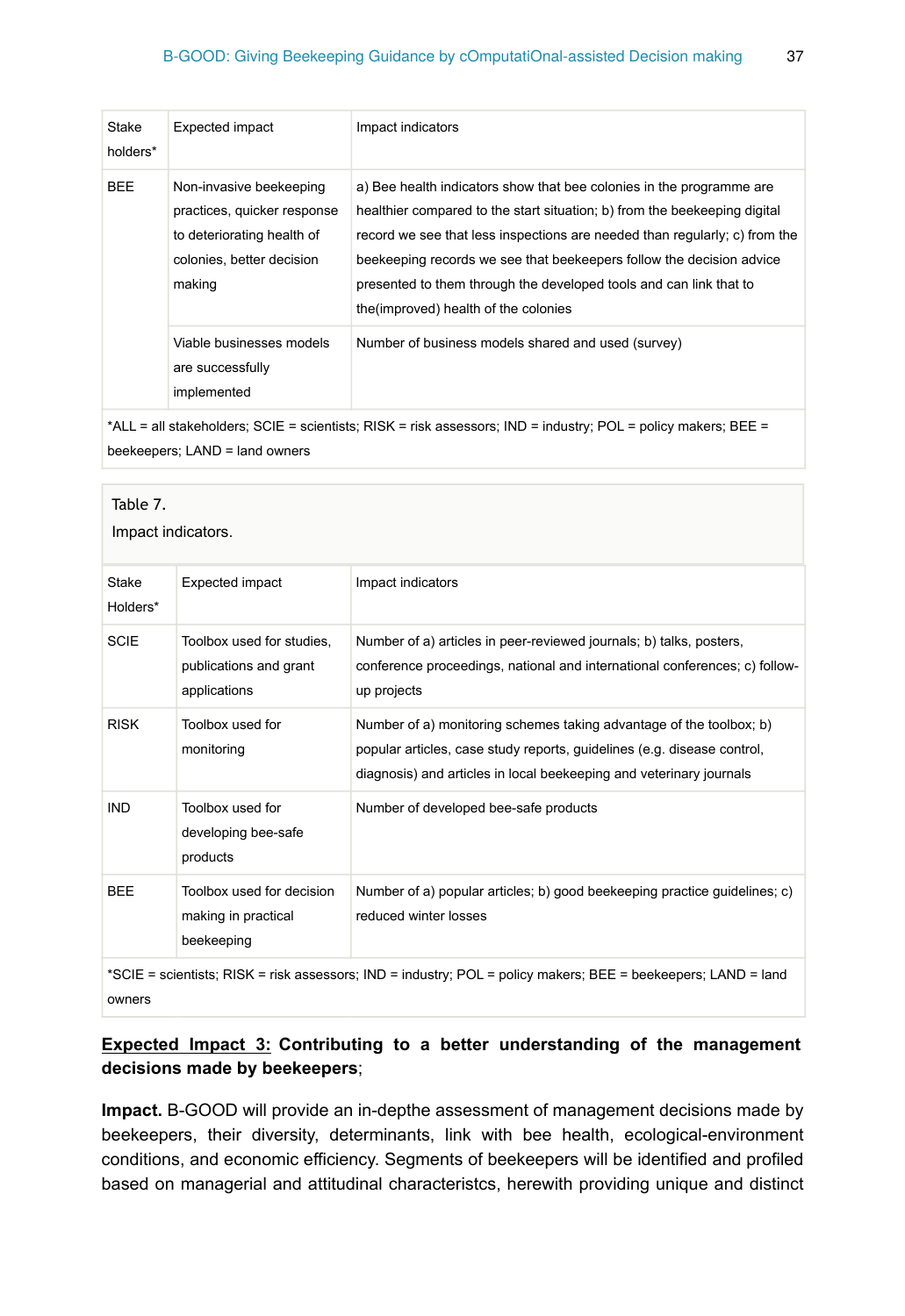target groups for tailored advice, recommendations and communication with maximum potential effectiveness and impact. B-GOOD will determine which decisions should be made at various levels, including the individual beekeeper, the beekeeper community, responsible authorities and, if applicable, any other stakeholder. Beekeepers will soon realise that B-GOOD recommendations are beneficial to 'the bee', with no other hidden agenda, and will become naturally atracted to follow them. For the same reason, soon other actors will see the benefit to their profession or activity, substantially decreasing the likelihood of societal conflicts or tensions. (Table [8\)](#page-37-0)

<span id="page-37-0"></span>

| Table 8.<br>Impact indicators.                                                                                |                                                                                                                                                                      |                                                                                                                                                                    |  |
|---------------------------------------------------------------------------------------------------------------|----------------------------------------------------------------------------------------------------------------------------------------------------------------------|--------------------------------------------------------------------------------------------------------------------------------------------------------------------|--|
| Stake<br>Holders*                                                                                             | <b>Expected impact</b>                                                                                                                                               | Impact indicators                                                                                                                                                  |  |
| <b>SCIE</b>                                                                                                   | Studies on efficacy of decisions by beekeepers;<br>identification and profiling of pan-EU beekeeper<br>segments                                                      | Number of a) articles in peer-reviewed<br>journals; b) talks, posters, conference<br>proceedings, national and international<br>conferences; c) follow-up projects |  |
| <b>BEE</b>                                                                                                    | Beekeeping management advice and<br>recommendations; usage of B-GOOD<br>recommendations for decision making; improved<br>management decision-making by EU beekeepers | Number of a) popular articles; b) guidelines<br>for good beekeeping practice; improved<br>economic performance of EU beekeepers                                    |  |
| LAND                                                                                                          | Supplying B-GOOD with information on resources in<br>return for additional pollination                                                                               | a) Optimized distribution of colonies over high<br>resource quality areas in space and time; b)<br>pollination network, linking supply and<br>demand across the EU |  |
| <b>POL</b>                                                                                                    | Identified segments of beekeepers as target groups for<br>advice, recommendations and communication                                                                  | Number of a) policy decisions and b) actions<br>targeting specific segments of beekeepers                                                                          |  |
| *SCIE = scientists; RISK = risk assessors; IND = industry; POL = policy makers; BEE = beekeepers; LAND = land |                                                                                                                                                                      |                                                                                                                                                                    |  |

owners

## **Expected Impact 4: Providing potential and viable business models for EU beekeeping, with and without public interventions**;

**Impact.** B-GOOD will gain a better understanding of the socio-economics of beekeeping. It will map current business models and link these bee health, ecological-environment conditions, and economic efficiency. B-GOOD will identify, describe and assess the feasibility and likelihood of acceptance of viable future business models for sustainability of EU beekeeping. It will herewith provide comprehensive blueprints of successful business models for European beekeeping that will identify objectives (why?), products and services (what?) and markets (to whom?). (Table [9](#page-38-0))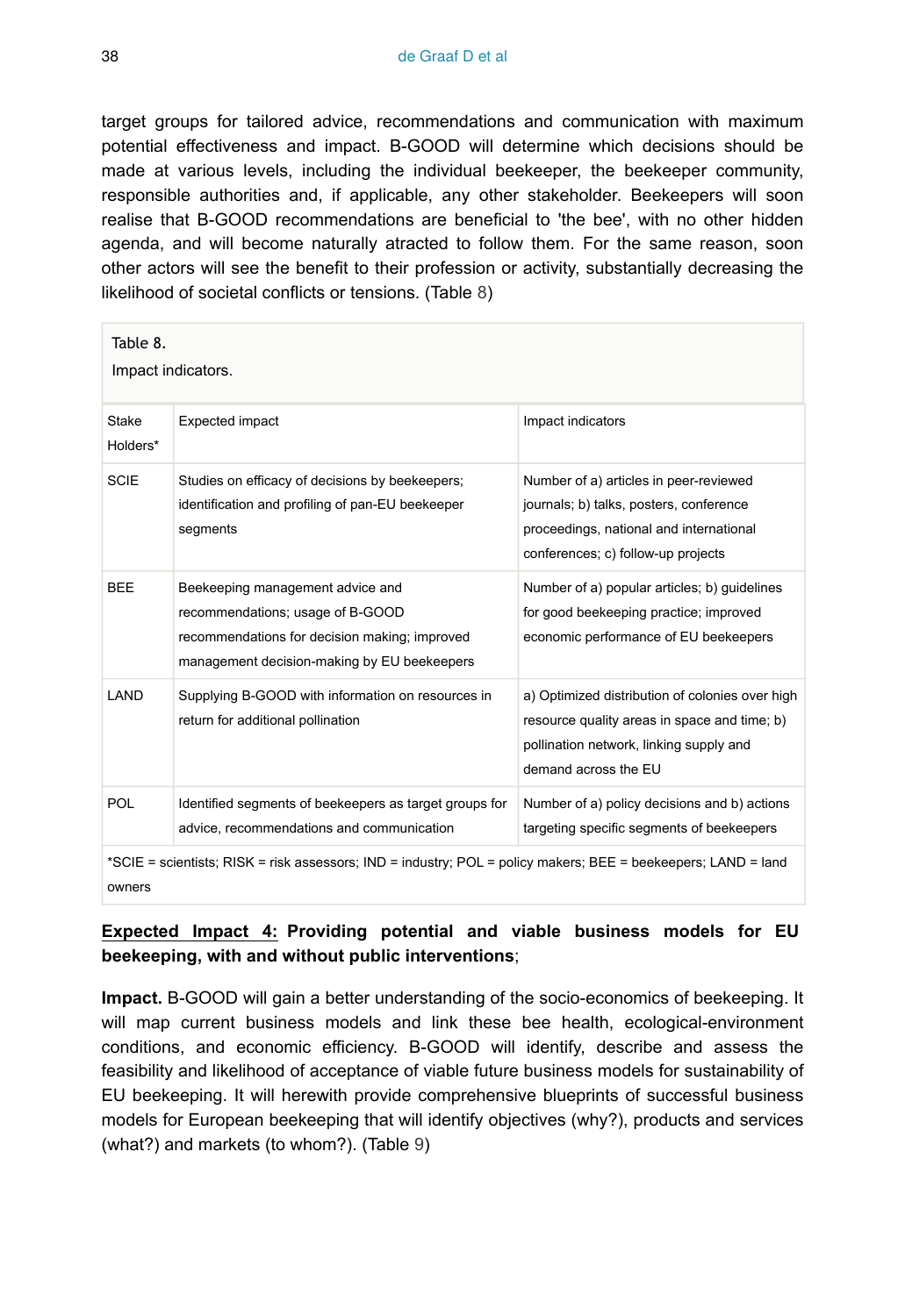<span id="page-38-0"></span>

| Table 9.<br>Impact indicators.                                                                                          |                                                                                                                                                                 |                                                                                                                                                                 |  |
|-------------------------------------------------------------------------------------------------------------------------|-----------------------------------------------------------------------------------------------------------------------------------------------------------------|-----------------------------------------------------------------------------------------------------------------------------------------------------------------|--|
| Stake<br>holders*                                                                                                       | <b>Expected impact</b>                                                                                                                                          | Impact indicators                                                                                                                                               |  |
| <b>IND</b>                                                                                                              | Objectives, products and services as well as<br>markets identified and communicated                                                                             | Number of a) articles in peer-reviewed journals; b)<br>talks, posters, conference proceedings, national<br>and international conferences; c) follow-up projects |  |
| POL                                                                                                                     | Objectives, products and services as well as<br>markets identified and communicated: Identified<br>segments of beekeepers as target groups for<br>interventions | Number of a) policy recommendations based on B-<br>GOOD results; b) of interventions targeting specific<br>segments of beekeepers                               |  |
| <b>BEE</b>                                                                                                              | Objectives, products and services as well as<br>markets identified and communicated                                                                             | Number of a) popular articles; b) guidelines for<br>good beekeeping management, and c) marketing of<br>beekeeping products and services                         |  |
| *SCIE = scientists; RISK = risk assessors; IND = industry; POL = policy makers; BEE = beekeepers; LAND = land<br>owners |                                                                                                                                                                 |                                                                                                                                                                 |  |

## **Expected Impact 5: Giving support to scientists, risk assessors and policy makers in assessing and managing multiple stressors that affect the sustainability of the EU's apiculture.**

**Impact.** B-GOOD will show directions forward in bees and beekeeping to risk assessors and policy makers by targeting pertinent questions about the risk of emerging pests and predators, and of the mobility of the beekeeping sector. (Table [10](#page-39-0))

#### **2.1.2. How B-GOOD will contribute to additional sustainable impacts**

**Additional sustainable impact 1**: The EU bee health and management platform will allow improved monitoring of the effects of climate change, as year to year changes will be better quantitated and predicted. It will be possible to warn beekeepers of shifts that are likely to take place on the best locations to keep bees at a specific season of the year. Pollination services, honey production and bee welfare will be kept optimal by shifting the timings of the beekeepers' routines to the benefit of the honeybee. This will attract the investment opportunities from outside Europe because other countries will see the benefits from the same technologies, the U.S.A. in particular. Young beekeepers will have more direct evidence of the broader beneficial impact of their profession and will be more likely to be drawn and committed to the activity of beekeeping.

**Additional sustainable impact 2**: The risk assessment of emerging pests and predators, the use of pesticide and that of specific beekeeping practices will be improved by the work done in B-GOOD, and will most probably be extended to other countries, including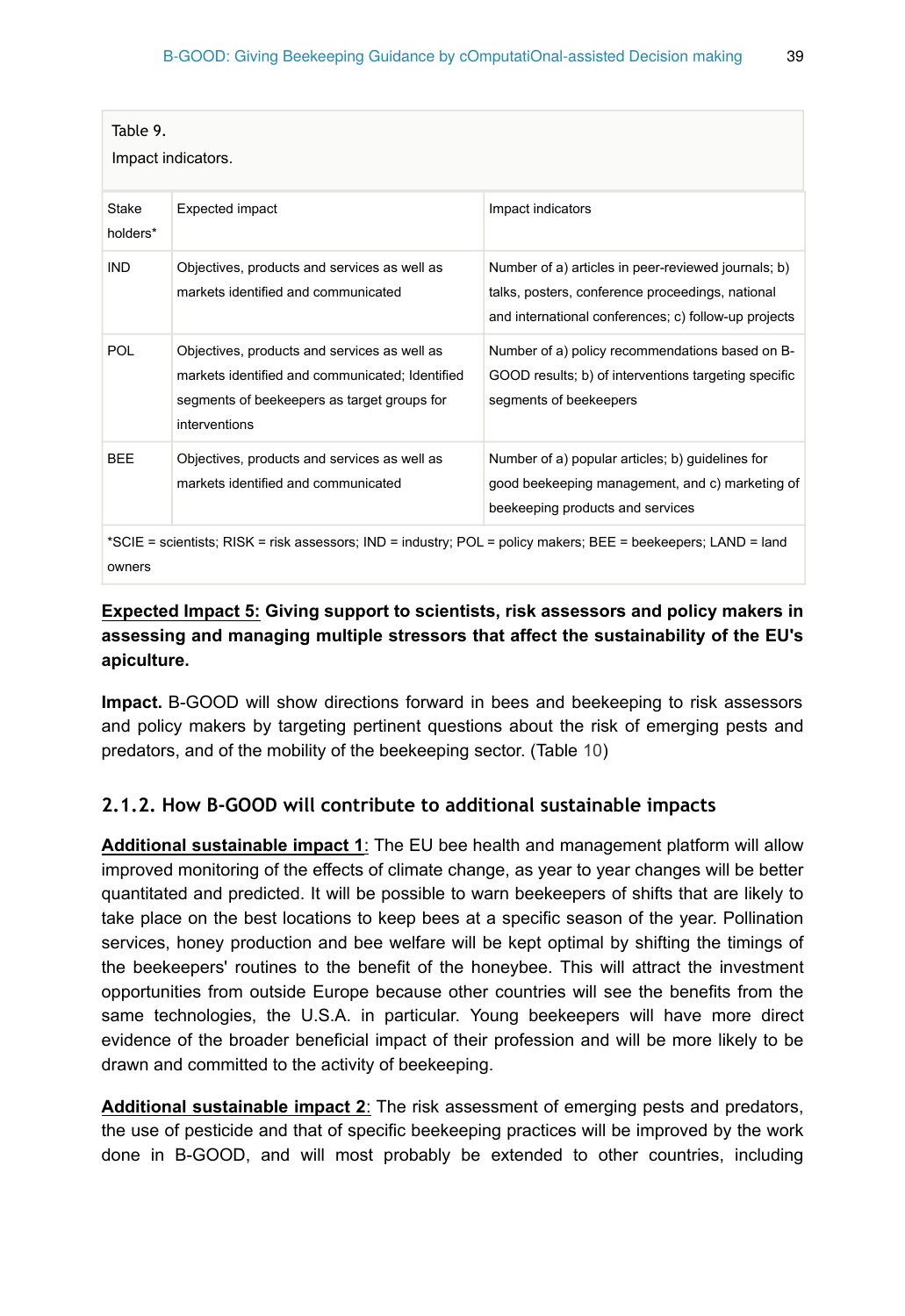developing countries. In the latter, often a holistic approach is lacking. They could benefit of the extrapolation of the risks assessed in EU.

<span id="page-39-0"></span>

| Table 10.<br>Impact indicators.                                                                               |                                                                                |                                                                                                                                                                                                                                                                                                                                                                    |  |
|---------------------------------------------------------------------------------------------------------------|--------------------------------------------------------------------------------|--------------------------------------------------------------------------------------------------------------------------------------------------------------------------------------------------------------------------------------------------------------------------------------------------------------------------------------------------------------------|--|
| Stake<br>holders*                                                                                             | Expected impact                                                                | Impact indicators                                                                                                                                                                                                                                                                                                                                                  |  |
| SCI                                                                                                           | B-GOOD will conduct<br>and stimulate cutting<br>edge research on bee<br>health | Number of a) articles in peer-reviewed journals; b) talks, posters, conference<br>proceedings, national and international conferences; c) follow-up projects; d)<br>popular articles, case study reports, guidelines (e.g. disease control,<br>diagnosis) and articles in local beekeeping and veterinary journals in the<br>language of the B-GOOD member country |  |
| <b>RISK</b>                                                                                                   | Will use tool box and<br>data platform to conduct<br>risk assessments          | List of reports mentioning usage                                                                                                                                                                                                                                                                                                                                   |  |
| POL                                                                                                           | Policy decision are<br>based on B-GOOD<br>results                              | List of policy decisions; number of a) interventions targeting specific<br>segments of beekeepers; b) actions targeting specific segments of<br>beekeepers                                                                                                                                                                                                         |  |
| *SCIE = scientists; RISK = risk assessors; IND = industry; POL = policy makers; BEE = beekeepers; LAND = land |                                                                                |                                                                                                                                                                                                                                                                                                                                                                    |  |

**Additional sustainable impact 3**: Through providing EU beekeepers with healthy honeybee colonies and improved management practices, B-GOOD's insights will foster the competitiveness and profitability, as well as the high quality reputation of the EU beekeeping sector as part of EU agriculture. This will create additional sustainable impact in terms of the quality of EU beekeeping products and services, in conformity with consumers' and customers' expectations and in line with the key principles of EU Food Quality Policy. Through fostering knowledge transfer and promoting innovation in the EU beekeeping sector; enhancing the sector's viability and competitiveness as an agricultural activity strongly (though not exclusively) embedded in rural areas; and through restoring, preserving and enhancing ecosystems related to agriculture and forestry, B-GOOD will contribute to the objectives of EU's Rural Development Policy. The improved beekeeping practices that will result from B-GOOD's activities will benefit rural areas in terms of potential poverty reduction and economic development.

**Additional sustainable impact 4**: B-GOOD contributes to the wider societal, economic and environmental cumulative changes envisaged by Horizon 2020. Beneficial health and well-being impacts are expected through the provision of healthy and high quality beekeeping products. B-GOOD's research program is strongly embedded in the societal challenge relating to food security, sustainable agriculture, climate action and environment. Through public dissemination and education activities target the public at large, B-GOOD will contribute to the inclusive, innovative and reflective EU society.

owners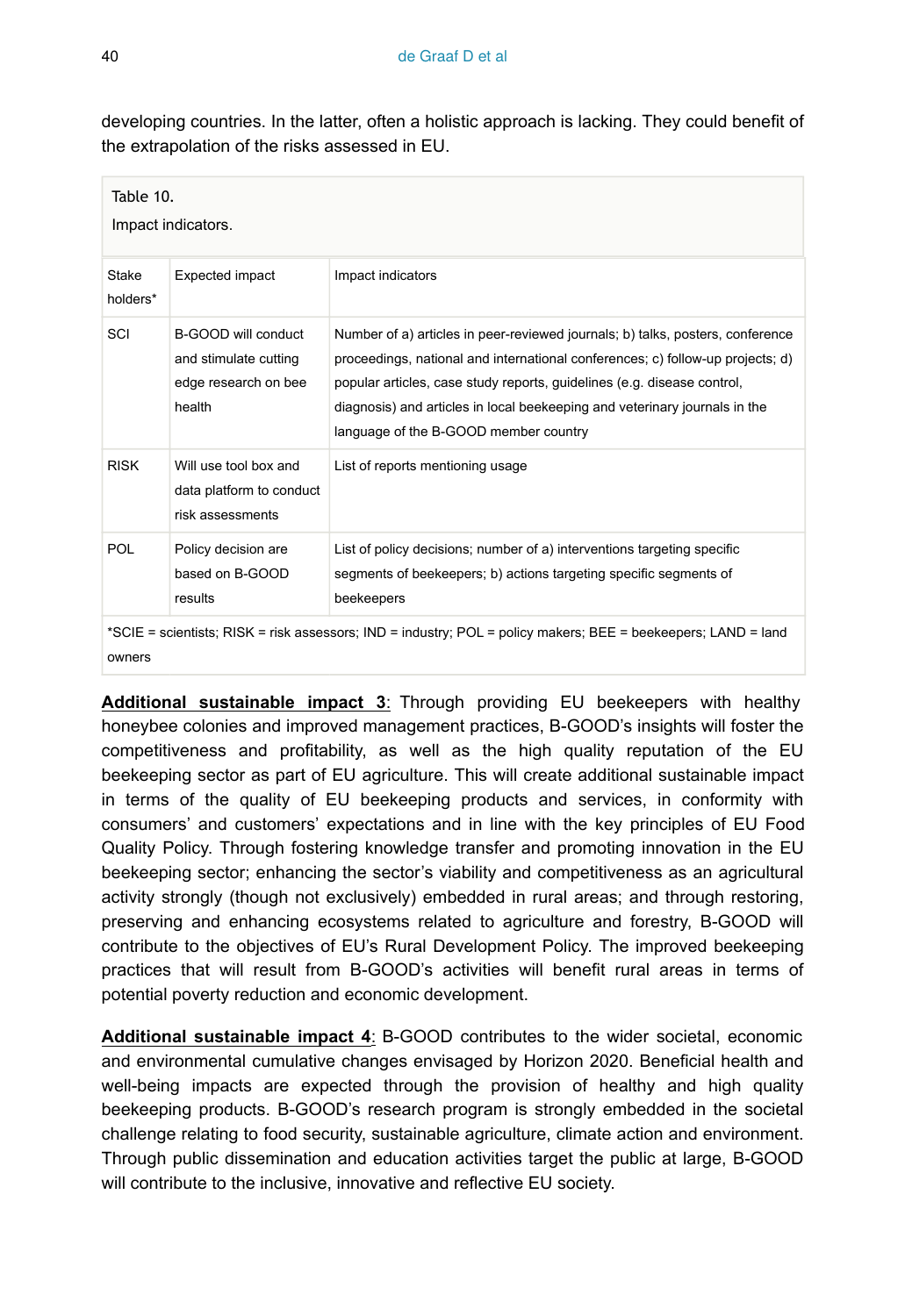## **2.1.3. Barriers, obstacles, and any framework conditions that may determine whether and to what extent the expected impacts will be achieved**

- Cost of adoption: B-GOOD will only be successful in the long run if the stakeholders truly adopt and sustain
- the change.
- Lack of knowledge/understanding: even if stakeholders are adequately informed, with efficient B-GOOD
- dissemination and communication, a certain proportion will still refuse to adopt recommended changes.
- Poor beekeeping practice exposed: B-GOOD may end up revealing specific beekeeping practices that are not
- the most favourable ones, or not considered or proven or acknowledged as 'best practice'. Some beekeepers will refuse recommended practices or changes.
- Unproven effectiveness: A key component of stakeholder management is the recognition and reward of contributors and the celebration of successes.
- Lack of government support: B-GOOD will be in close contact with EFSA and directly with the EU to foster information exchange and to ensure that B-GOOD will be up to date and timely in its delivery when respective EU decisions will be due.
- Policy makers: Beekeeping friendly policy making, recognizing the impact of apiculture for food security and maintenance of EU biodiversity.
- Agricultural sector: Farmers in Europe acknowledge the importance of pollination and are willing to contribute to the well-being of bees.
- Specific responsibilities exposed: B-GOOD may end up revealing enclaves within the EU territory where beekeeping is totally safe and sustainable, and others where it is not, which may result in revealing the responsibility of specific stakeholders in those.

## **2.2. Measures to maximise impact**

## **2.2.1 Dissemination and exploitation of results**

**Governance** – All dissemination, communication and exploitation activities of B-GOOD will be based on a targeted strategy that will be outlined in two strategic documents: the **B-GOOD Communication and Dissemination Strategy** and the **B-GOOD Exploitation Plan**. Both documents will be produced as described under WP7, Task 7.2 and correspond to the deliverables D7.2 and D7.3. Under WP9 Task 9.3 the **B-GOOD Data Management Plan** (DMP) will be drafted at the host institute under the supervision of the project coordinator (UGENT) in consultation with the other project partners. The initial DMP will be submitted as deliverable D9.2 by Month 6 after the start of the project. Moreover, the Management Structure of B-GOOD (see Section 3.2.1) provides for specific 'Support of the Coordinator' of Dissemination, Exploitation and Data Management, elected from the WP leaders and the other consortium members, and supported by administrative staff with specific competence from their host institutes (e.g. Data Stewards as recently established at UGent). They will be part of the Coordination Team, which is the supervisory body for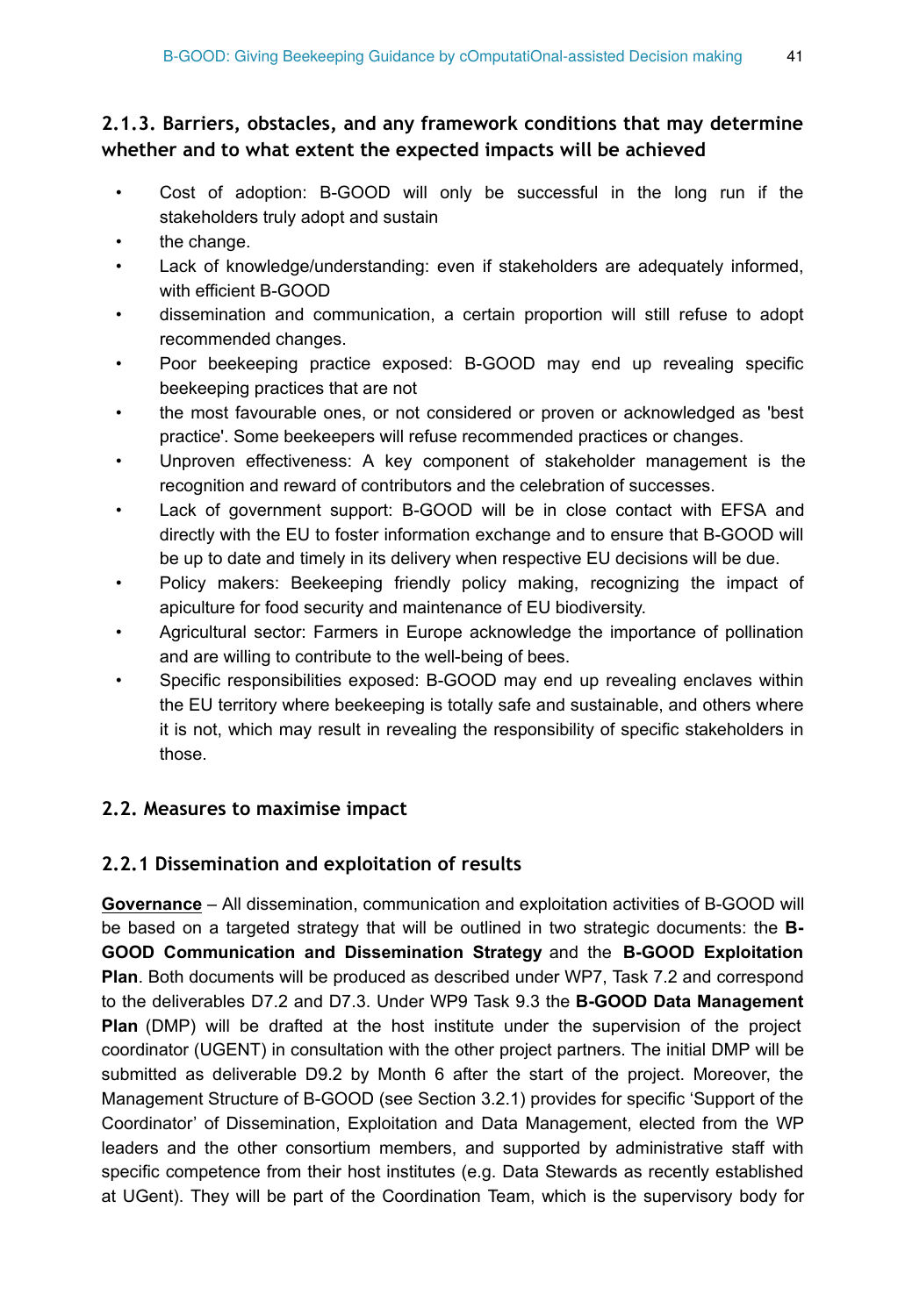the execution of the project. As such, dissemination, communication, exploitation and data management are embedded in dedicated WPs, with corresponding tasks and deliverables, and supervision is guaranteed by the members of the Coordination Team. However, responsibility remains with the Coordinator.

In order to draft the demarcations of **the B-GOOD Communication and Dissemination Strategy** we have defined **9 basic principles** to which it will adhere:

- 1. Open access of B-GOOD data and results to the greatest extent possible while considering Intellectual Property Rights (IPR);
- 2. Multi-targeted dissemination of results based on identifying all relevant target groups using target-specific intelligible language;
- 3. Multiple use of the project results for various dissemination and outreach purposes;
- 4. Multiple modes of dissemination based on traditional (scientific papers, flyers, posters, factsheets, policy briefs, press-releases, newsletters) and innovative methods (online broadcasting, podcasts, blogs, open-access journals, data publishing);
- 5. Extensive use of social networks (Twitter, Facebook, LinkedIn, Mendeley, Google+) and Web 2.0 technologies (RSS feeds, semantic tagging);
- 6. Translation of the scientific results, such as best practices, recommendations, factsheets, policy briefs and report cards, into comprehensive and more understandable forms for lay audiences, and whenever needed into national languages;
- 7. Regular coordinated press releases and news feeds and announcements posted through the world's leading (Eurekalert.org; AlphaGalileo) and EU-based (Science for Environment Newsletter, Biodiversity Information System for Europe (BISE), European Topic Centre Biological Diversity (ETC Biological Diversity), etc.) distributors of science news;
- 8. Widest possible integration of B-GOOD results into existing European and national portals, international networks (COLOSS), professional organisations, national and international symposia and NGOs;
- 9. Feedback from stakeholders used to improve the usability of results integrated into the COLOSS BEEBOOK Information Hub (<http://www.coloss.org/beebook/>).

**Expected impact of the B-GOOD Communication and Dissemination Strategy** – In Section 2.1.1 we explained how B-GOOD will contribute to the expected impact of the project:

- Developing an EU platform on science and practice in relation to honeybees, their environment and agricultural
- and beekeeping practices;
- Providing a pilot toolbox to improve monitoring of honeybee colonies and assessment of the multiple stressors
- that affect colony health;
- Contributing to a better understanding of the socio-economics of and management decisions made by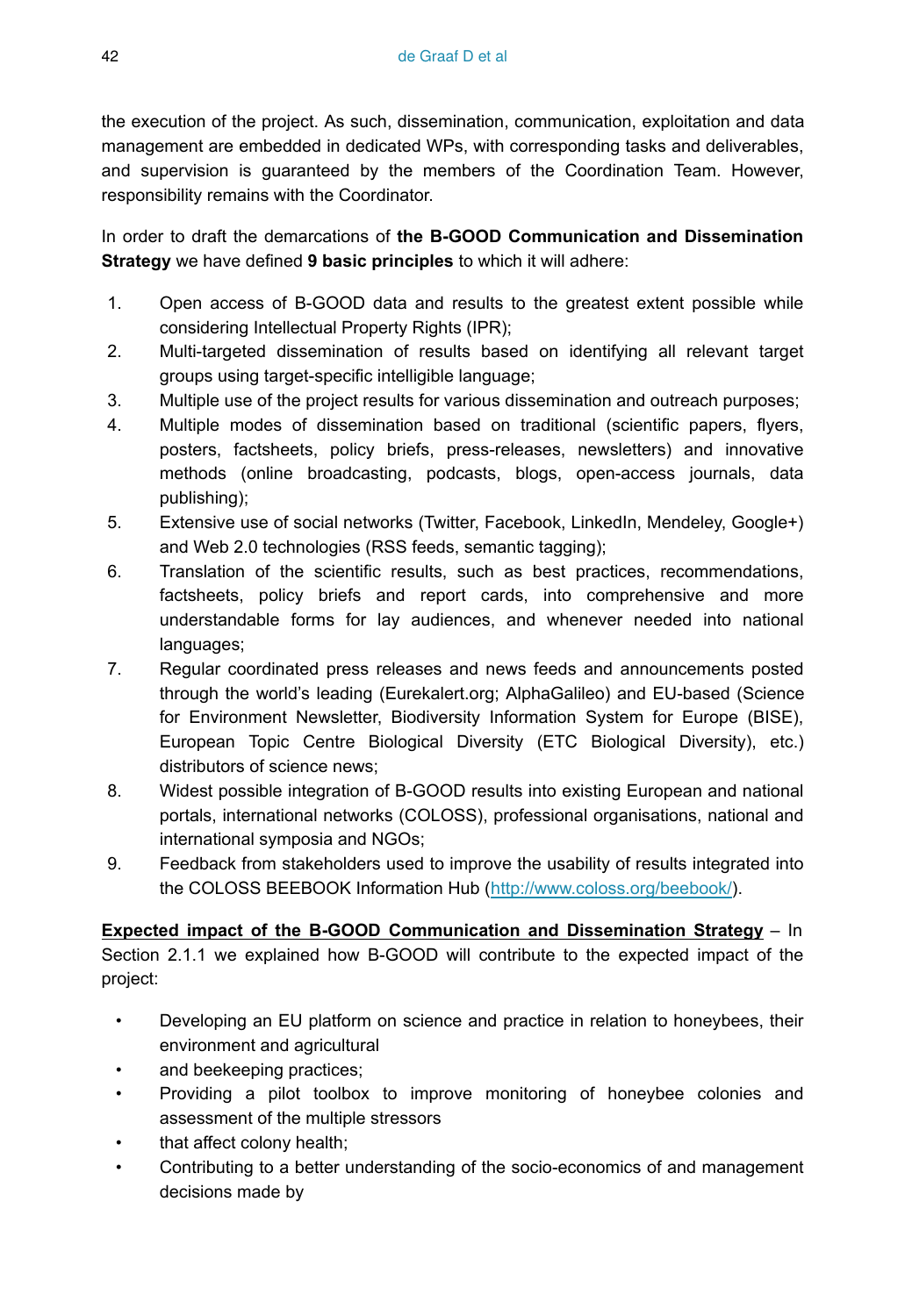- beekeepers;
- Providing potential and viable business models for sustainability for EU beekeeping, with and without public
- interventions;
- Giving support to scientists, risk assessors and policy makers in assessing and managing multiple stressors that
- affect the sustainability of the EU's apiculture.

The **B-GOOD Communication and Dissemination Strategy** will help to achieve the expected impact of the project by:

- 1. Channelling / targeting awareness, knowledge, and know-how of beekeepers, multiple actors and the public at large;
- 2. Lowering the threshold to really turn the new insights and possibilities into action;
- 3. Creating a greater involvement of beekeepers, multiple actors and the public at large.

**Exploitation and sustainability** – Sustainability of B-GOOD results will be ensured by:

- 1. Maintaining the website for at least 5 years after expiration of the funding phase of the project;
- 2. B-GOOD members carrying on in various follow-up and complementary and already ongoing projects and initiatives (e.g. EU Bee Partnership, COLOSS), thereby ensuring that our results will have an impact after the end of the project;
- 3. The BEEBOOK Information Hub at the COLOSS website ([http://www.coloss.org/](http://www.coloss.org/beebook/) [beebook/](http://www.coloss.org/beebook/)) will be further developed to integrate and present the final results and recommendations from the project in a well-organised web platform. The latest edition of the BEEBOOK (Volume 4: Standard methods for *Apis mellifera* beekeeping practice) will include the main outcomes of B-GOOD. By taking full advantage of Web 2.0, B-GOOD results will evolve via user comments and feedback, and initiate a dynamic and adaptable standard for future apiculture.
- 4. B-GOOD will adhere strictly to the principles of free and open exchange of data and knowledge, in accordance with the latest EU directives, such as the Directive of the Council of Europe recognising "the strategic importance for Europe's scientific development of open access to scientific information". The FP7 pilot initiative towards open access covers 20% of seven key areas, including Environment. On 17th July 2012, the European Commission outlined measures to improve access to scientific information produced in Europe in a [http://ec.europa.eu/research/science](http://ec.europa.eu/research/science-society/document_library/pdf_06/era-communication-towards-better-access-to-scientific-information_en.pdf)[society/document\\_library/pdf\\_06/era-communication-towards-better-access-to-sci](http://ec.europa.eu/research/science-society/document_library/pdf_06/era-communication-towards-better-access-to-scientific-information_en.pdf) [entific-information\\_en.pdf](http://ec.europa.eu/research/science-society/document_library/pdf_06/era-communication-towards-better-access-to-scientific-information_en.pdf) and a Recommendation to the Member States. The need for the widest possible access to publicly funded research results, while maintaining a solid and sustainable scientific dissemination system, has been a key consideration in defining the concrete measures of the Commission's initiative. B-GOOD will therefore strongly pursue publication of the project results under the Creative Commons Attribution License 3.0 (CC-BY) and publication of databases under the Open Data Commons Attribution License (ODC-By). To secure long-term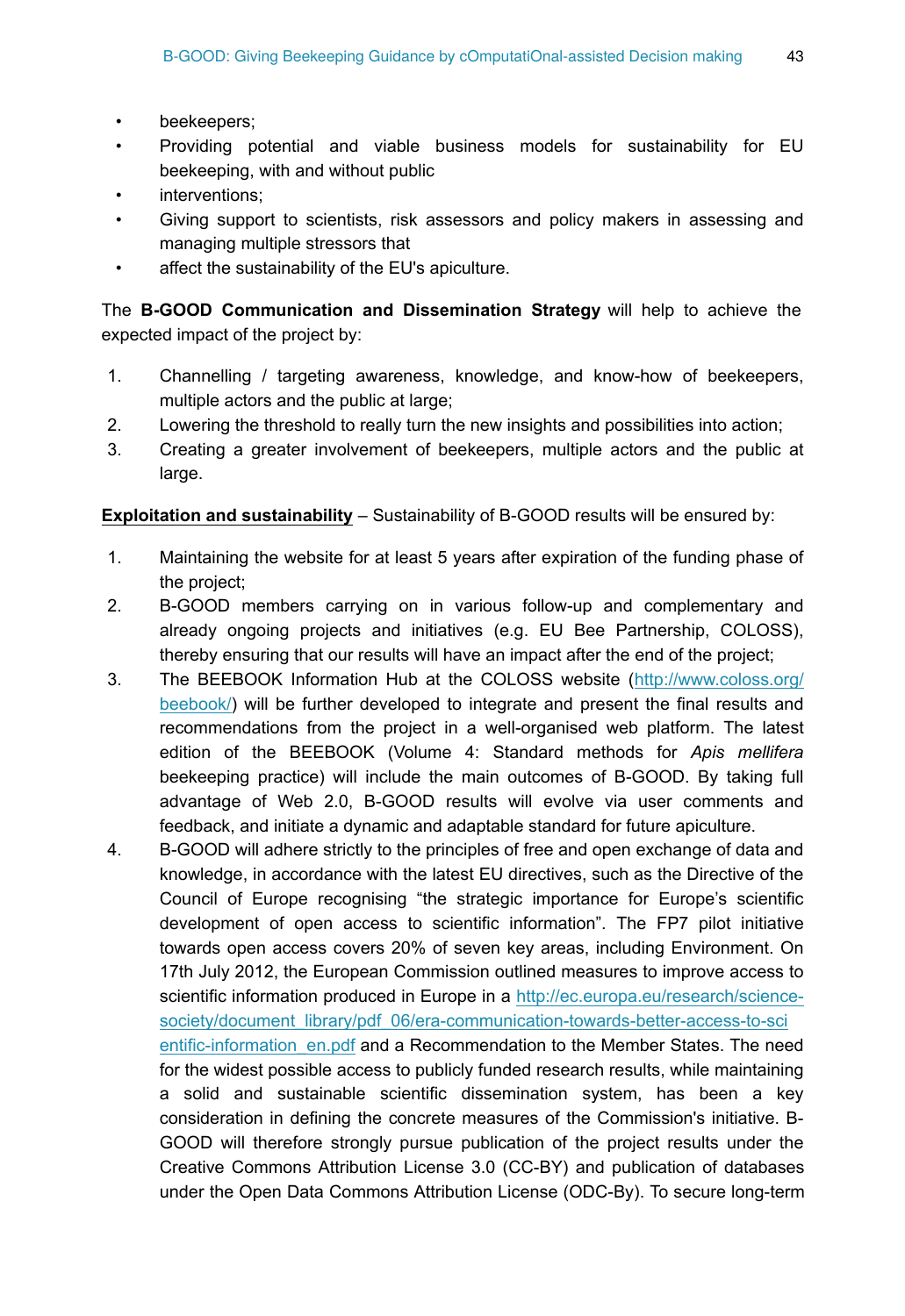digital preservation or our results, B-GOOD will link to global initiatives in data archiving, such as the Dryad Digital Repository, and others. Our project will in particular benefit from the existing novel workflow and experience in open access data publishing of PENSOFT (e.g., open access journals BioRisk, Nature Conservation and the Biodiversity Data Journal) in the form of "data papers".

**Follow-up** – Continuation of the B-GOOD EU-wide bee health and management data platform (see Task 6.3) will be stipulated in the B-GOOD Data Management Plan. B-GOOD envisages a strong involvement of the EU Bee Partnership and B-GOOD partner BEEP herein. Without anticipating the contents of this plan, we will present below a possible track with regard to the involvement of both partners. We first provide some background information of both entities.

**EU Bee Partnership.** According to reference ([EFSA 2018](#page-49-13)): "As part of the European Parliament's Week of Bees and Pollination 2017, there was a general agreement that an EU Bee Partnership Discussion Group (DG) should be established, with the vision of "a Platform run by stakeholders for the benefit of society to ensure that bees in the EU can thrive and prosper". Subsequently, an EU Bee Partnership was identified as one of the targeted platforms established by EFSA, under the Stakeholder Engagement Approach. This document describes the terms of reference developed by and for this EU Bee Partnership DG. The objective of the EU Bee Partnership is to improve data collection, management, sharing and communications to achieve a holistic approach to the assessment of bee health in Europe and beyond."

**Putative role of the EU Bee Partnership in the follow-up.** Expected key roles of the EU Bee Partnership are:

- 1. Contributing to a harmonised data collection, using approved and shared standards where possible;
- 2. Enabling data sharing and utilization;
- 3. Responding to emerging risks.

**BEEP.** The 'Stichting Beep' or Beep Foundation is B-GOOD partner 13. We refer to the participant description under section 4.1, but in short: BEEP is a Small and Medium-sized Enterprise registered in The Netherlands as a foundation. Its mission is to modernise beekeeping practice and it consists of beekeeping and data/IT professionals. As described in WP6, BEEP already provided a platform for data collection (the BEEP bee app) including a powerful standardised bee data classification and an open source, extendable and affordable sensor system.

**Putative role of BEEP in the follow-up.** BEEP will be the operational partner. This entails several key roles and responsibilities:

- 1. Managing, enhancing and supporting the software (apps, websites, portals);
- 2. Production and user service of the hardware inclucing sensor measurement devices;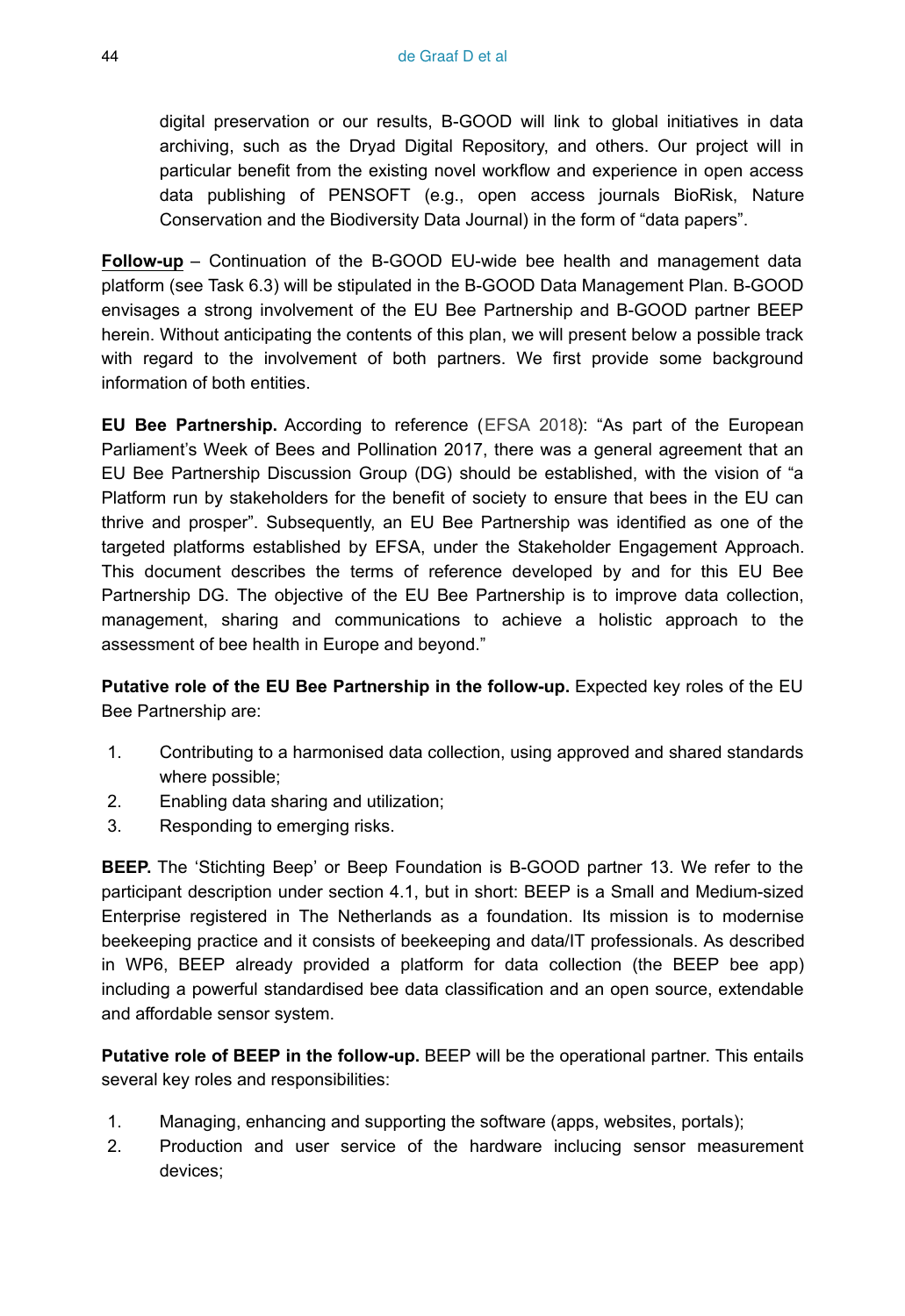- 3. Involvement in the management of the EU-wide bee health and management dataplatform;
- 4. Research and development benefiting the EU beekeeping community.

These roles and responsibilities by a single partner/foundation ensure the continuity of BEEP.

**Knowledge management** – The consortium members are all experienced in undertaking collaborative research and are well aware of the necessity to define a common strategy towards the management of the knowledge generated, in agreement with the commitments agreed on and described in the Grant Agreement, and in respect of each partner's policy and objectives. All rules and regulations for management of intellectual property (specifically joint inventions), dissemination and exploitation will be defined in the Consortium Agreement (CA) that will be signed by all partners before the project's start. Similar to the B-GOOD management structure and procedures, the DESCA CA model for H2020 will be followed. The B-GOOD CA, based on this model, will be negotiated with all participants and will be signed before the project start. It will then define in detail the procedures for the management of these issues at the implementation stage and beyond. B-GOOD partners agree in principle with the following provisions of the CA:

- 1. Background will be identified in an annex to the CA. Access rights to background needed for the implementation of the work of a particular partner under the project shall be granted free of charge; access rights to background needed for subsequent use of the results shall be granted based on fair and reasonable conditions. However, in the latter case specific background may be excluded in the CA.
- 2. Access to knowledge created during B-GOOD will be available royalty-free to other partners for the execution of this project. Access knowledge created during this project needed for subsequent use of the results shall be granted based on fair and reasonable conditions. For parties entering the project later, any foreground created before their entry will be regarded as background. Preferential or market conditions apply for use.
- 3. Specific Intellectual Property Rights issues that might arise in the course of the project that are not ruled by the provisions of the Grant Agreement and the CA or for which mediation between partners is needed, will be studied by the Exploitation and Dissemination Support of the Coordinator and recommendations made to the General assembly (GA) for discussion and agreement.

IP is likely to be in the form of software and databases, but may also include remote sensing devices and diagnostic tools. Consequently, a comprehensive view will be taken of IP protection including but not limited to patents. Other potential protection methods will be considered including copyright (e.g. for software), non-disclosure (e.g. for technical knowhow), design right and registered trademarks (to protect the name and or description of new products or services developed) as and when appropriate.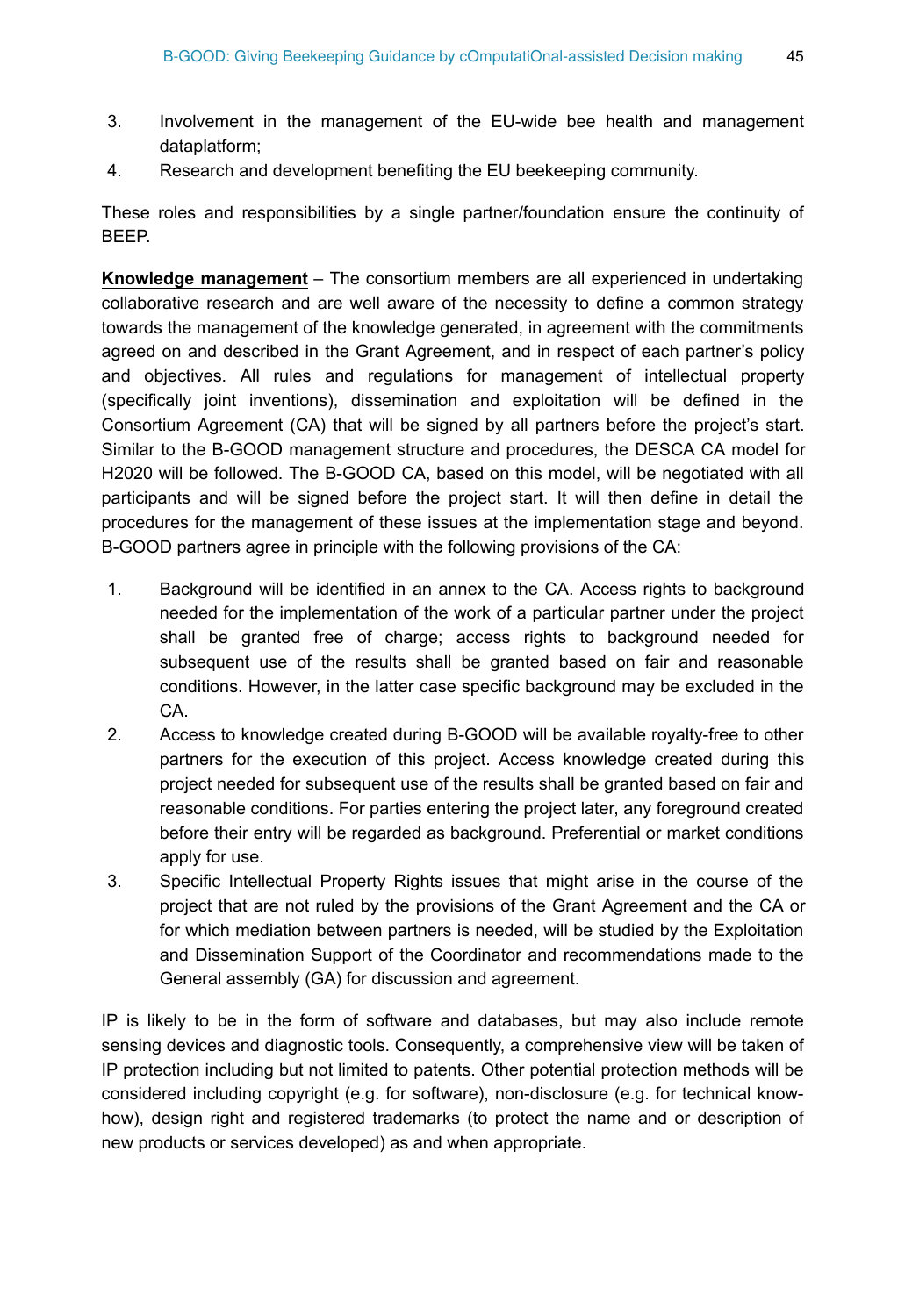The Dissemination and Exploitation Support of the Coordinator have the responsibility to oversee the project, provide guidance to the researchers and to propose to the GA a possible use of the generated knowledge. The appropriate dissemination or exploitation channels are pursued with the approval of all partners. B-GOOD partners are obliged to notify other partners before any dissemination activity. Objection is possible if they consider that their legitimate interests in relation to their foreground or background could be affected.

The Exploitation Support of the Coordinator will initially liaise with each tech transfer office and business development sections of each entity to identify the primary contact personnel. Following this, the individual procedures of each entity for management of intellectual property will be obtained, along with invention declaration forms and integrated into a common 'project procedure'. This document and procedure will not be considered valid until it has been approved by each entity.

## **2.2.2 Communication activities**

To ensure the broadest possible impact and highest level of dissemination, all B-GOOD partners will be actively engaged in the dissemination process by:

- Providing content to the dissemination team;
- Using their own personal and/or institutional networks and websites to promote the project;
- Using relevant conferences to present the project results and distribute dissemination materials;
- Publishing research and data papers in reputable international scientific journals, in line with their academic and institutional policies.

Global media and science news distributors (e.g. [http://www.eurekalert.org,](http://www.eurekalert.org) AlphaGalileo) will be used for additional promulgation of project results to reach the broad public and mass-media audiences. Special emphasis will be placed on posting B-GOOD results onto existing international networks and organisations, based on completed and on-going EU projects (e.g. EU Bee Partnership, MUST-B, POSHBEE, etc.), associations and large international fora (APIMONDIA, EurBee, IBRA, OIE, etc.) and research networks (e.g. COLOSS). This approach will enable B-GOOD to reach professional as well as other interested end users, including beekeepers and veterinary associations and industry.

Special efforts will be spent on active promotion and feedback through novel Web 2.0 tools, such as social network profiles of B-GOOD (Twitter, Facebook, LinkedIn, Google+), content sharing platforms (YouTube, etc.) and research blogging. Social networks will be used for three main purposes:

- 1. Broadcasting of project news, announcements, and podcasts;
- 2. Receiving feedback, comments and organising discussion fora;
- 3. Increasing the user base of the project results.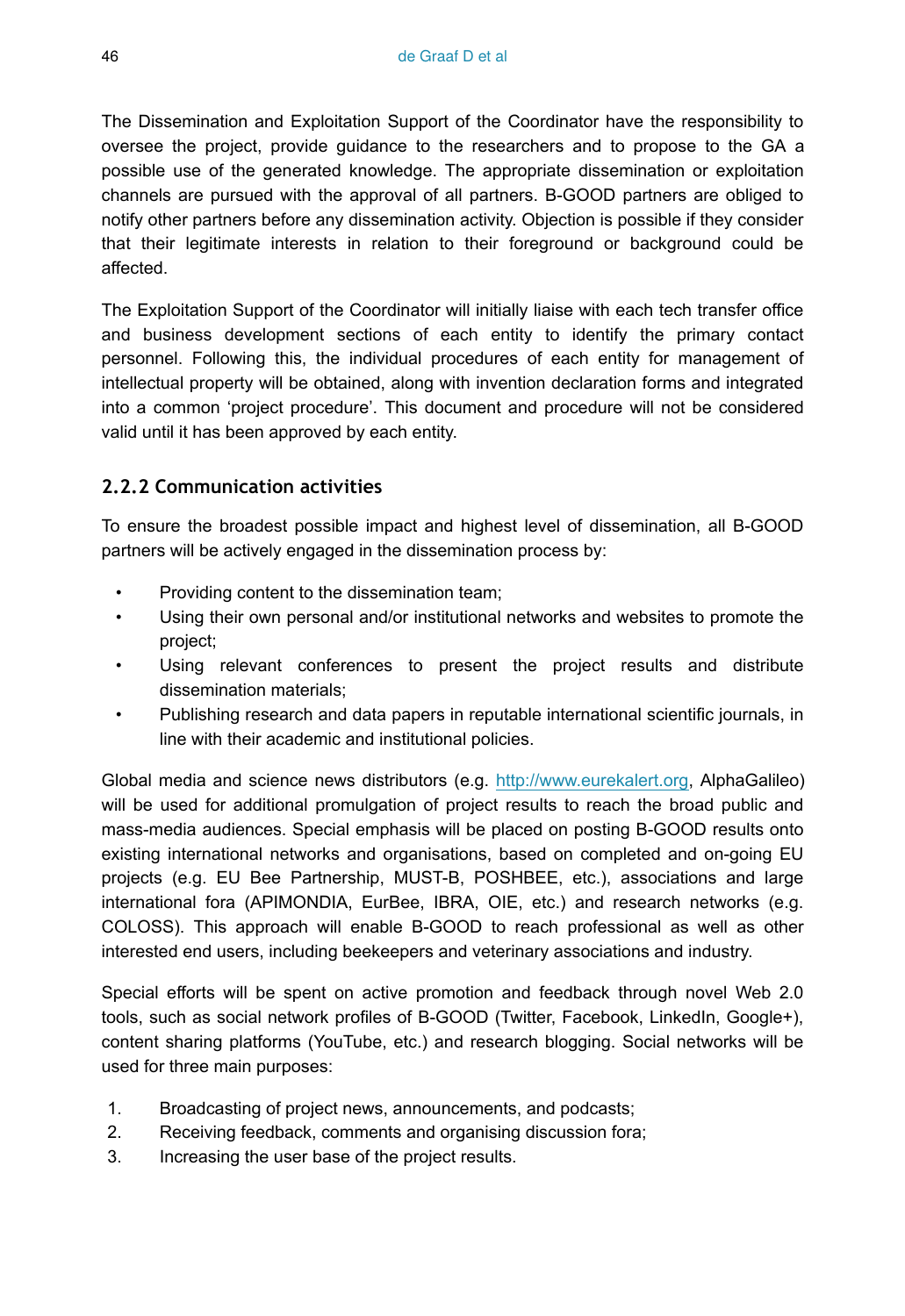Blogs and news will be posted regularly (minimum 1-2 per month) by the project partners and invited external parties. This will help the project to engage with the youth of society, who are likely to have to deal with future challenges. The new generation of researchers and decision-makers will further be reached through contributing to summer schools and other training initiatives.

Where appropriate the findings of the project will be elaborated as research papers and submitted for publication in peer-reviewed academic journals. A Special Issue team will be set up to plan the topics and processes for publishing a Special Issue in relevant openaccess science journals. Print-friendly PDFs of the B-GOOD results will be generated every twelve months and distributed to the email alert subscribers and other relevant mailing lists. Multimedia clip(s) and/or documentaries will be produced and used to promote key products or findings of B-GOOD. In particular, the B-GOOD communication will substantially benefit from the global COLOSS network (>1,000 members from >90 countries, [www.coloss.org\)](https://www.coloss.org/) and the userbase of its BEEBOOK Information Hub ([http://](http://www.coloss.org/beebook/) [www.coloss.org/beebook/](http://www.coloss.org/beebook/)). The main outcomes of B-GOOD will be integrated into a novel edition of the BEEBOOK (Volume 4: Standard methods for *Apis mellifera* beekeeping practice) and used for dissemination and feedback to/from a wider scientific and practitioner audience as well as a means for involving the community of beekeepers and other interested parties, including politicians, conservationists and land managers. With funding guaranteed by the *Ricola Foundation - Nature and Culture* until 2024, the future COLOSS is secure, and it will act as a major platform for dissemination of B-GOOD results, approaches and best practices especially after the end of the project funding.

| Table 11.<br>Overview of the B-GOOD communication activities. |                                                                                                                                                                                                                                                                         |                                                                                                                                          |                                                                             |  |
|---------------------------------------------------------------|-------------------------------------------------------------------------------------------------------------------------------------------------------------------------------------------------------------------------------------------------------------------------|------------------------------------------------------------------------------------------------------------------------------------------|-----------------------------------------------------------------------------|--|
| Tool                                                          | <b>Target group</b>                                                                                                                                                                                                                                                     | <b>Contribution to impact</b>                                                                                                            | <b>Impact indicators</b>                                                    |  |
| <b>Core activities</b>                                        |                                                                                                                                                                                                                                                                         |                                                                                                                                          |                                                                             |  |
| Project website                                               | Researchers, graduate and<br>post-graduate students; policy<br>and decision-makers,<br>administrators and other<br>project-relevant stakeholders;<br>beekeepers and veterinarians;<br>broad public interested in<br>environment, nature<br>conservation, and beekeeping | Inform and engage<br>interested parties through<br>the provision of general<br>information about the<br>project and its main<br>outcomes | Number of visits.<br>number of requests and<br>downloads                    |  |
| a) Public online library                                      | All interested stakeholders,<br>academics                                                                                                                                                                                                                               | Open access to papers,<br>reports and deliverables                                                                                       | Number of downloads,<br>number of additional<br>requests and/or<br>comments |  |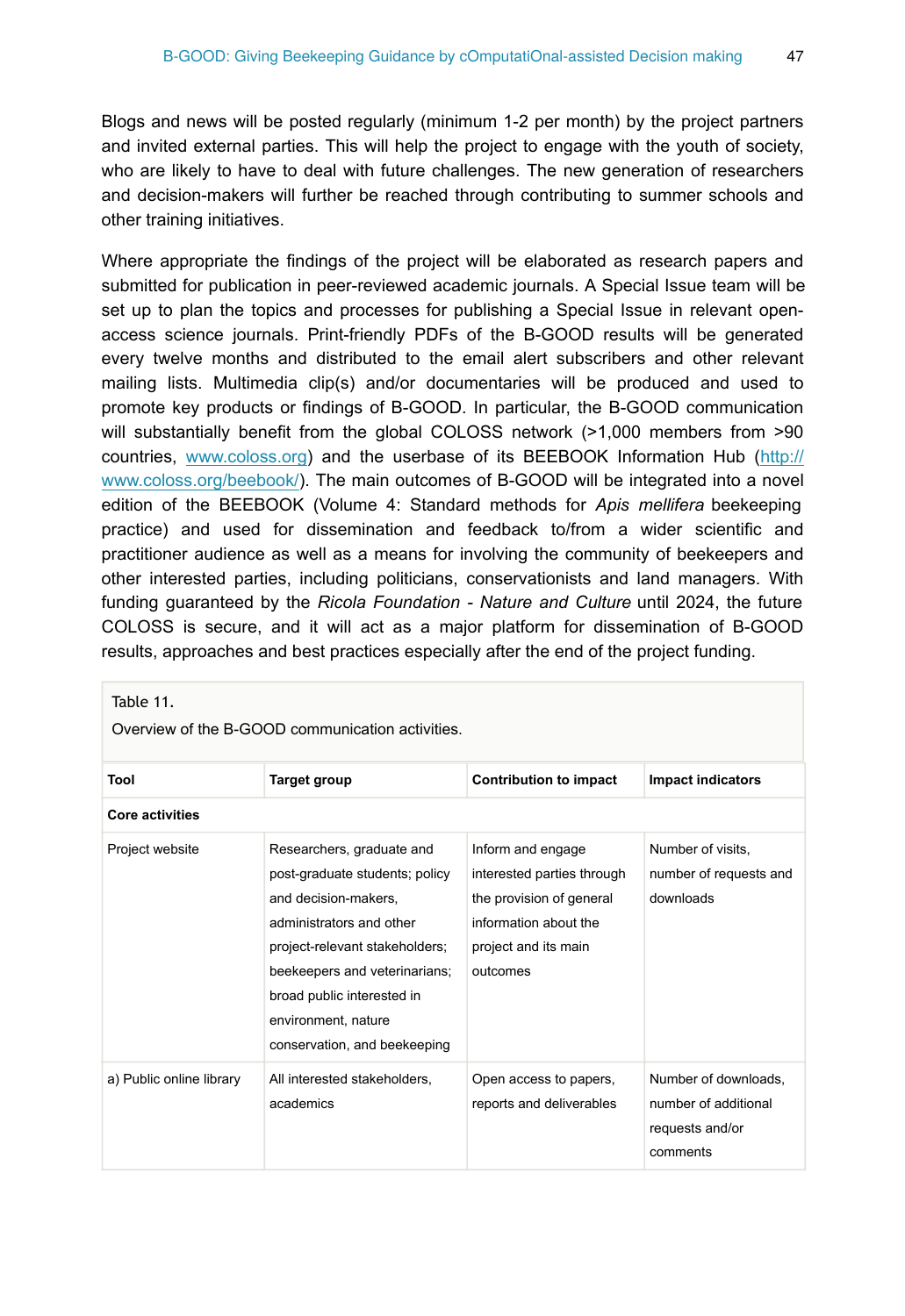#### 48 de Graaf D et al

| Tool                                                                                  | <b>Target group</b>                                                                                                                          | <b>Contribution to impact</b>                                                                                                           | <b>Impact indicators</b>                                                                                                                                                                   |  |
|---------------------------------------------------------------------------------------|----------------------------------------------------------------------------------------------------------------------------------------------|-----------------------------------------------------------------------------------------------------------------------------------------|--------------------------------------------------------------------------------------------------------------------------------------------------------------------------------------------|--|
| b) Email alert                                                                        | Stakeholders and generally<br>interested public                                                                                              | Automated dissemination<br>of news, announcements,<br>and podcasts                                                                      | Numbers of subscribed<br>users and emails                                                                                                                                                  |  |
| c) Internal<br><b>Communication Platform</b>                                          | Project participants, associated<br>partners and advisory board<br>members                                                                   | Inform and discuss specific<br>topics of common interest<br>within the consortium                                                       | Number of users and<br>emails                                                                                                                                                              |  |
| d) COLOSS BEEBOOK<br><b>Information Hub</b>                                           | Beekeepers, policy and<br>decision-makers and other<br>project-relevant stakeholders,<br>scientists, graduate and post-<br>graduate students | Knowledge transfer and<br>integration of project results<br>into a linked data platform                                                 | Number of visits:<br>number of feedbacks<br>and comments                                                                                                                                   |  |
| Supporting materials and publications                                                 |                                                                                                                                              |                                                                                                                                         |                                                                                                                                                                                            |  |
| Scientific publications, B-<br>GOOD Special Issue on<br>beekeeping guidance           | Academics, post-graduate and<br>graduate students                                                                                            | Presentation of research<br>findings and evaluation of<br>its scientific quality through<br>feedback from the scientific<br>community   | List of publications,<br>number of downloads,<br>number of citations                                                                                                                       |  |
| Presentations at<br>scientific national,<br>international, and<br>general conferences | Academics, post-graduate and<br>graduate students; industry;<br>professional associations                                                    | Presentation of research<br>findings and evaluation of<br>its scientific quality through<br>feedback from the user<br>community         | List of international or<br>national conferences<br>where the project results<br>are presented, number<br>of conference<br>participants attending<br>sessions with B-GOOD<br>presentations |  |
| Wider outreach activities                                                             |                                                                                                                                              |                                                                                                                                         |                                                                                                                                                                                            |  |
| <b>Outreach materials:</b>                                                            | Project stakeholders,<br>academics and students                                                                                              | Promotion of the project                                                                                                                | Number of downloads of<br>electronic copies                                                                                                                                                |  |
| a) Posters                                                                            |                                                                                                                                              |                                                                                                                                         |                                                                                                                                                                                            |  |
| b) Flyers, leaflets                                                                   | Project stakeholders,<br>academics and students,<br>generally interested public                                                              | Increase awareness about<br>the topics dealt with by the<br>project                                                                     |                                                                                                                                                                                            |  |
| c) Policy factsheets and<br>policy briefs                                             | Policy and decision-makers,<br>administrators, professional<br>associations                                                                  | Knowledge transfer from<br>the project to policy-makers<br>for key issues; engagement<br>of scientists in the policy-<br>making process |                                                                                                                                                                                            |  |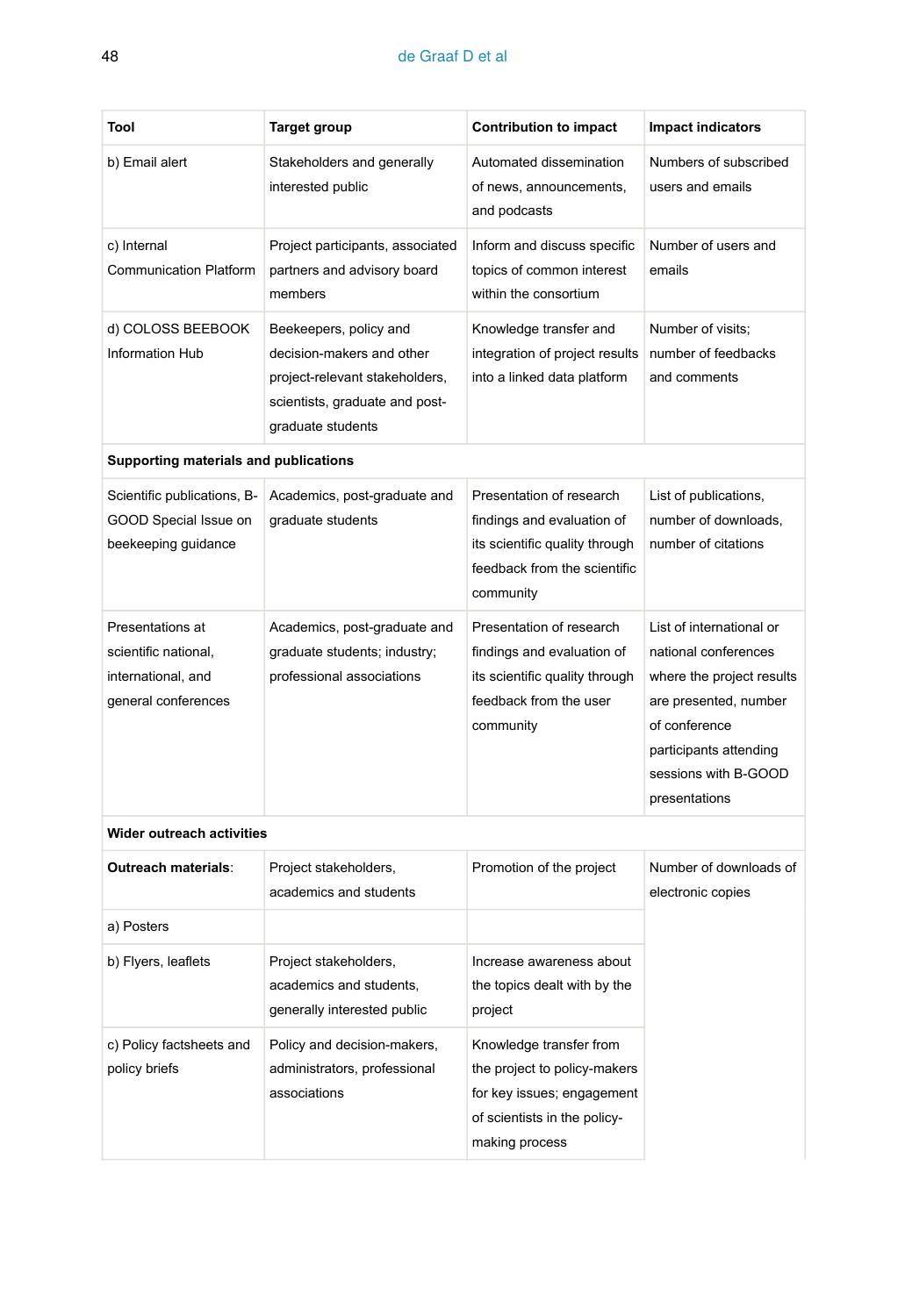| Tool                                                                                           | <b>Target group</b>                                                                                                                                                               | <b>Contribution to impact</b>                                                                                                                                                        | <b>Impact indicators</b>                                                                          |
|------------------------------------------------------------------------------------------------|-----------------------------------------------------------------------------------------------------------------------------------------------------------------------------------|--------------------------------------------------------------------------------------------------------------------------------------------------------------------------------------|---------------------------------------------------------------------------------------------------|
| B-GOOD Blog,<br>Newsletter (including<br>print-friendly PDF) and<br>Podcasts                   | Project stakeholders,<br>academics and students,<br>professional associations,<br>industry, generally interested<br>public                                                        | Provision of information<br>about on-going events,<br>project outcomes and<br>related activities                                                                                     |                                                                                                   |
| e) Concise final B-<br>GOOD brochure,<br>translated into languages<br>of the member countries  | Decision and policy makers and<br>other project stakeholders,<br>academics, industry,<br>professional associations,<br>general public; stakeholders at<br>national/regional level | Provision of a concise<br>summary of the project<br>outcomes to stimulate<br>decision-making, policy<br>implementation, as well as<br>awareness among the<br>different target groups |                                                                                                   |
| Coordinated press<br>releases                                                                  | Journalists, mass media,<br>project stakeholders, general<br>public                                                                                                               | Announcement significant<br>project results                                                                                                                                          | Number of press<br>releases issued; number<br>of downloads/visits of<br>particular press releases |
| Social network profiles<br>Facebook<br>Twitter<br>Google+<br>LinkedIn<br>YouTube<br>Slideshare |                                                                                                                                                                                   |                                                                                                                                                                                      | Number of posts;<br>number of re-tweets<br>(Twitter); number of<br>followers and "likes"          |
| Mass media<br><b>Publications</b><br><b>Interviews</b><br><b>Broadcasts</b>                    | General public                                                                                                                                                                    | Raising public awareness<br>on key project results and<br>necessity of policy<br>decisions / adaptation and<br>mitigation measures                                                   | List of publications and<br>broadcasts                                                            |
| Multimedia clip                                                                                | General public                                                                                                                                                                    | Communication of project<br>key messages                                                                                                                                             | Number of visits and<br>comments on YouTube,<br>Vimeo; number of<br>downloads from the<br>website |

# **Funding program**

This project receives funding from the European Union's Horizon 2020 research and innovation programme under grant agreement No 817622.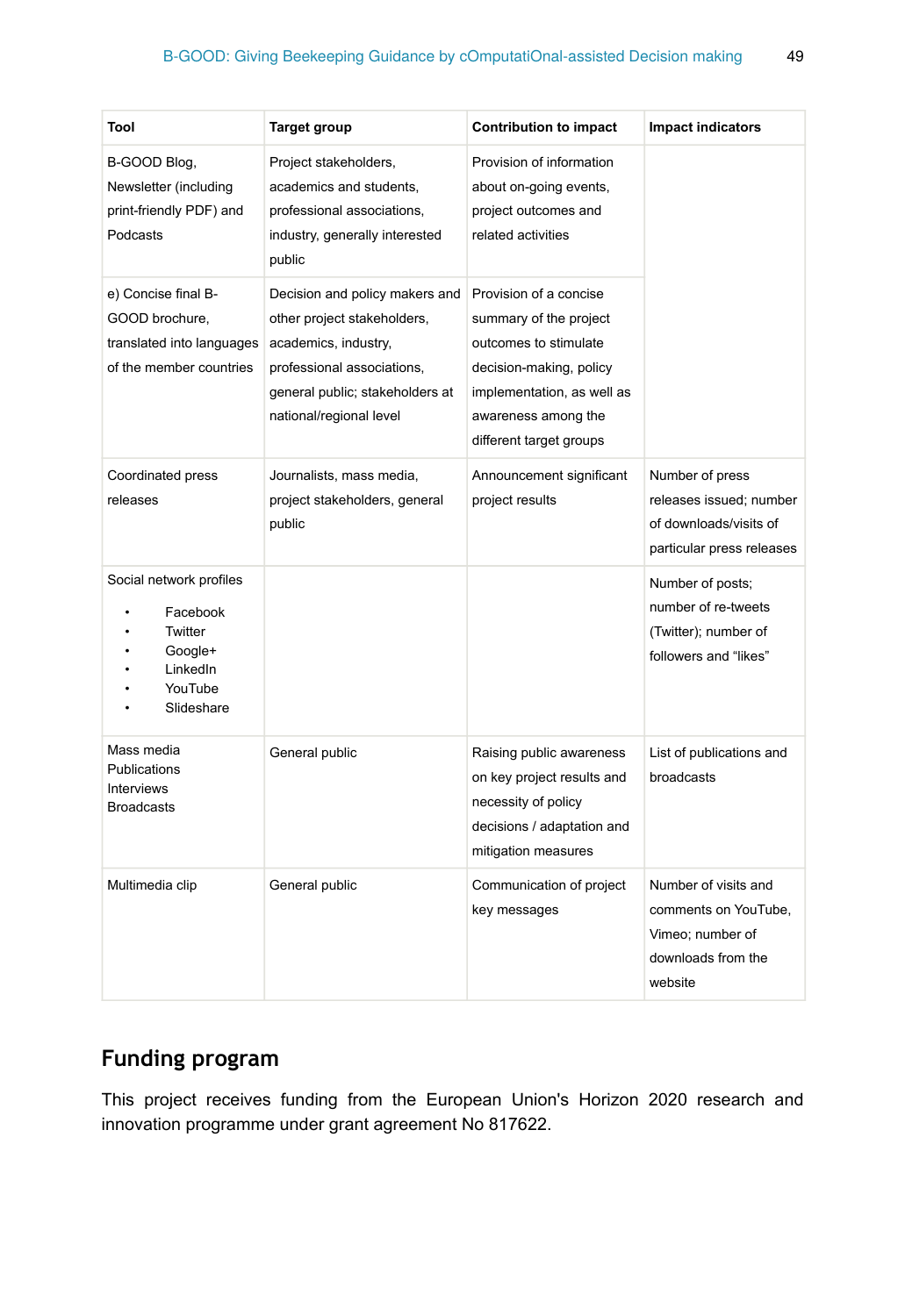# **References**

- <span id="page-49-7"></span>• Affognon H, Kingori WS, Omondi AI, Diiro MG, Muriithi BW, Makau S, Raina SK (2015) Adoption of modern beekeeping and its impact on honey production in the former Mwingi District of Kenya: assessment using theory-based impact evaluation approach. International Journal of Tropical Insect Science 35 (02): 96‑102. [https://doi.org/10.1017/](https://doi.org/10.1017/s1742758415000156) [s1742758415000156](https://doi.org/10.1017/s1742758415000156)
- <span id="page-49-11"></span>• Alaux C, Ducloz F, Crauser D, Le Conte Y (2010) Diet effects on honeybee immunocompetence. Biology Letters 6 (4): 562-565. [https://doi.org/10.1098/rsbl.](https://doi.org/10.1098/rsbl.2009.0986) [2009.0986](https://doi.org/10.1098/rsbl.2009.0986)
- <span id="page-49-4"></span>• Alaux C, Dantec C, Parrinello H, Le Conte Y (2011) Nutrigenomics in honey bees: digital gene expression analysis of pollen's nutritive effects on healthy and varroaparasitized bees. BMC Genomics 12 (1). <https://doi.org/10.1186/1471-2164-12-496>
- <span id="page-49-3"></span>• Biesmeijer JC (2017) Report Honeybee Surveillance Program the Netherlands 2016– 2017. Naturalis Biodiversity Center50. URL:<http://edepot.wur.nl/423719>
- <span id="page-49-5"></span>• Blanken L, van Langevelde F, van Dooremalen C (2015) Interaction betweenVarroa destructorand imidacloprid reduces flight capacity of honeybees. Proceedings of the Royal Society B: Biological Sciences 282 (1820). [https://doi.org/10.1098/rspb.](https://doi.org/10.1098/rspb.2015.1738) [2015.1738](https://doi.org/10.1098/rspb.2015.1738)
- <span id="page-49-0"></span>• Boorse C (1977) Health as a Theoretical Concept. Philosophy of Science 44 (4): 542‑573. <https://doi.org/10.1086/288768>
- <span id="page-49-9"></span>• Coelli TJ, Rao P, O'Donnell J, Battese GE (2005) An Introduction to Efficiency and Productivity Analysis. Second. Springer science & business media [https://doi.org/](https://doi.org/10.1007/b136381) [10.1007/b136381](https://doi.org/10.1007/b136381)
- <span id="page-49-8"></span>• Colla S, MacIvor JS (2017) Questioning public perception, conservation policy, and recovery actions for honeybees in North America. Conservation Biology 31 (5): 1202‑1204.<https://doi.org/10.1111/cobi.12839>
- <span id="page-49-12"></span>• Conroy M, Peterson J (2013) Decision Making in Natural Resource Management: A Structured, Adaptive Approach. John Wiley & Sons [https://doi.org/10.1002/9781](https://doi.org/10.1002/9781118506196) [118506196](https://doi.org/10.1002/9781118506196)
- <span id="page-49-13"></span>• EFSA (2018) Terms of reference for an EU Bee Partnership. EFSA Supporting Publications 15 (5). <https://doi.org/10.2903/sp.efsa.2018.en-1423>
- <span id="page-49-10"></span>• Evans S, Vladimirova D, Holgado M, Van Fossen K, Yang M, Silva E, Barlow C (2017) Business Model Innovation for Sustainability: Towards a Unified Perspective for Creation of Sustainable Business Models. Business Strategy and the Environment 26 (5): 597‑608. <https://doi.org/10.1002/bse.1939>
- <span id="page-49-2"></span>• Francis R, Nielsen S, Kryger P (2013) Varroa-Virus Interaction in Collapsing Honey Bee Colonies. PLoS ONE 8 (3). <https://doi.org/10.1371/journal.pone.0057540>
- <span id="page-49-1"></span>• Genersch E, von der Ohe W, Kaatz H, Schroeder A, Otten C, Büchler R, Berg S, Ritter W, Mühlen W, Gisder S, Meixner M, Liebig G, Rosenkranz P (2010) The German bee monitoring project: a long term study to understand periodically high winter losses of honey bee colonies. Apidologie 41 (3): 332‑352. <https://doi.org/10.1051/apido/2010014>
- <span id="page-49-6"></span>• Giacobino A, Pacini A, Molineri A, Bulacio Cagnolo N, Merke J, Orellano E, Bertozzi E, Masciangelo G, Pietronave H, Signorini M (2017) Environment or beekeeping management: What explains better the prevalence of honey bee colonies with high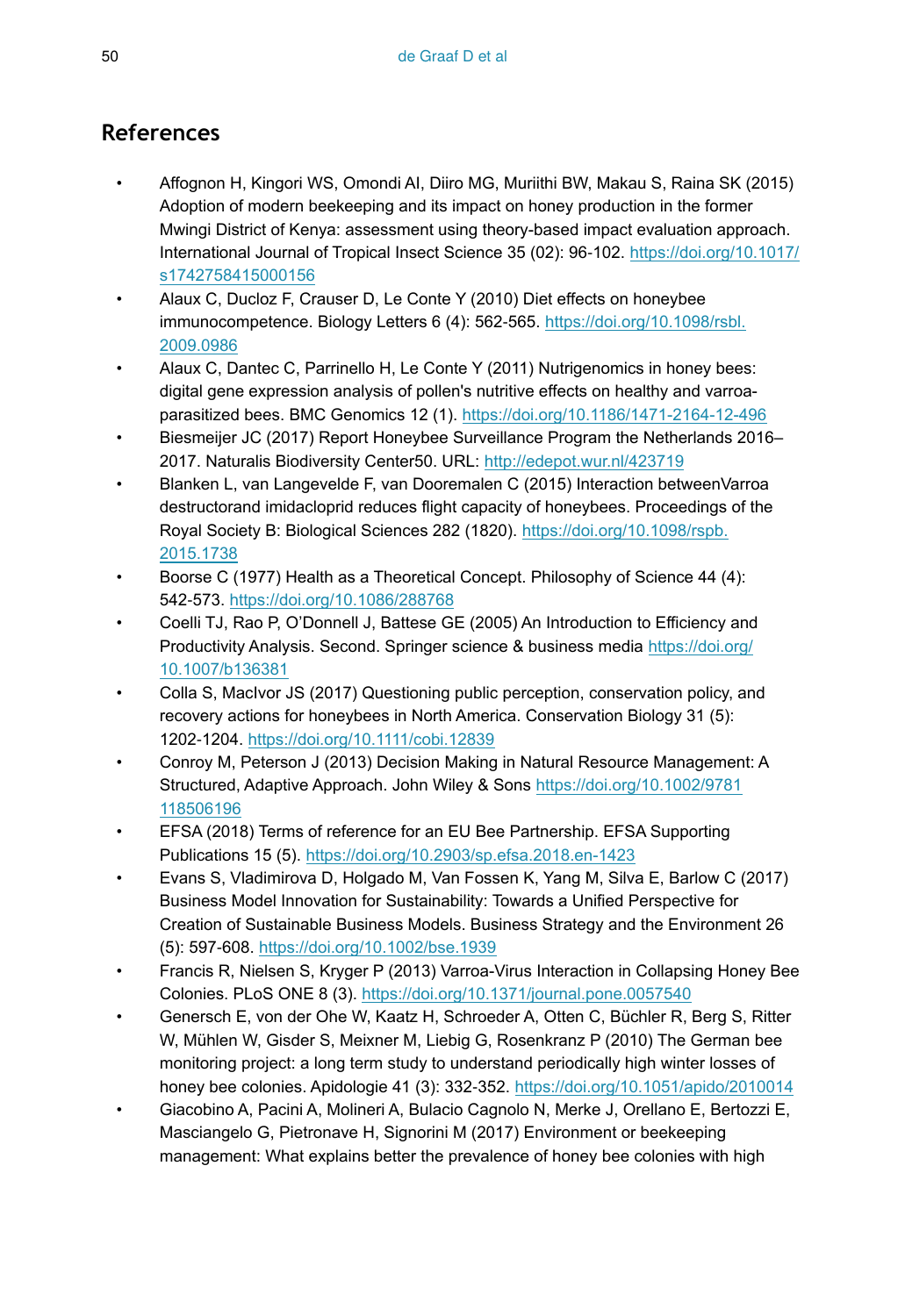levels of Varroa destructor? Research in Veterinary Science 112: 1‑6. [https://doi.org/](https://doi.org/10.1016/j.rvsc.2017.01.001) [10.1016/j.rvsc.2017.01.001](https://doi.org/10.1016/j.rvsc.2017.01.001)

- <span id="page-50-5"></span>• Glavan E (2014) Socio-economic aspects of beekeeping in Romania. Jurnalul Practicilor Comunitare Pozitive 14 (4): 95‑112.
- <span id="page-50-1"></span>• Goulson D, Nicholls E, Botías C, Rotheray E (2015) Bee declines driven by combined stress from parasites, pesticides, and lack of flowers. Science 347 (6229). [https://](https://doi.org/10.1126/science.1255957) [doi.org/10.1126/science.1255957](https://doi.org/10.1126/science.1255957)
- <span id="page-50-12"></span>• Hermans F, Klerkx L, Roep D (2015) Structural Conditions for Collaboration and Learning in Innovation Networks: Using an Innovation System Performance Lens to Analyse Agricultural Knowledge Systems. The Journal of Agricultural Education and Extension 21 (1): 35‑54. <https://doi.org/10.1080/1389224x.2014.991113>
- <span id="page-50-2"></span>• Huber M, van Vliet M, Giezenberg M, Winkens B, Heerkens Y, Dagnelie PC, Knottnerus JA (2016) Towards a 'patient-centred' operationalisation of the new dynamic concept of health: a mixed methods study. BMJ Open 6 (1). [https://doi.org/10.1136/bmjopen-](https://doi.org/10.1136/bmjopen-2015-010091)[2015-010091](https://doi.org/10.1136/bmjopen-2015-010091)
- <span id="page-50-0"></span>• Jacques A, Laurent M, Ribière-Chabert M, Saussac M, Bougeard S, Budge G, Hendrikx P, Chauzat M (2017) A pan-European epidemiological study reveals honey bee colony survival depends on beekeeper education and disease control. PLOS ONE 12 (3). <https://doi.org/10.1371/journal.pone.0172591>
- <span id="page-50-9"></span>• Keeney RL (1992) Valuefocused Thinking: A path to creative Decisionmaking. Harvard University Press, US.
- <span id="page-50-11"></span>• Klerkx L, van Mierlo B, Leeuwis C (2012) Evolution of systems approaches to agricultural innovation: concepts, analysis and interventions. Farming Systems Research into the 21st Century: The New Dynamic 457-483. [https://doi.org/10.1007/](https://doi.org/10.1007/978-94-007-4503-2_20) [978-94-007-4503-2\\_20](https://doi.org/10.1007/978-94-007-4503-2_20)
- <span id="page-50-8"></span>• Kuchling S, Kopacka I, Kalcher-Sommersguter E, Schwarz M, Crailsheim K, Brodschneider R (2018) Investigating the role of landscape composition on honey bee colony winter mortality: A long-term analysis. Scientific Reports 8 (1). [https://doi.org/](https://doi.org/10.1038/s41598-018-30891-y) [10.1038/s41598-018-30891-y](https://doi.org/10.1038/s41598-018-30891-y)
- <span id="page-50-7"></span>Lauwers L (2009) Justifying the incorporation of the materials balance principle into frontier-based eco-efficiency models. Ecological Economics 68 (6): 1605-1614. [https://](https://doi.org/10.1016/j.ecolecon.2008.08.022) [doi.org/10.1016/j.ecolecon.2008.08.022](https://doi.org/10.1016/j.ecolecon.2008.08.022)
- <span id="page-50-6"></span>• Makri P, Papanagiotou P, Papanagiotou E (2015) Efficiency and economic analysis of Greek beekeeping farms. Bulgarian Journal of Agricultural Sciences 21: 479‑484.
- <span id="page-50-4"></span>• Mariani F, Maggi M, Porrini M, Fuselli S, Caraballo G, Brasesco C, Barrios C, Principal J, Martin E (2012) Parasitic interactions between Nosema spp. and Varroa destructor in Apis mellifera colonies. Zootecnia Tropical 30 (1): 81‑90. [In English].
- <span id="page-50-3"></span>• Meixner MD, Francis RM, Gajda A, Kryger P, Andonov S, Uzunov A, Topolska G, Costa C, Amiri E, Berg S, Bienkowska M, Bouga M, Büchler R, Dyrba W, Gurgulova K, Hatjina F, Ivanova E, Janes M, Kezic N, Korpela S, Conte YL, Panasiuk B, Pechhacker H, Tsoktouridis G, Vaccari G, Wilde J (2014) Occurrence of parasites and pathogens in honey bee colonies used in a European genotype-environment interactions experiment. Journal of Apicultural Research 53 (2): 215‑229.<https://doi.org/10.3896/ibra.1.53.2.04>
- <span id="page-50-10"></span>• Moschitz H, Roep D, Brunori G, Tisenkopfs T (2015) Learning and Innovation Networks for Sustainable Agriculture: Processes of Co-evolution, Joint Reflection and Facilitation. The Journal of Agricultural Education and Extension 21 (1): 1‑11. [https://doi.org/](https://doi.org/10.1080/1389224x.2014.991111) [10.1080/1389224x.2014.991111](https://doi.org/10.1080/1389224x.2014.991111)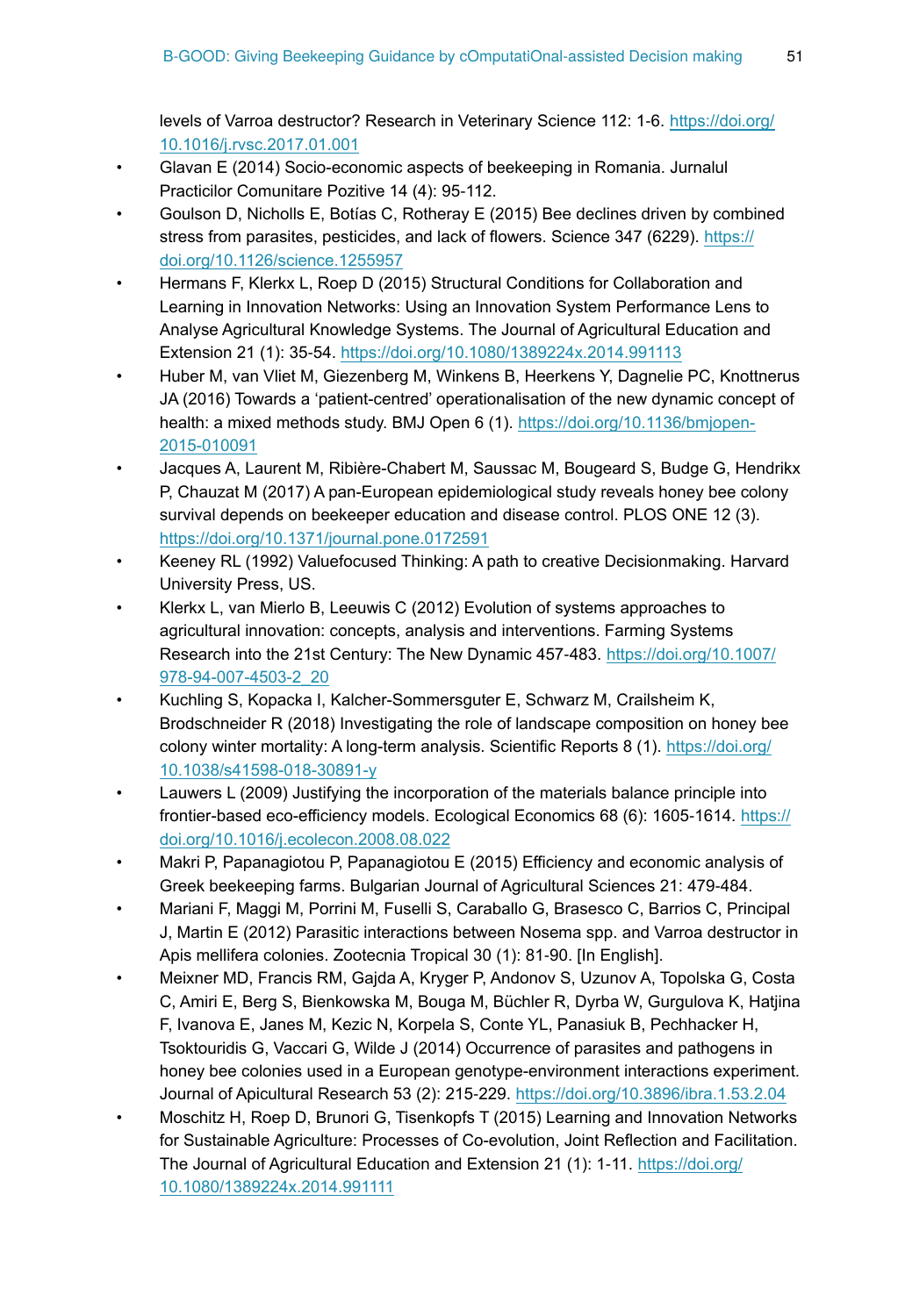- <span id="page-51-13"></span>• Mukherjee N, Zabala A, Huge J, Nyumba TO, Adem Esmail B, Sutherland W (2018) Comparison of techniques for eliciting views and judgements in decision‐making. Methods in Ecology and Evolution 9 (1): 54‑63. <https://doi.org/10.1111/2041-210x.12940>
- <span id="page-51-15"></span>• Neef A, Neubert D (2011) Stakeholder participation in agricultural research projects: a conceptual framework for reflection and decision-making. Agriculture and Human Values 28 (2): 179‑194. <https://doi.org/10.1007/s10460-010-9272-z>
- <span id="page-51-2"></span>• Nowak M, Tarnita C, Wilson E (2010) The evolution of eusociality. Nature 466 (7310): 1057‑1062.<https://doi.org/10.1038/nature09205>
- <span id="page-51-6"></span>• Owen R (2017) Role of Human Action in the Spread of Honey Bee (Hymenoptera: Apidae) Pathogens. Journal of Economic Entomology 110 (3): 797‑801. [https://doi.org/](https://doi.org/10.1093/jee/tox075) [10.1093/jee/tox075](https://doi.org/10.1093/jee/tox075)
- <span id="page-51-5"></span>Pettis J, vanEngelsdorp D, Johnson J, Dively G (2012) Pesticide exposure in honey bees results in increased levels of the gut pathogen Nosema. Naturwissenschaften 99 (2): 153‑158. <https://doi.org/10.1007/s00114-011-0881-1>
- <span id="page-51-7"></span>• Pohorecka K, Bober A, Skubida M, Zdańska D, Torój K (2014) A Comparative Study of Environmental Conditions, Bee Management and the Epidemiological Situation in Apiaries Varying in the Level of Colony Losses. Journal of Apicultural Science 58 (2): 107‑132. <https://doi.org/10.2478/jas-2014-0027>
- <span id="page-51-0"></span>• Potts S, Biesmeijer J, Kremen C, Neumann P, Schweiger O, Kunin W (2010) Global pollinator declines: trends, impacts and drivers. Trends in Ecology & Evolution 25 (6): 345‑353. <https://doi.org/10.1016/j.tree.2010.01.007>
- <span id="page-51-9"></span>• Schaltegger S, Lüdeke-Freund F, Hansen E (2016) Business Models for Sustainability. Organization & Environment 29 (3): 264‑289. [https://doi.org/10.1177/1086](https://doi.org/10.1177/1086026616633272) [026616633272](https://doi.org/10.1177/1086026616633272)
- <span id="page-51-12"></span>• Schneider SS, McNally LC (1992) Factors influencing seasonal absconding in colonies of the African honey bee,Apis mellifera scutellata. Insectes Sociaux 39 (4): 403‑423. <https://doi.org/10.1007/bf01240624>
- <span id="page-51-14"></span>• Schut M, Klerkx L, Sartas M, Lamers D, Mc Campbell M, Ogbonna I, Kaushik P, Atta-Krah K, Leeuwis C (2016) Innovation platforms: experiences with their institutional embedding in agricultural research for development. Experimental Agriculture 52 (4): 537‑561. <https://doi.org/10.1017/S001447971500023X>
- <span id="page-51-8"></span>• Shiferaw K, Gebremedhin B (2016) Technical efficiency of small-scale honey producers in Ethiopia: A stochastic frontier analysis. International Livestock Research Institute
- <span id="page-51-11"></span>• Simone-Finstrom M, Spivak M (2010) Propolis and bee health: the natural history and significance of resin use by honey bees. Apidologie 41 (3): 295-311. [https://doi.org/](https://doi.org/10.1051/apido/2010016) [10.1051/apido/2010016](https://doi.org/10.1051/apido/2010016)
- <span id="page-51-4"></span>• Tsvetkov N, Samson-Robert O, Sood K, Patel HS, Malena DA, Gajiwala PH, Maciukiewicz P, Fournier V, Zayed A (2017) Chronic exposure to neonicotinoids reduces honey bee health near corn crops. Science 356 (6345): 1395-1397. [https://doi.org/](https://doi.org/10.1126/science.aam7470) [10.1126/science.aam7470](https://doi.org/10.1126/science.aam7470)
- <span id="page-51-1"></span>• Twaddle A (1974) The concept of health status. Social Science & Medicine (1967) 8 (1): 29‑38. [https://doi.org/10.1016/0037-7856\(74\)90005-5](https://doi.org/10.1016/0037-7856(74)90005-5)
- <span id="page-51-3"></span>• van der Zee R, Gray A, Pisa L, de Rijk T (2015) An Observational Study of Honey Bee Colony Winter Losses and Their Association with Varroa destructor, Neonicotinoids and Other Risk Factors. PLOS ONE 10 (7). <https://doi.org/10.1371/journal.pone.0131611>
- <span id="page-51-10"></span>• van Dooremalen C, Stam E, Gerritsen L, Cornelissen B, van der Steen J, van Langevelde F, Blacquière T (2013) Interactive effect of reduced pollen availability and